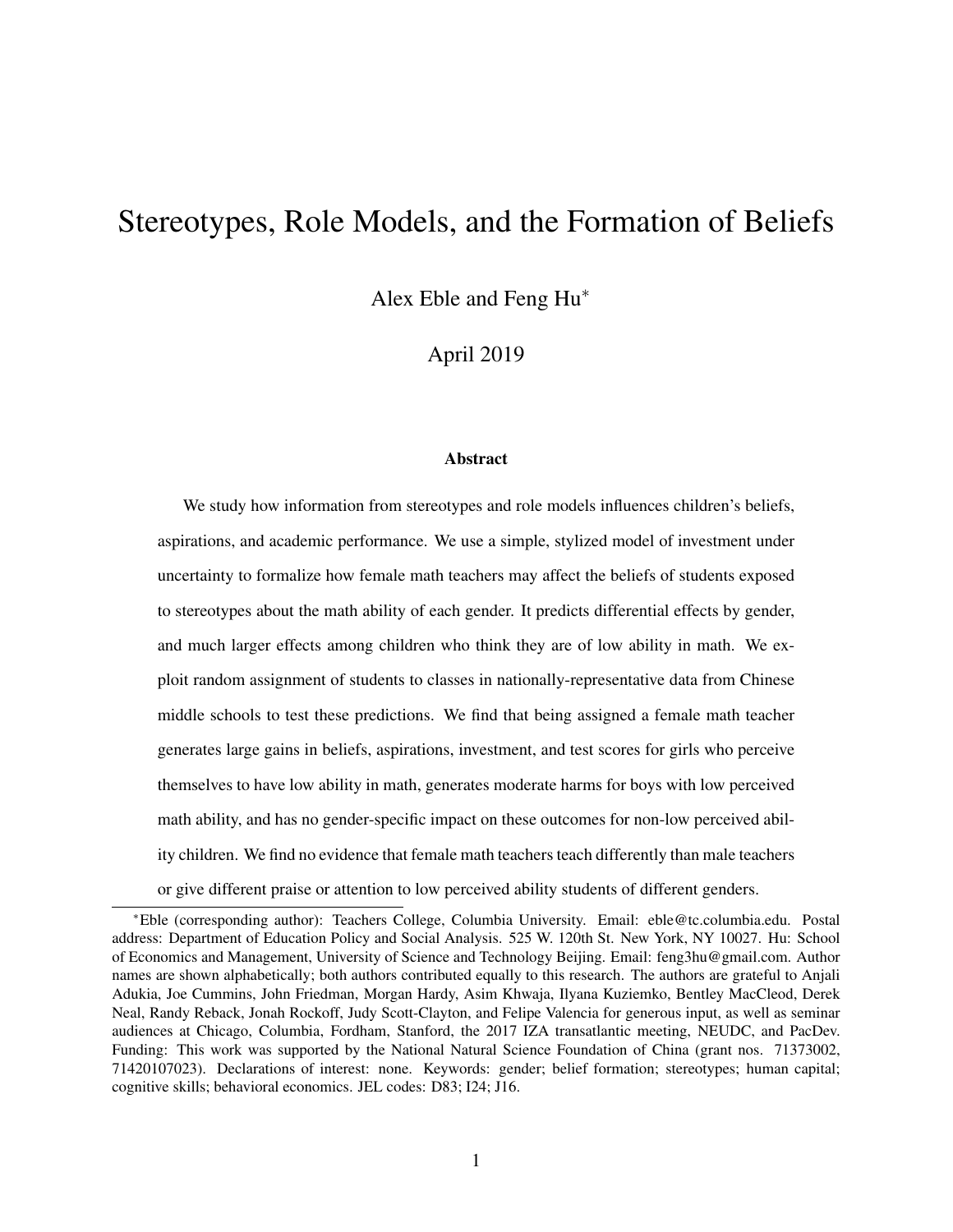## 1 Introduction

As a person goes through life, her beliefs are shaped by what she comes in contact with. These beliefs inform both her decisions on how to spend her resources, such as time and effort, and her aspirations for the future. This causal chain is particularly important in the formation of human capital (e.g., Becker 1975; Koch et al. 2015; Lybbert and Wydick 2016b). Furthermore, because the productivity of investment in human capital is partly determined by the amount of prior investment (Cunha and Heckman, 2007), this link from information to beliefs and on to decisions about time and effort in the early stages of life can have long-lasting consequences.

For example, if we erroneously tell a child she is of low ability in a given subject, she may reduce her relevant investment in that subject. When she takes her next test in the subject, she will get a lower score, reinforcing the erroneous message and potentially causing further reductions in effort and time. Exposure to stereotypes about ability by gender and ethnicity sends precisely this kind of message (Steele and Aronson, 1995; Steele, 2003; Bordalo et al., 2019). Recent evidence suggests that exposure to gender stereotypes affects the interests and time use decisions of both girls and boys as early as age seven (Bian et al., 2017) and that this may lead to underrepresentation of women and minorities in several scientific fields where such information persists (Leslie et al., 2015).

To counter these effects, many studies have found that matching students who face such stereotypes with teachers of the same identity - e.g., assigning girl students to female teachers and minority students to minority teachers - improves students' grades and persistence in school, and may change their expressed interests and choice of professional field (c.f., Dee 2004; Bettinger and Long 2005; Kofoed et al. 2017; Lim and Meer Forthcoming). Potential pathways for the benefits of teacher-student identity match include differential teaching methods by teacher identity, increased attention from teachers of the same identity, and the teacher serving as a role model for children facing stereotypes.

In this paper, we aim to advance understanding of how teacher-student identity match contributes to belief formation and shapes academic performance among children who are exposed to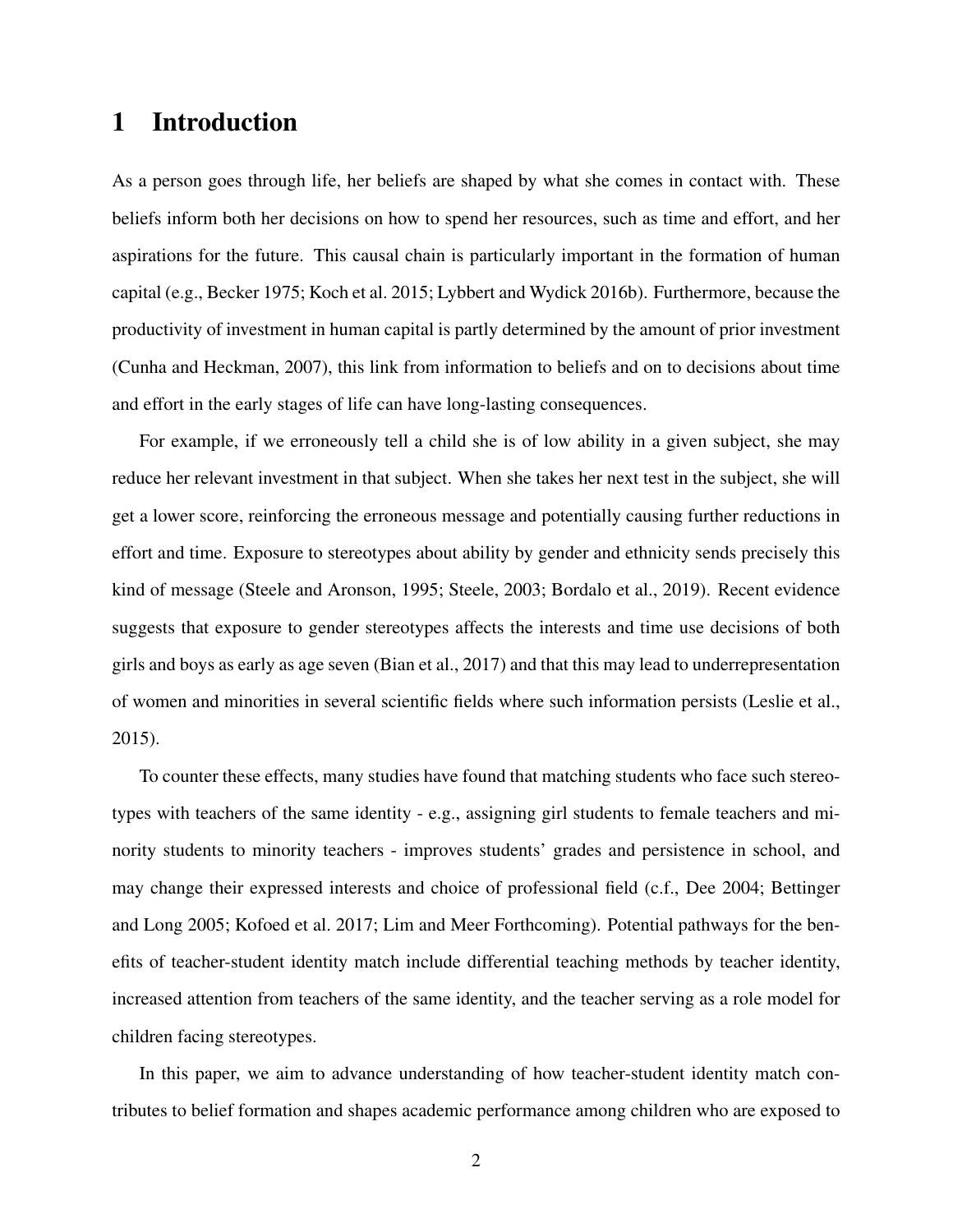stereotypes. We study how children' beliefs, actions, and academic performance are affected by two interacting sources of information - stereotypes about gender-specific math ability and samegendered math teachers. First, we use a simple, two-period model of consumption with uncertainty regarding returns to investment to predict who is most affected by teacher-student identity match in a subject with identity-specific stereotypes. We then take the model's predictions to rich data from Chinese middle schools which allow us to test these predictions and alternative hypotheses.

In our model, children are uncertain about their own ability in math and the returns to exerting math-related effort in school, and update their beliefs in response to the information they encounter. Teachers try to send the message that the student can achieve in math, and the signal they send is more credible if they share a gender with the child. The model's core prediction is that how much children update their beliefs in response to this message varies by two factors: one, the credibility of the signal the teacher sends, and two, the distance of this message from the students' prior about her own ability. This means that children who think they are of low ability are most likely to be affected by female math teachers.<sup>1</sup>

The model generates three specific, testable predictions. First, we predict that being assigned a female math teacher should generate gains for those girls who perceive themselves to be of low ability in math and whose beliefs about their own ability have been depressed by exposure to the stereotype that boys are better than girls at learning math. Second, we predict that being assigned a female math teacher should generate losses for low perceived ability boys, whose beliefs about their own ability have been inflated by exposure to the stereotype, and who may need a male math teacher to sustain their belief in their own ability to achieve in the subject. Third, we predict small or no effects for both boys and girls who are more certain they are of average or high ability.

We take these predictions to data from a nationally representative set of Chinese middle schools. This data has two features which facilitate our analysis. One, in this setting there is widespread belief among children that boys are better than girls in learning math, despite the fact that girls outperform boys in mathematics. Two, there is random assignment of students to classrooms, which

 $1B$  Bedard and Fischer (2019) find that students who perceive themselves to be low in the ability distribution are most affected by the threat of competition. See Jouini et al. (2018) for a more thorough theoretical treatment of these issues.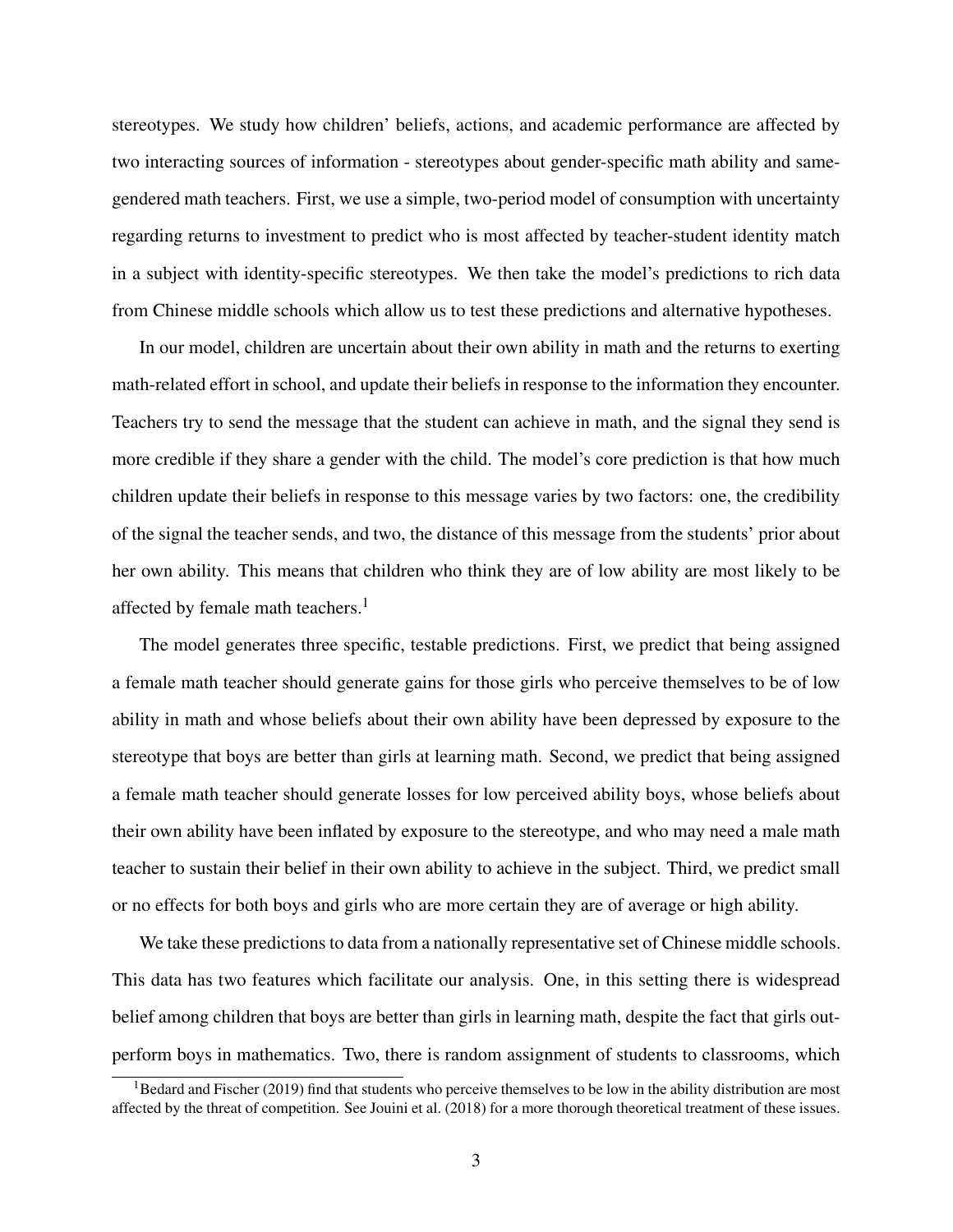gives us random assignment of teacher gender to student gender. This source of plausibly exogenous variation has been used in several other studies of classroom configuration, both using data from Chinese middle schools (e.g., He et al. 2017; Gong et al. 2018) as well as in other countries (e.g., Lavy and Schlosser 2011; Lim and Meer 2017).

We estimate the effects of teacher-student gender match on girls' and boys' beliefs, behaviors, and academic outcomes, investigating heterogeneity in effect estimates by whether the student perceives her/himself to be of low ability in math prior to entering middle school. Our results match with the model's three predictions. First, girls who believe they are of low ability and who are assigned to female math teachers gain relative to all other low perceived ability children. They are 20 percentage points less likely to perceive their current math class as "very difficult" (from a baseline of 80%), are 11 percentage points less likely to aspire to jobs in the visual or language arts (baseline 23%), are nine percentage points more likely to enroll in mathematics tutoring (baseline 15%), and score 0.45 standard deviations (SD) better on a standardized math exam. Second, the beliefs and performance of low perceived ability boys assigned to female math teachers appear to deteriorate relative to those of boys assigned to male math teachers: they are 10 percentage points *more* likely to perceive math as very difficult, are eight percentage points *less* likely to enroll in math tutoring, and experience a non-significant (but relatively large) 0.15 SD drop in their math exam score. Third, we find no evidence of teacher-student gender match effects on the beliefs, aspirations, or test scores of girls or boys who enter middle school believing themselves to be of average or high ability in math.

Our results are robust across three different methods for defining low perceived ability, and persist when a subset of the students are tested again a year later. We conduct a battery of tests for the possibility that variation in teaching methods, aptitude, or effort between male and female teachers drive the effects we observe instead of the role model channel. We find no evidence that any of these differentially affect low perceived ability students. We use data on how frequently the teacher calls on and, separately, praises each student, to test for the possibility that female math teachers give extra attention to low perceived ability girls. Again, we find no evidence of such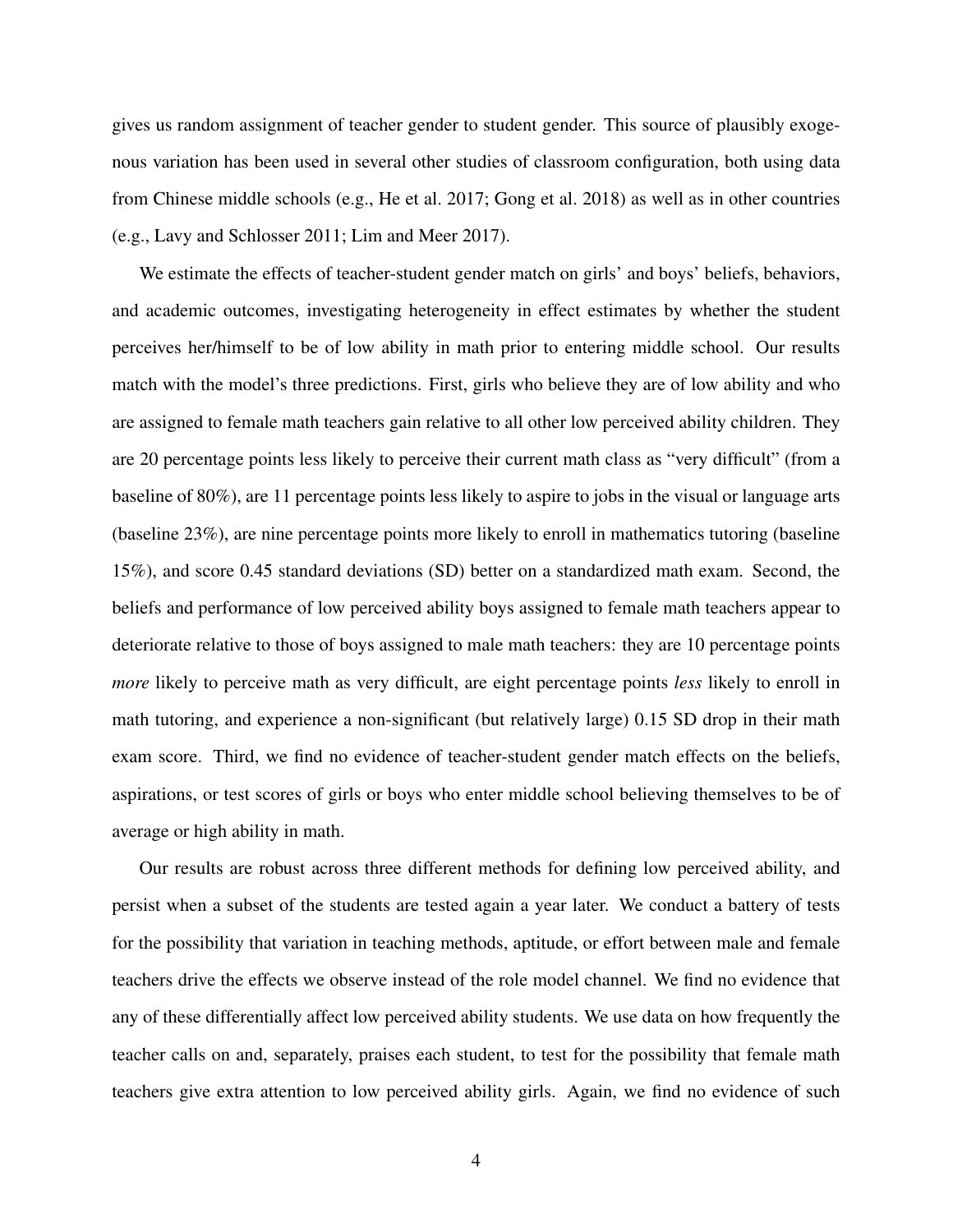differential treatment.

Our work adds to two active literatures. The first is the budding set of studies on the formation of aspirations and beliefs and their role in forward-looking decisions, especially those related to human capital formation (e.g., Bernard et al., 2014; Macours and Vakis, 2014; Lybbert and Wydick, 2016a; Kofoed et al., 2017; Ross, 2017). We further this work by generating evidence that teacher-student identity match can help shape beliefs about ability and aspirations, particularly among children who enter a new environment (e.g., a new level of schooling) with a high level of uncertainty about their own ability and whose beliefs about themselves have been affected by exposure to stereotypes (Bian et al., 2017; Bordalo et al., 2019).

The second is the teacher-student identity match literature (e.g., Dee, 2004; Bettinger and Long, 2005; Carrell et al., 2010; Lim and Meer, 2017). The closest paper to ours is Gong et al. (2018), who use the same data we use to study the salutary effects of teacher-student gender match on *all* female students' academic outcomes and non-cognitive skills, aggregated across subjects (math, English, and Chinese). We advance on this previous work in two ways: one, we focus on the interplay between stereotypes, role models, and certainty of beliefs about ability, and two, we show, both conceptually and empirically, that the power of the messages that shared-identity teachers send to students about their potential to succeed in a subject may depend crucially on the distance of the message from the students' prior. This finding has important potential implications for how we assign students to teachers; it also complements recent work showing that shared-identity teachers serve as role models in other contexts, shaping career choices of stereotyped-against college students in the US (Carrell et al., 2010; Kofoed et al., 2017; Porter and Serra, 2017).

The rest of the paper proceeds as follows: Section 2 presents our conceptual framework, Section 3 briefly describes the setting we study, Section 4 describes our data sources and empirical strategy, Section 5 presents our main empirical results, Section 6 tests alternative explanations for our results and discusses the limitations of our study, and Section 7 concludes.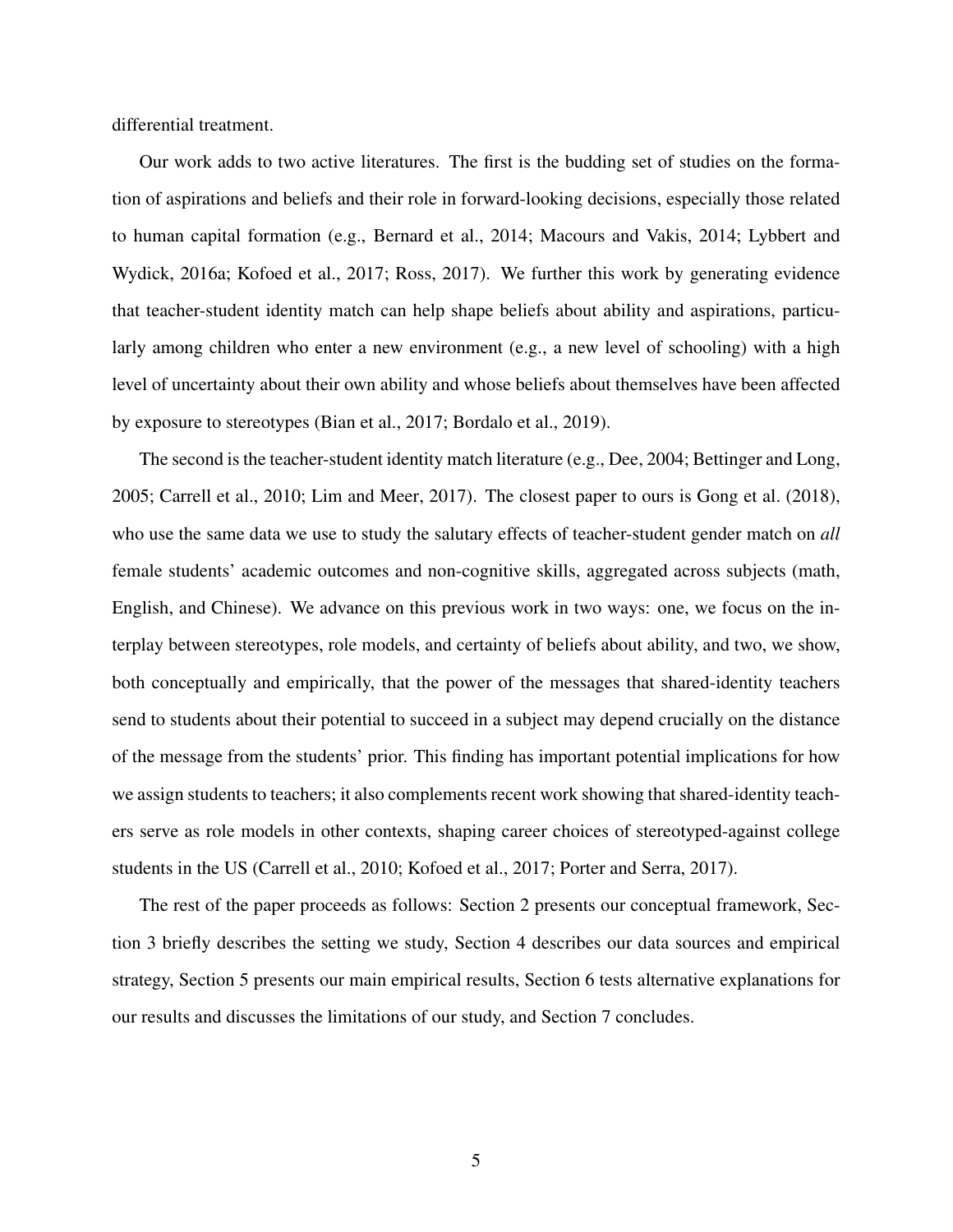## 2 Conceptual framework

In this section, we use a simple two period model of consumption under uncertainty about the returns to investment to formalize our predictions of how different sources of information - stereotypes and teacher-student identity match - affect child beliefs, investment decisions, and performance.<sup>2</sup> We start with the premise that exposure to stereotypes can distort beliefs about oneself (e.g., Bian et al., 2017; Bordalo et al., 2019). Both across countries and in our Chinese data, girls express a disproportionate lack of confidence in their own ability in math as well as in the math ability of their gender; at least some of this difference is attributed to children's exposure to the stereotype that boys are better than girls at learning math (Beilock et al., 2010; OECD, 2015; Rodríguez-Planas and Nollenberger, 2018). The empirical literature in psychology demonstrates that these beliefs directly contribute to worse performance among women via two channels. First, anxiety because of "stereotype threat" (Shih et al., 1999; Spencer et al., 1999; Niederle and Vesterlund, 2010; Cheryan, 2012) could lead to lower performance on high-stakes math assessments, which would in turn affect later life outcomes. Second, negative gender norms may exert downward pressure on a child's beliefs about her returns to investment, causing girls to invest less effort, enthusiasm, and time in studying for math (Bian et al., 2017). As described in the introduction, this would lead to lower performance, confirming the once-erroneous content of the stereotype and, potentially, causing a subsequent further reduction in effort.

Encountering a female math teacher may affect children's views about their ability and the potential positive returns to their effort in math, particularly for children who were uncertain whether they *could* succeed in the subject. For girls, by virtue of shared gender, the female teacher provides a credible example of the returns to such effort (Carrell et al., 2010; Wilson, 2012; Genicot and Ray, 2017) which, in turn, may change girls' willingness to exert effort in the subject area (Nixon and Robinson, 1999; Beaman et al., 2009; Gunderson et al., 2012). In other words, the female teacher serves as a role model for girls. For boys, encountering a female math teacher in middle

<sup>&</sup>lt;sup>2</sup>A version of this model was initially conceived during Eble's PhD research. Its genesis predates the empirical work here by several years and informed our plan of analysis.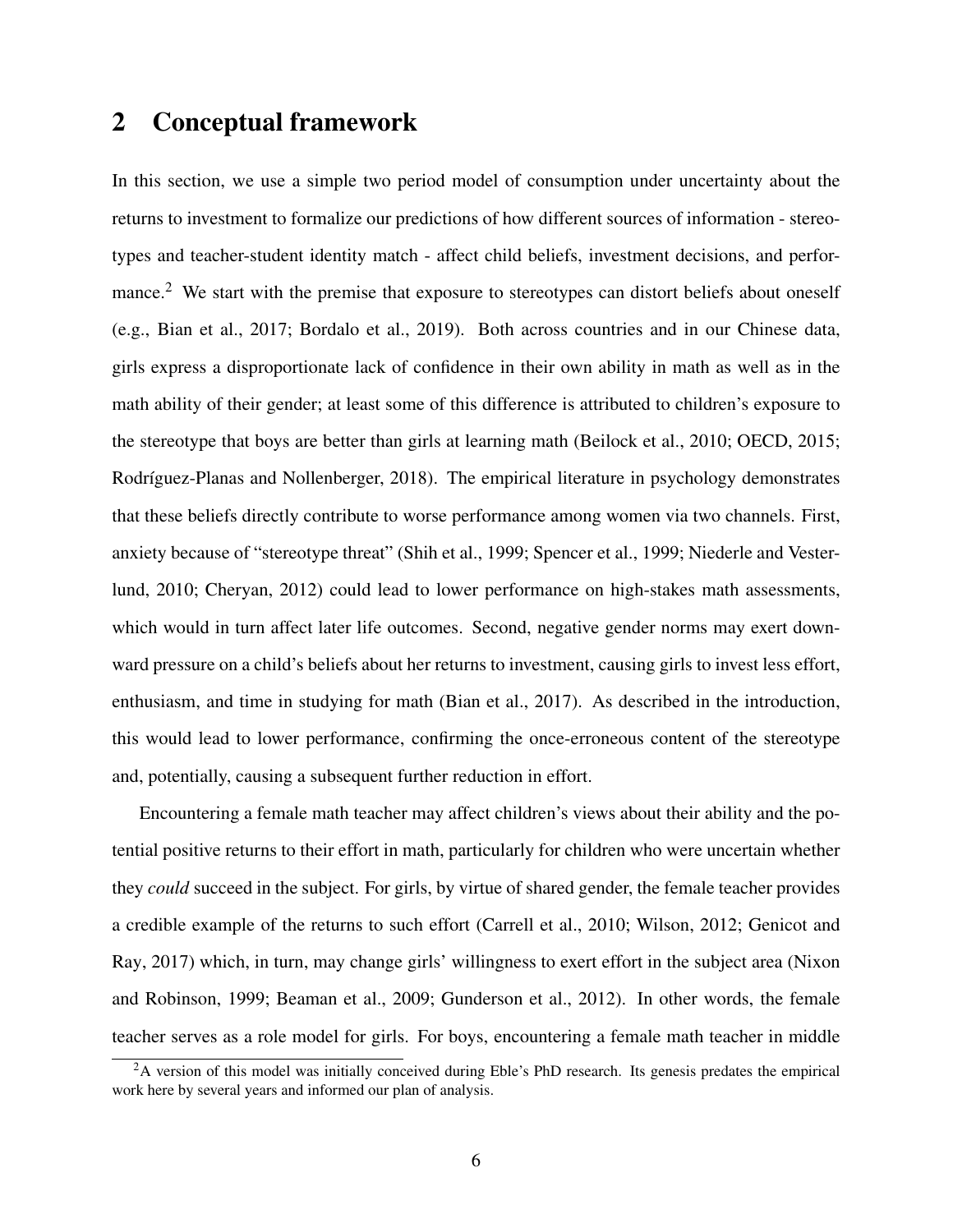school math - a stage when the subject matter gets much harder - could induce them to revise their beliefs about their ability in math downward, i.e., providing evidence that they are not necessarily good at math just because of their gender.

To formalize this intuition, we place our analysis in the context of a canonical two period model of consumption and savings.<sup>3</sup> Individuals face the following consumption problem:

$$
\max_{s^i} E[u(y_1 - s^i, y_2 + r^i * s^i)]
$$
\n(1)

We index the individual in the superscript and time in the subscript. We assume utility from consumption is concave in both periods. We define  $y_t$  as income in period *t*,  $s^i$  as the savings of individual *i* in period 1, and *r*<sup>*i*</sup> as individual *i*'s belief about her return on saving in period 1, earned in period 2. Instead of modeling savings as money, here the savings technology is investment in human capital, a combination of effort and time exerted beyond the bare minimum in class, on homework, and in seeking out extra assistance via tutoring. We normalize this to zero when the student exerts the minimum possible effort. We assume  $r<sup>i</sup>$  is a function of the individual's ability endowment and the informational environment the individual faces, which can include information gleaned from parents, peers, the media, and so forth. In Figure 1, we depict this static part of our model graphically, with  $s^*$  indicating the solution to the individual's optimization problem.

We introduce stereotypes through  $r^i$ . We assume there is part of the positive support of  $r$ ,  $[0,r)$ , over which the interest rate does not justify investment. For some of the individuals whose perceived return on investment falls in this range, their low  $r<sup>i</sup>$  is caused by incorrect information, that is, exposure to either stochastic shocks or group-based messages about ability such as stereotypes. These individuals will rationally but sub-optimally choose not to invest. Similarly, there will be some individuals who believe, incorrectly, that  $r^i > r$ . Some of these individuals will hold this belief as a result of being told they are certain to have high returns simply because of their membership in a group (such as the male gender) alleged to be of superior ability.

We focus on how  $r^i$  changes in response to new information. How much  $r^i$  changes in response

 $3$ Jouini et al. (2018) formulate a richer model of many of these same issues.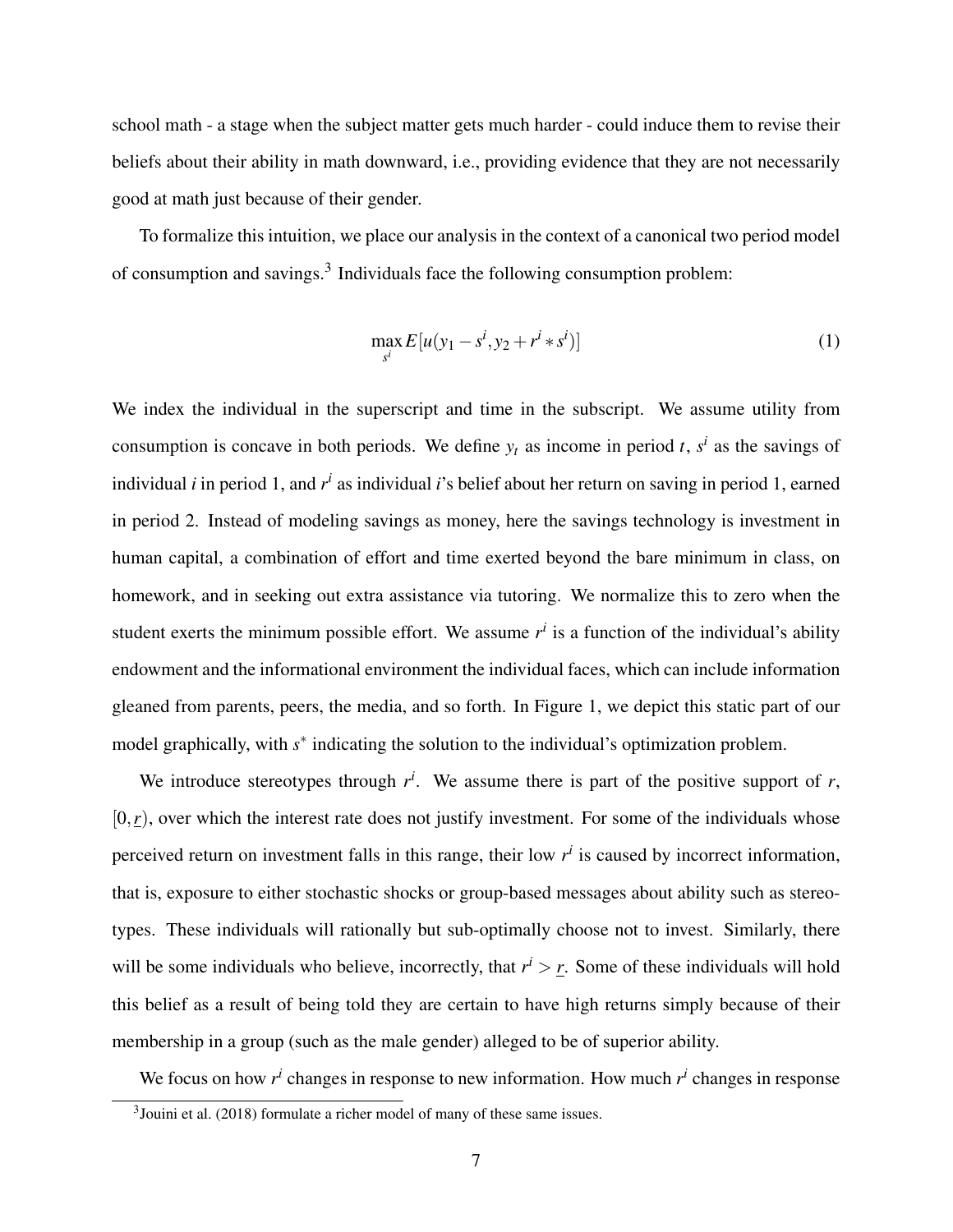

to such information will depend on two parameters of the signal: one, its credibility, and two, the difference between the individual's prior and the new information provided by the signal. For girl students who perceive themselves to be of sufficiently low ability in math that they fall into the the  $[0, r)$  part of the support of  $r^i$ , being assigned a same-gendered math teacher provides a signal of the potential for returns to investment in human capital that is both credible and novel. The signal is credible because of the teacher's shared gender. It is novel because it is far from these children's priors, which have been formed both by gender stereotypes and the low signals about ability received up to that point.

The converse of this prediction also holds. For boy students who perceive themselves to be of sufficiently low ability that they are near but not below *r*, seeing a female teacher teaching a challenging math class provides a far less credible message that they can succeed in math. Because their beliefs about *r <sup>i</sup>* have been artificially inflated by exposure to the stereotype that they are inherently better in math, receiving a less credible signal of their high ability and being confronted with difficult content (as happens at the transition to middle school math) may cause some boys to revise their beliefs downward to  $r^i < r$ . For both boys and girls who think they are higher in the ability distribution, the signal sent by the teacher is closer to their prior, and therefore not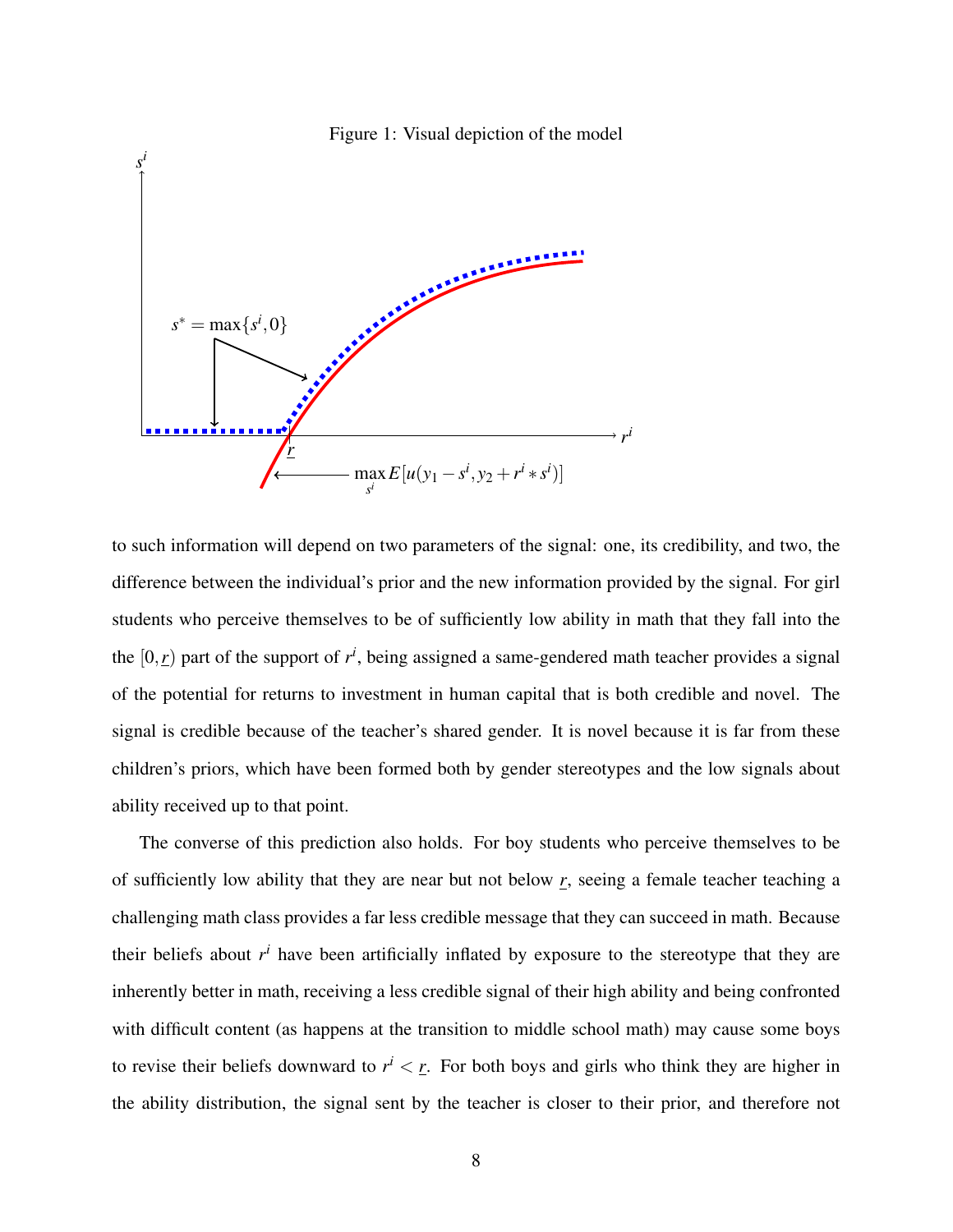informationally salient enough to change their beliefs.

This framework generates three main predictions that we take to our data. Prediction one is that girls assigned to a female math teacher will update their prior on their ability to productively invest in human capital more than boys assigned to either a female or male math teacher; this will in turn cause them to increase their investment and improve their performance. This is the standard prediction from previous studies of role models and teacher-student identity match (e.g., Bettinger and Long 2005; Porter and Serra 2017). Predictions two and three comprise our advance on the existing literature. Prediction two is that low-perceived ability girls will make much larger updates to their prior than high perceived ability girls in response to encountering a female math teacher. Prediction three is that being assigned a female math teacher, as opposed to a male one, will reduce low perceived ability boys' belief in their ability to productively invest in themselves. We present a more formal setup of these predictions, and the logic used to reach them, in Appendix C.

## 3 Setting

In our empirical work, we study a nationally representative sample of students who entered Chinese middle schools in the early 2010's. Since 1986, middle school has been compulsory in China. Since 2006, a separate law has banned tracking of students to different classes based on demonstrated ability or academic performance. There are currently two permitted methods of assigning students to classes in China's middle schools: (1) purely random assignment and (2) assignment of students to maintain similar average levels of performance across classes, based either on students' academic performance on primary school graduation examinations or on diagnostic examinations arranged by the middle school.

Primary school graduates are assigned to a neighborhood middle school according to local educational authorities' regulations, e.g., districting. In the first system, they are then randomly assigned to classes by lottery or another quasi-random method.<sup>4</sup> In the second system, students

<sup>4</sup>For instance, according to alphabetical order by surname, i.e., every *n th* student assigned to the *n th* class.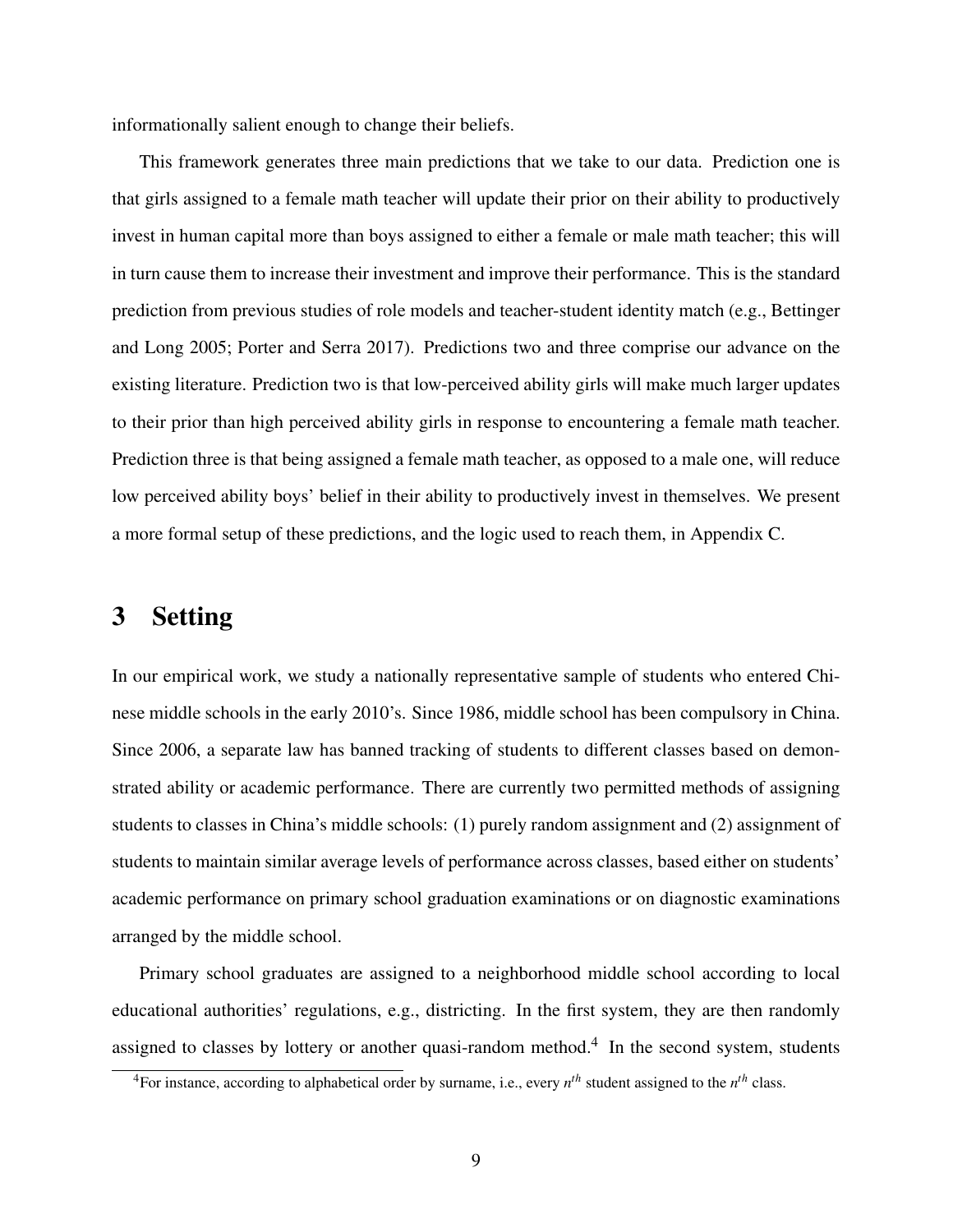are assigned to classes by an algorithm which takes into account their academic performance at the beginning of the seventh grade and enforces a "balanced assignment" rule, requiring that the average quality of students be comparable across classes and the class not be bifurcated (Carman and Zhang,  $2012$ ).<sup>5</sup> Several recent papers exploit this random assignment of students to classes and provide explanations of the two different assignment mechanisms (Hu, 2015; He et al., 2017; Gong et al., 2018). Because a child's school is determined by place of residence and families are only allowed to send their children to schools in the area where their household residence permit was issued, there is little scope for sorting into schools/school districts with(out) random assignment.

In our empirical analysis, we exploit these two methods of assigning students to classes as providing potentially quasi-random matching of student gender to teacher gender. As described in Hu (2015) and Gong et al. (2018), who use the same data as we do, this system is not implemented with perfect fidelity. Despite the banning of class tracking, as students progress through middle school some schools may assign students to classes based on their academic performance in order to better prepare top students for the entrance examination; this practice is more common in the eighth and ninth grades than in the seventh. In this analysis, as in Hu (2015) and Gong et al. (2018), we restrict our attention to students randomly assigned to classes in the seventh grade and to students in those schools where random assignment of students to classes is maintained throughout middle school.

This paper was written concurrently with (and independently of) Gong et al. (2018), who use the first wave of the same dataset we use and a similar identification strategy, but who ask a separate research question using a different subsample of the data. Our paper studies how teacher-student identity match and gender stereotypes about math ability interact to shape children's beliefs about their own ability and their performance in mathematics. We use the guidance of our model to study how the information delivered by these two sources affects children differentially depending on the child's perception of her or his own ability. Gong et al. instead study the salutary effects of teacher-student gender match on *all* female students' academic outcomes and non-cognitive skills,

 ${}^{5}$ In Appendix D, we provide a description of this type of assignment rule, borrowing from He et al. (2017).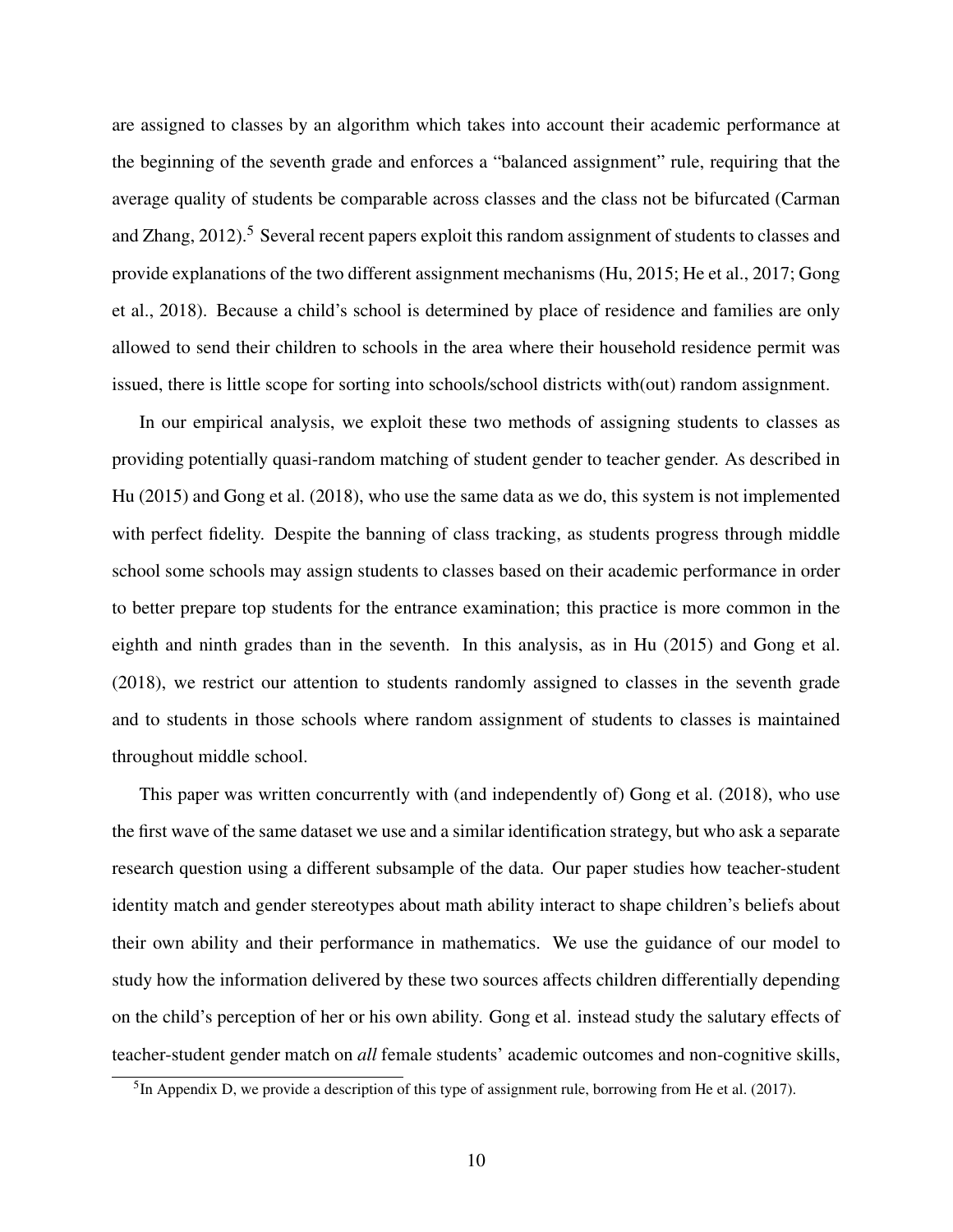aggregated across subjects (math, English, and Chinese). Their paper studies all children and does not differentiate between low and high perceived ability groups or between subjects which do or do not have stereotypes suggesting girls are of lower ability than boys. Using the first wave of the CEPS data, their sample (all classes, not just mathematics) and removing the perceived ability interaction terms, we are able to reproduce their findings. Finally, we differ from Gong et al. in our ability to show effects over time. Gong et al. use only the first wave of the CEPS; we also include the second wave of the data, allowing us to present how the effects we measure change as students progress through school.

## 4 Data and empirical strategy

This section describes our data sources and empirical approach. Section 4.1 outlines the data we use and provides summary statistics. Section 4.2 describes the empirical strategy we use, and Section 4.3 states and tests our main identifying assumptions.

#### 4.1 Data sources

The main data source we use in this paper is the baseline wave of the China Education Panel Survey (CEPS) conducted by the National Survey Research Center at Renmin University of China.<sup>6</sup> The CEPS is a nationally representative longitudinal survey that aims to track middle school students through their educational progress and later labor market activities. Its sample was selected using a stratified, multistage sampling design with probability proportional to size, randomly selecting approximately 20,000 seventh and ninth grade students from 438 classes in 112 schools from 28 counties across mainland China during the 2013-2014 academic year. In each selected school, four classes were randomly chosen, two from the seventh grade and two from the ninth. All students in the selected classes were then surveyed. The CEPS uses five different questionnaires, administered to students, parents, homeroom (banzhuren) teachers, main subject (math, Chinese, and English)

<sup>&</sup>lt;sup>6</sup>In Section 5.4 we provide supplementary analyses using the second wave, which only contains data for a subset of children.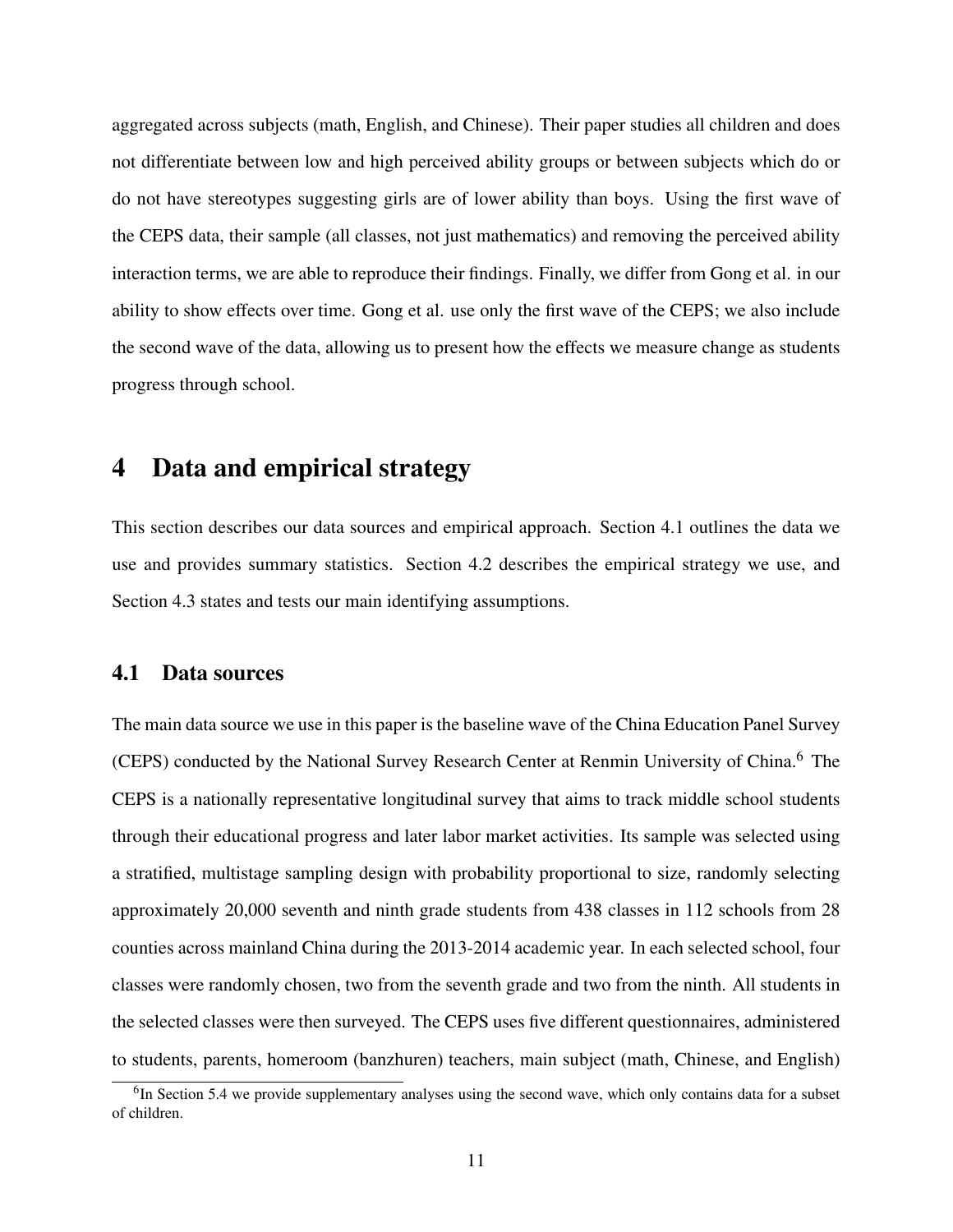teachers, and school administrators, respectively. It is China's first nationally representative survey targeting middle school students, comparable to the Adolescent Health Longitudinal Studies (AddHealth) in the U.S. and the National Education Panel Survey (NEPS) in Europe.

The CEPS contains rich demographic data on students, their families, and their teachers, as well as detailed information on students' beliefs, aspirations, and time use. It also collects administrative school records on students' midterm test scores in the following three compulsory subjects: math, Chinese, and English. The scores are standardized in terms of school and grade, with a mean of 70 and a standard deviation of 10. They are (relatively) low stakes exams, graded collectively by the math teachers in the student's grade. Although their grading is not always blinded, Gong et al. (2018) argue that blinded grading is common in these particular tests. In footnote 7, we make a slightly weaker argument: that low stakes math exam scores are unlikely to be substantially biased by teacher gender, and it is even less likely that they will be differentially biased for low perceived ability girls assigned to female teachers.<sup>7</sup>

The survey also collects data on the assignment mechanism used to assign students to classrooms, collected both from school principals and homeroom teachers.<sup>8</sup> The options are 1) tracking, 2) assignment according to students' household registration location, 3) either literally random assignment ("sui ji", meaning 'by chance') or according to the average-equilibrating algorithm described above, or 4) through other methods. About 85% of middle schools in our data assigned entering students to classes in either a random or an average-equalizing manner. Among those schools, one third reassigned students based on past academic performance when they entered the eighth or ninth grade.

 $<sup>7</sup>$ First, midterm exams in mathematics offer less scope for manipulation than English or Chinese because they are</sup> graded on more objective criteria (e.g., was the number produced the correct answer?). Second, in Section 6 we present evidence (Table 6) that female teachers do not favor girls or low perceived ability girls either with more opportunities to respond to questions or with more praise in the classroom, suggesting that female math teachers may also not favor low performing girls in grading.

<sup>&</sup>lt;sup>8</sup>This data is self-reported. We argue that reporting bias in the assignment mechanism data is unlikely because the data collection process stresses the anonymity of the data (all identifying information is removed from the datasets released to scholars) and the data is collected by academics and graduate students, not government officials. We also limit the analysis to grades where both school principals and homeroom teachers report use of random assignment. Homeroom teachers are less likely than principals to face potential negative consequences of the school using a nonrandom assignment mechanism, and this restriction serves as a further check on the principal's self-report.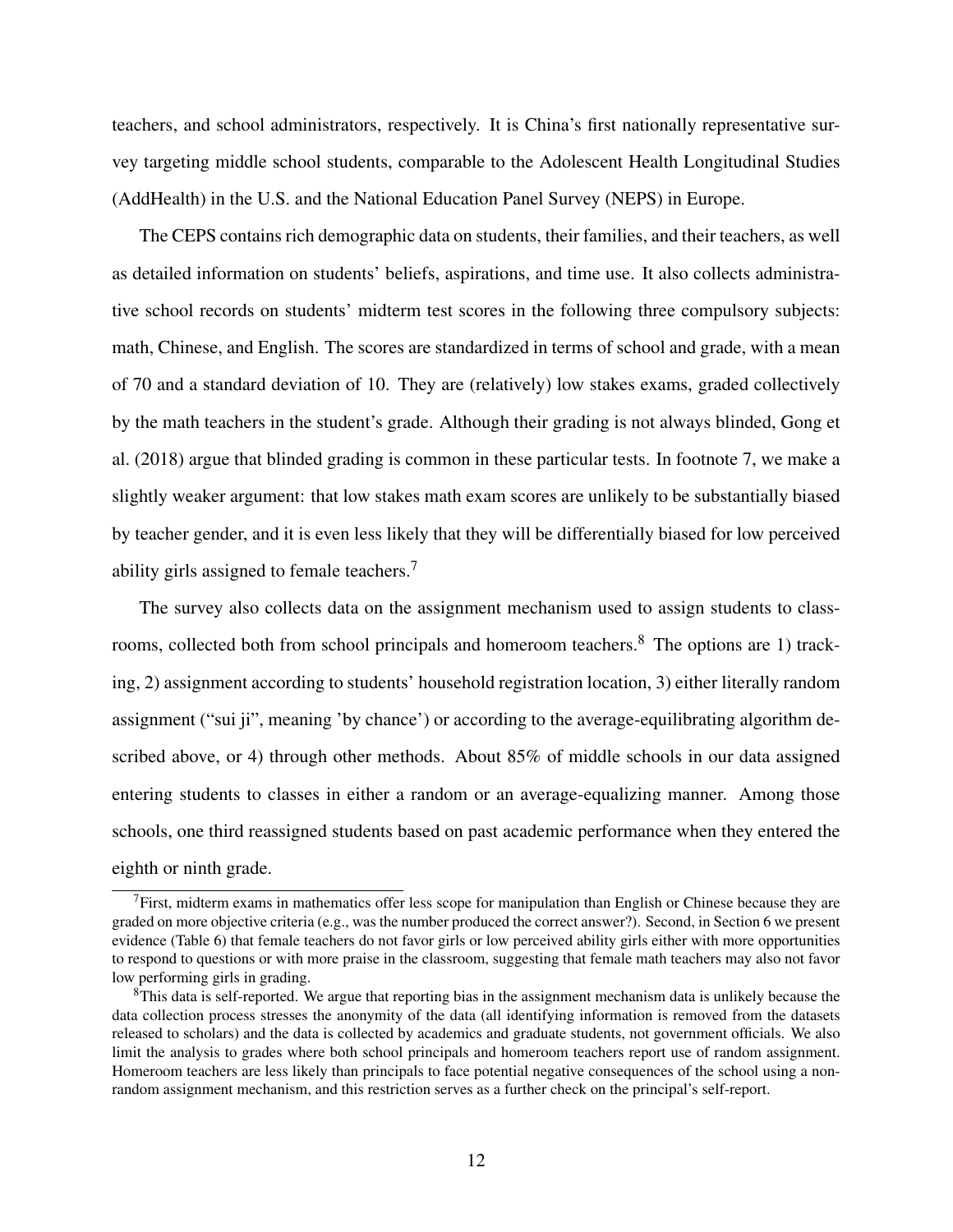In our analysis, we will treat assignment to class as random for seventh graders in those schools reporting use of either purely random assignment or the average-equalization algorithm to assign seventh-grade students to classes, and for ninth graders in the subset of these schools which also report not reassigning eighth and ninth grade students to new classes in terms of previous academic performance after initial quasi-random assignment in the seventh grade. If this assumption is valid, our approach allows us to causally estimate the effect of teacher gender on student outcomes. This restriction is the same as in Hu (2015) and Gong et al. (2018), who also show the validity of this approach for causal inference using these data.

For brevity, we describe our summary results here and present tables in the appendix. Table A.1 presents summary statistics for students by gender for those students randomly assigned to classrooms, and Table A.2 shows summary statistics for teachers in the classrooms studied in Table A.1. Among the children in our sample, the average age of girls is lower than that of boys, and girls are more likely to have more educated parents and higher family incomes. Girls in our sample also have more siblings than boys, a consequence of the prevailing son-favoring tradition and the birth control policy in China, which allows for multiple children in some cases if the first child is a girl. Finally, girls perform better than boys on math tests administered at the school level.

Thirty-nine percent of the math teachers in our data are male, alleviating the challenge faced in Antecol et al. (2015) where there was an insufficient number of male teachers to draw strong conclusions from some of the comparisons made. Female math teachers are on average younger and less experienced than their male counterparts. Overall, female teachers appear to be slightly more qualified than their male counterparts in terms of education and proportion having won a teaching award at the province or national level.<sup>9</sup>

The significant differences in characteristics between girls and boys and between female and male math teachers above may reflect certain gender-specific patterns at the region or school level. For instance, girls and female teachers may be more likely to come from urban schools. In the next subsection, we show evidence that our empirical approach reduces the risk of potential bias

<sup>&</sup>lt;sup>9</sup>A teaching award at the national level is the most prestigious, followed by an award at the province level, and awards at the city level (the smallest of the three geographical units) are the least prestigious.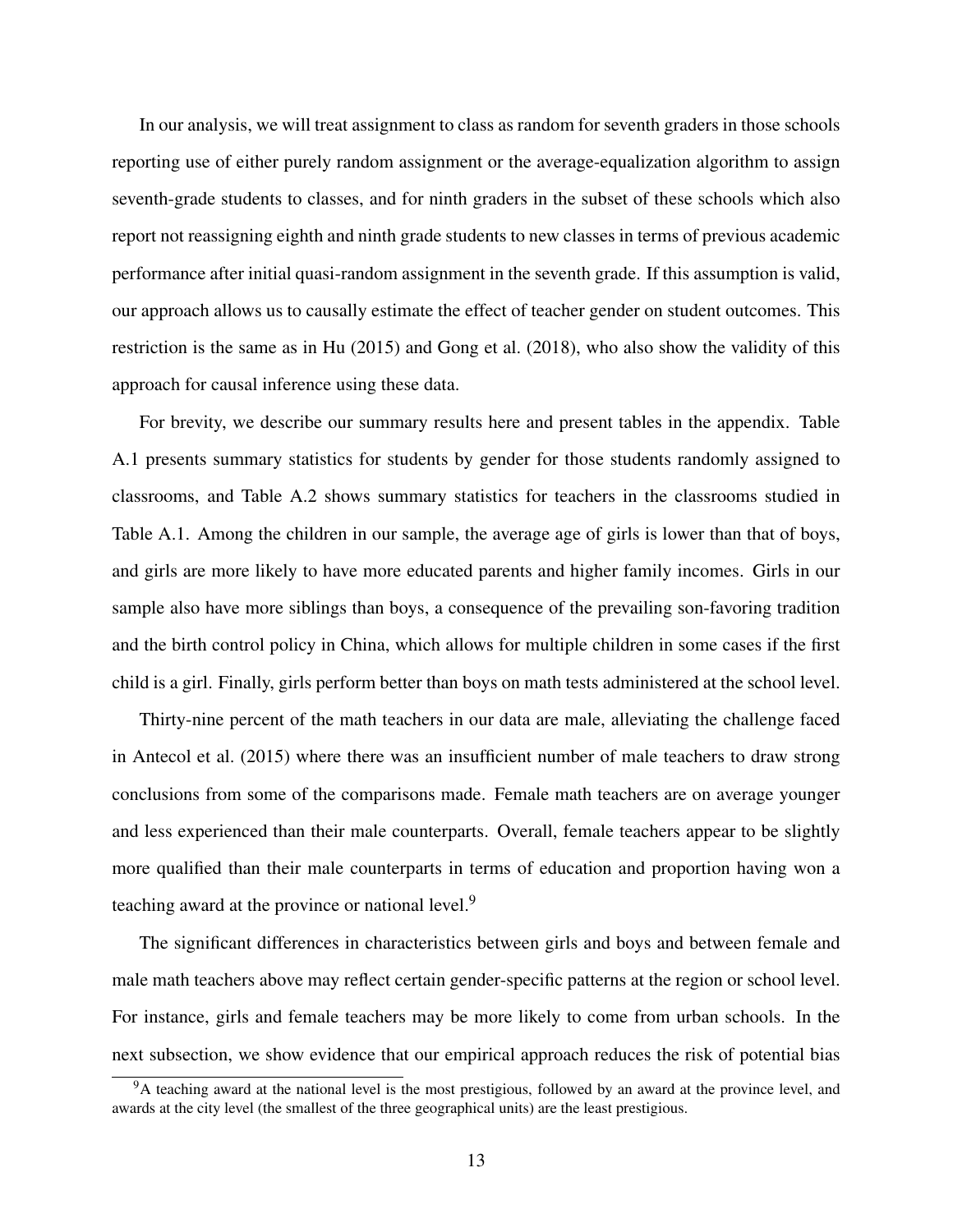stemming from such heterogeneity between teachers, between schools. Specifically, our main specification compares outcomes of children within a school, within a grade, between children in a classroom with a female teacher and those in a classroom with a male teacher. The observed differences attenuate dramatically and cease to be significant at this level of comparison.

#### 4.1.1 Classifying students as "low perceived ability"

We use three different specifications for classifying students as low perceived ability or not; our results are robust to choice of specification. For all three classifications, we assume that, in expectation, the  $r^i$  of students we classify as low perceived ability is closer to  $r$  than that of students we classify as high perceived ability. Our main specification uses the question CEPS asks students how difficult they found learning math in the sixth (and final) grade of primary school to proxy for students' perception of their ability.<sup>10</sup> Specifically, we classify those students who found learning math in the sixth grade to be "very difficult" as low perceived ability. We classify those who report sixth grade math to be "somewhat difficult," "not so difficult," or "easy" not to be of low perceived ability. In Table A.4 we show characteristics of students, by gender, for both of the perceived ability groups thus defined. Gaps between boys and girls described earlier persist across groups though, consistent with stereotypes, a higher proportion of girls perceive themselves to be low perceived ability than do boys (11.7% vs. 8.9%).

Our two alternative specifications for defining low perceived ability are as follows: in the first specification, we classify respondents who report sixth grade math to be either "very difficult" or "somewhat difficult" as low perceived ability; in the second, we classify those respondents as low perceived ability who score below the median level in the distribution of test scores within their teacher-student gender pairing cell (e.g., separately for boys assigned to female teachers, girls to female teachers, and so on). We summarize results using these two alternative specifications in the body of the paper next to the relevant analyses and report them in tabular form in the appendix.

 $10$ This is not intended to proxy for a student's actual ability, but rather, to (noisily) measure how able she thinks herself to be.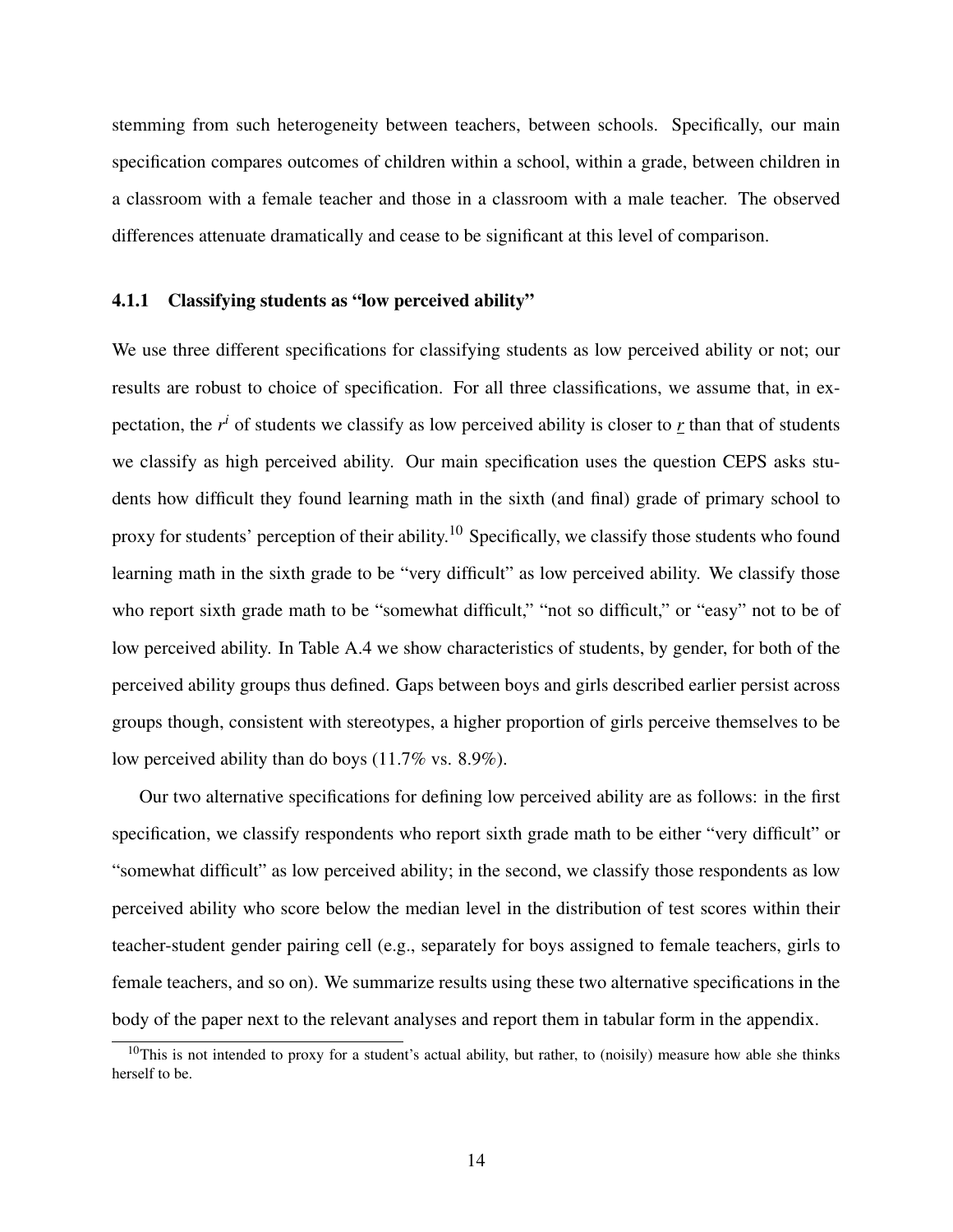#### 4.2 Empirical strategy

In this subsection we explain our estimating equation, which aims to identify the effects of being assigned a female math teacher on female and on male students differentially by their perceived ability. We estimate the following reduced form regression equation:

$$
Y_{icgj} = \beta_0 + \beta_1 FS_{icgj} + \beta_2 FT_{cgj} + \beta_3 (FS_{icgj} * FT_{cgj}) + \gamma_0 LPA_{icgj} + \gamma_1 (LPA_{icgj} * FS_{icgj}) +
$$
  

$$
\gamma_2 (LPA_{icgj} * FT_{cgj}) + \gamma_3 [LPA_{icgj} * (FS_{icgj} * FT_{cgj})] + \beta_4 SC_{icgj} + \beta_5 TC_{cgj} + \eta_{gj} + \varepsilon_{icgj}
$$
 (2)

The variables are defined as follows:  $Y_{icgj}$  denotes the outcome of interest for student *i* in class *c* of grade *g* in school *j*.  $FS_{icgj}$  is an indicator equal to one if student *i* is female, and  $FT_{cgj}$  is also an indicator, equal to one if the teacher in class  $c$  in grade  $g$  of school  $j$  is female. *LPA*<sub>icgj</sub> is an indicator equal to one if the student perceives herself to be of low ability.  $SC_{icgj}$  is a vector of predetermined characteristics at the student level,  $TC_{cgj}$  is a similar vector for teachers,  $\eta_{gj}$  is a set of grade-by-school fixed effects, and  $\varepsilon_{icgj}$  is a robust standard error, clustered at the school level to allow for heteroskedasticity and arbitrary serial correlation across students within a given school. $11$ 

Unless otherwise specified, the controlled-for student-level characteristics determined prior to assignment of teacher gender include age, ethnicity (either Han or non-Han), hukou status (agricultural or not), parents' education levels, the child's number of siblings, and a categorical measure of household income (low income or not). The teacher-level predetermined characteristics include teacher age, education level, years of work experience, whether the teacher graduated from a normal (i.e., teacher training) university, whether the teacher holds a senior rank, and whether she or he has won teaching awards at the city, province, or national level, respectively.

Intuitively, our estimation strategy compares the academic performance of students who study in the same grade in a middle school and share background characteristics, but are randomly assigned to either a female or male math teacher. Our identifying assumption is that, by virtue of random assignment, the match of  $FS_{icgj}$  to  $FT_{cgj}$  is orthogonal to predetermined characteristics

 $11$ All of our results continue to hold if we instead cluster at the (less conservative) classroom level.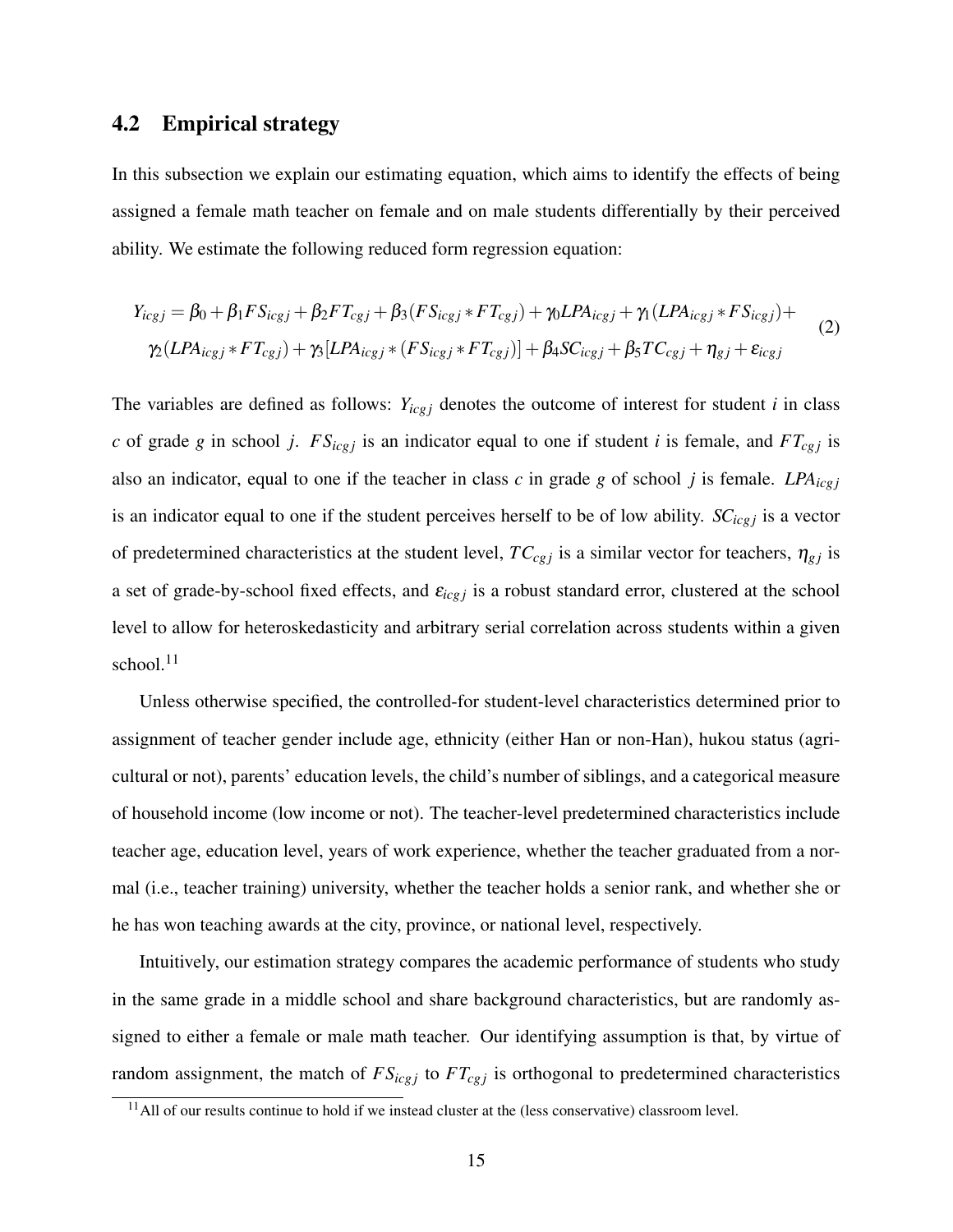which may influence beliefs, investment, or achievement. We test this assumption later in this section.

All of our estimated coefficients display children's performance relative to non-low perceived ability boys assigned to a male teacher (the omitted category). The coefficients  $\beta_1$ ,  $\beta_2$ , and  $\beta_3$ indicate how all children with a certain characteristic (e.g.,  $\beta_1$ : girls;  $\beta_2$ : children assigned to a female teacher;  $\beta_3$ : girls assigned to a female teacher) compare to this group. The coefficients  $\gamma_1$ ,  $\gamma_2$ , and  $\gamma_3$  indicate how low perceived ability children with these same characteristics (girls, students assigned to a female teacher, and the interaction) fare relative to low perceived ability boys assigned to male teachers.

To emphasize how we advance on the existing teacher-student identity match literature, we present our main results - for beliefs and for academic performance - sequentially. First, we show results estimated using the standard teacher-student gender match specification, i.e., without the low perceived ability interaction terms, as is done in most prior work (e.g., Muralidharan and Sheth, 2016; Lim and Meer, 2017. Second, we present results from the fully specified model, which includes the low perceived ability variable and its interactions. For the sake of (relative) brevity, we show estimates from only the fully specified model for our other results.

Our model generates clear predictions for three parameters. The first is for  $\beta_3$  in the standard model and  $\beta_3$  and  $\gamma_3$  in the fully specified model, which we interpret as quasi-experimental estimates of the effect of being assigned a female math teacher on (low-perceived ability) girls relative to the effect for (low perceived ability) boys. This captures the effect of teacher-student gender match on the "gender gap" (Dee, 2007; Muralidharan and Sundararaman, 2011; Lim and Meer, 2017). Prediction 1 is that these coefficients should be non-zero and point in the direction of reducing the gender gap, e.g., positive for test scores and negative for perceived difficulty of math. The second parameter prediction is for  $\gamma_3$ , the effect on the gender gap for low perceived ability girls. Prediction 2 of our model is that  $\gamma_3$  should be substantially larger in magnitude than  $\beta_3$  in the fully specified model. Prediction 3 of our model pertains to  $\gamma$ . This coefficient captures the effect on all low perceived ability students of being paired with a female teacher, using those assigned to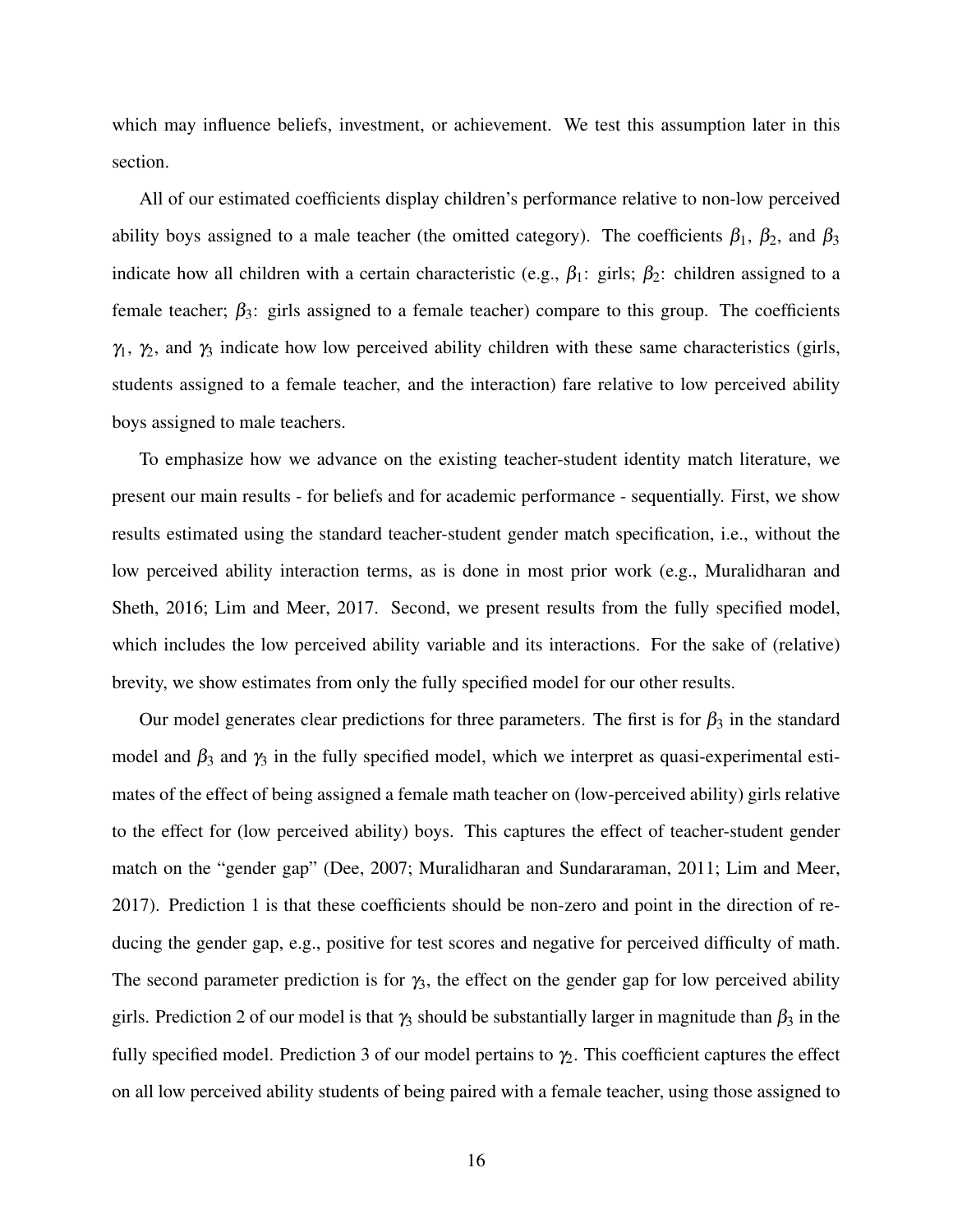a male teacher as the comparison. By virtue of the inclusion of  $\gamma_3$ ,  $\gamma_2$  is also the entire effect of being assigned a female math teacher on low perceived ability boys. The model predicts  $\gamma_2$  and  $\gamma_3$ to differ in sign.

Note that if either prediction 1 or 3 is satisfied, it addresses concerns that "reversion to the mean" could be driving our results. The concern is that perhaps our low perceived ability students merely had a bad draw in their sixth grade test scores and this caused them to revise their beliefs about their ability downwards. Mean reversion predicts they would be likely to have a normal draw in seventh grade (Chay et al., 2005). This would raise their perceived ability and, possibly, test scores relative to others'. Such mean reversion, however, would lead to the prediction that all low perceived ability students should have a secular gain in test scores. Neither a positive  $\gamma_3$  nor a difference in sign between  $\gamma_2$  and  $\gamma_3$  can be explained by reversion to the mean.

There are several parameters of ancillary interest that are derived from different combinations of the coefficients we estimate in equation 2, and we will explicitly address a few of these in our discussion of the empirical results. First,  $\gamma_2 + \gamma_3$  yields the total effect on low perceived ability girls of being assigned a female math teacher relative to low perceived ability girls assigned a male teacher (that is, it is the sum of the effect of being assigned a female teacher on low perceived ability students and the effect of being assigned a female teacher specific to low perceived ability girls). Second,  $\beta_3 + \gamma_3$  yields the total effect of teacher-student gender match on the gender gap for low perceived ability girls (i.e., making the comparison group all boys, not only low perceived ability boys).

#### 4.3 Identification

If our assumption of orthogonality is satisfied, estimating equation 2 using OLS should recover unbiased estimates of these parameters. To test this assumption - that within a grade within a given school, the match of student gender to teacher gender is as good as random - we follow Antecol et al. (2015), regressing math teacher gender on the same set of observable, predetermined student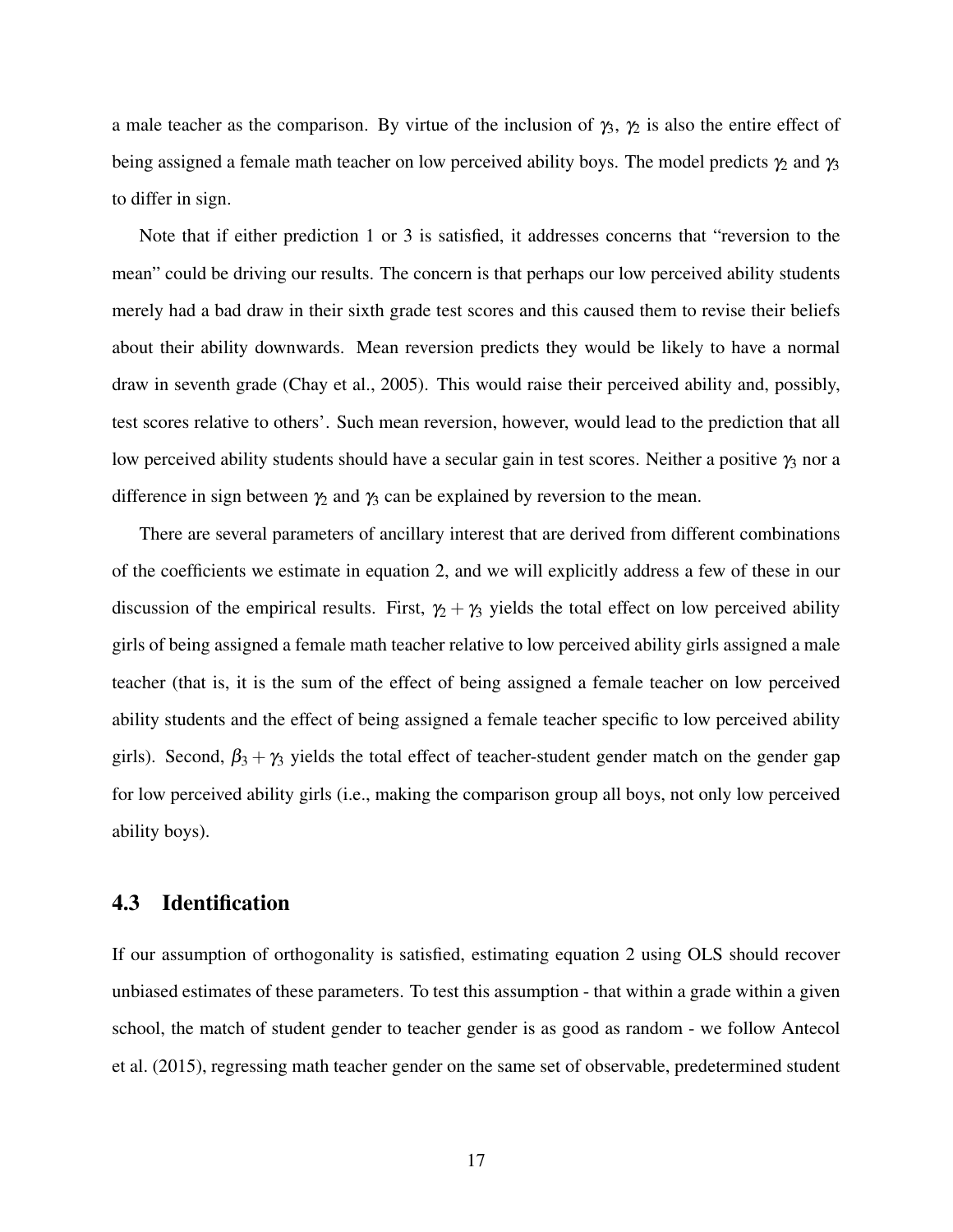and family characteristics described above that we control for in our main empirical specification.<sup>12</sup> We conduct two regressions - one without any fixed effects, and a second with the grade-by-school fixed effects we use in our main empirical specification. For each regression we present coefficient estimates and report the F-statistic and p-value from a Wald Test of the joint significance of the regressors. We present these results in columns 1 and 2 of Table 1. With the inclusion of grade-by-school fixed effects, our F-test fails to reject the null that the regressors are together not significant predictors of teacher gender (column 2). Though one of the twelve individual coefficients is statistically significant, this is consistent with statistical chance. These results support our main identifying assumption that students' observable predetermined background characteristics are balanced along the gender of math teachers within the same grade in a given school.<sup>13</sup> While we cannot rule out the possibility that in some cases influential parents or individuals successfully lobbied to be placed with a certain teacher, we conclude from these results that such non-random matching of teachers to children is unlikely to be common enough to substantially bias our estimates.

Another descriptive comparison of interest is teacher quality across genders. This paper aims to investigate the effect of female math teachers on student achievement. To ensure that we are isolating the effect of gender, we need to establish whether male and female teachers differ on observable characteristics, such as teaching skill, which could drive any effects we measure (Cho, 2012; Antecol et al., 2015). To do so, we conduct an empirical test similar to that in Table 1, only with the analysis at the teacher level. The predetermined characteristics we include on the right hand side are age, a dummy for having earned a full-time bachelor's degree or higher qualification, a dummy for having attended a "normal" university (i.e., a university specializing in teacher training), years of teaching experience, and two dummies for having won a teaching award at two different levels, respectively. After conditioning on grade-by-school fixed effects, we again fail to reject the null that within a grade within a school, these characteristics are not jointly predictive of

<sup>&</sup>lt;sup>12</sup>This method is also discussed in Hansen and Bowers (2008) and Bruhn and McKenzie (2009).

 $13$ Though we would like to conduct a synthetic randomization test, as in Carrell and West (2010) and Kofoed et al. (2017), we lack pre-assignment performance data. As a result, we cannot further test our assumption that class assignment is orthogonal to student aptitude.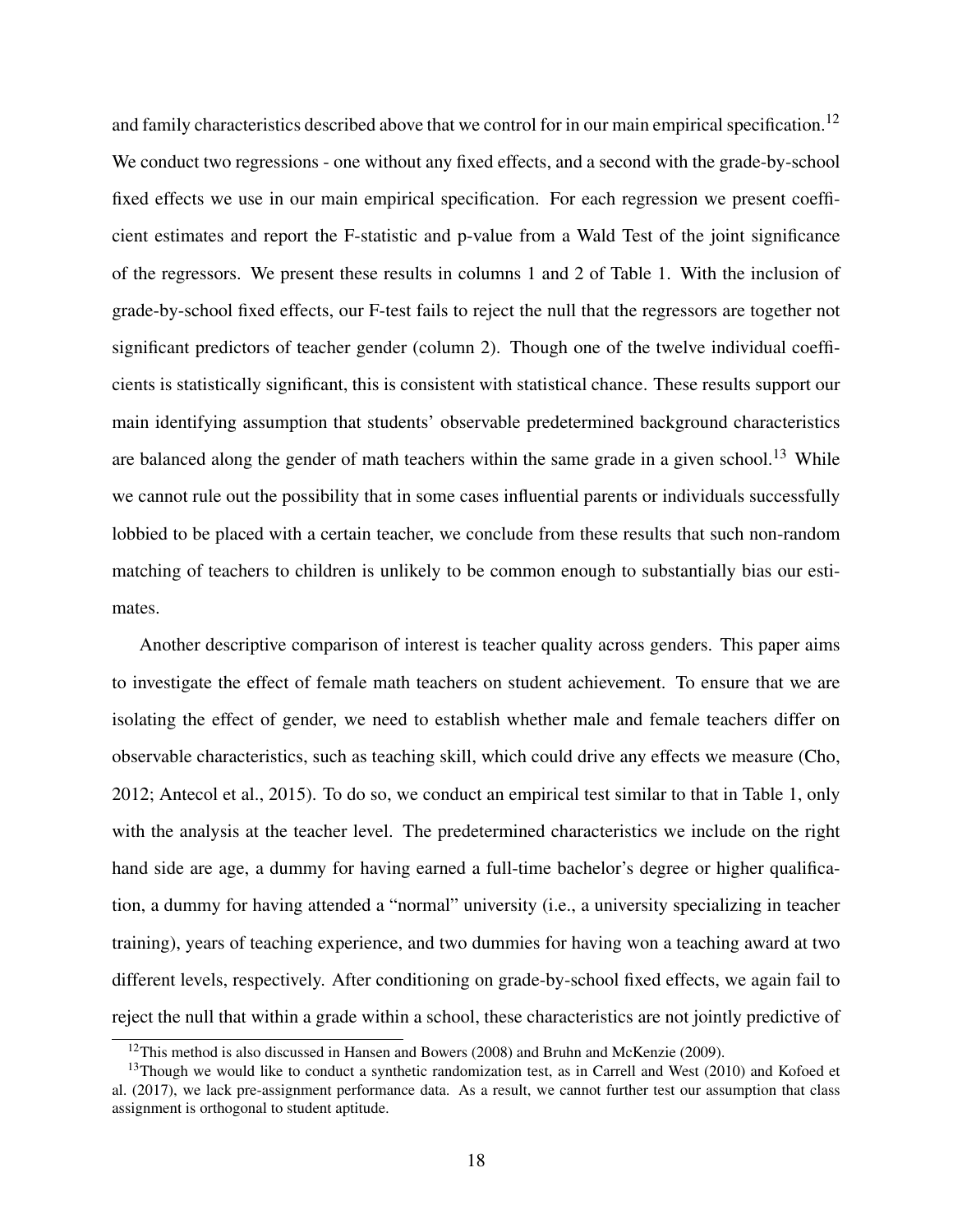the teacher's gender. Table A.3 reports these estimation results.

As we rely on teachers' and principals' reports of whether they use tracking or random assignment, it may also be the case that some schools which report using random assignment in fact use tracking. Deliberate misreporting of tracking as "random" would bias upward our estimates of the effect of female teachers on the best students (i.e.,  $\beta_3$ ) and bias downward the effect on worse students  $(\gamma_3)$ , who are less likely to be assigned to "good" teachers under a tracking system in which the administrators are seeking to maximize the performance of the best students. Bias from this misreporting would push our coefficient estimates in the opposite direction of our framework's main predictions.

We note that our perceived ability data is observed at the same time as all of the other data, specifically, after teacher assignment. It is possible, therefore, that teacher gender may affect a child's report of the difficulty she had in primary school math, possibly in a way that is correlated with controlled-for predetermined characteristics such as gender. To test for this possibility, we run the same regressions of teacher gender on our list of predetermined characteristic controls, only restricting our analysis to low perceived ability students. We show our results in columns 3 and 4 of Table 1. The general pattern is the same as that for the entire sample - after controlling for grade-by-school fixed effects, only one of the 12 estimated coefficients is statistically significant and we fail to reject the null that these characteristics are jointly insignificant predictors of teacher gender. In other words, we find no evidence that predetermined student characteristics impact a child's likelihood of reporting low perceived ability (i.e., presence in the low perceived ability sample) in a way that is correlated with the gender of their math teacher.

It is also possible that the determinants of perceived ability differ between boys and girls in a way that may predict their test scores. If this were true, it would influence our interpretation of γ3. To examine this possibility, we regress test scores on the vector of student-level predetermined characteristics and, using these coefficients, generate a predicted test score for each student. In Figure A.1, we plot these predicted test scores separately for boys and girls in each of the two perceived ability groups. These plots show no evidence of differences in the distribution of predicted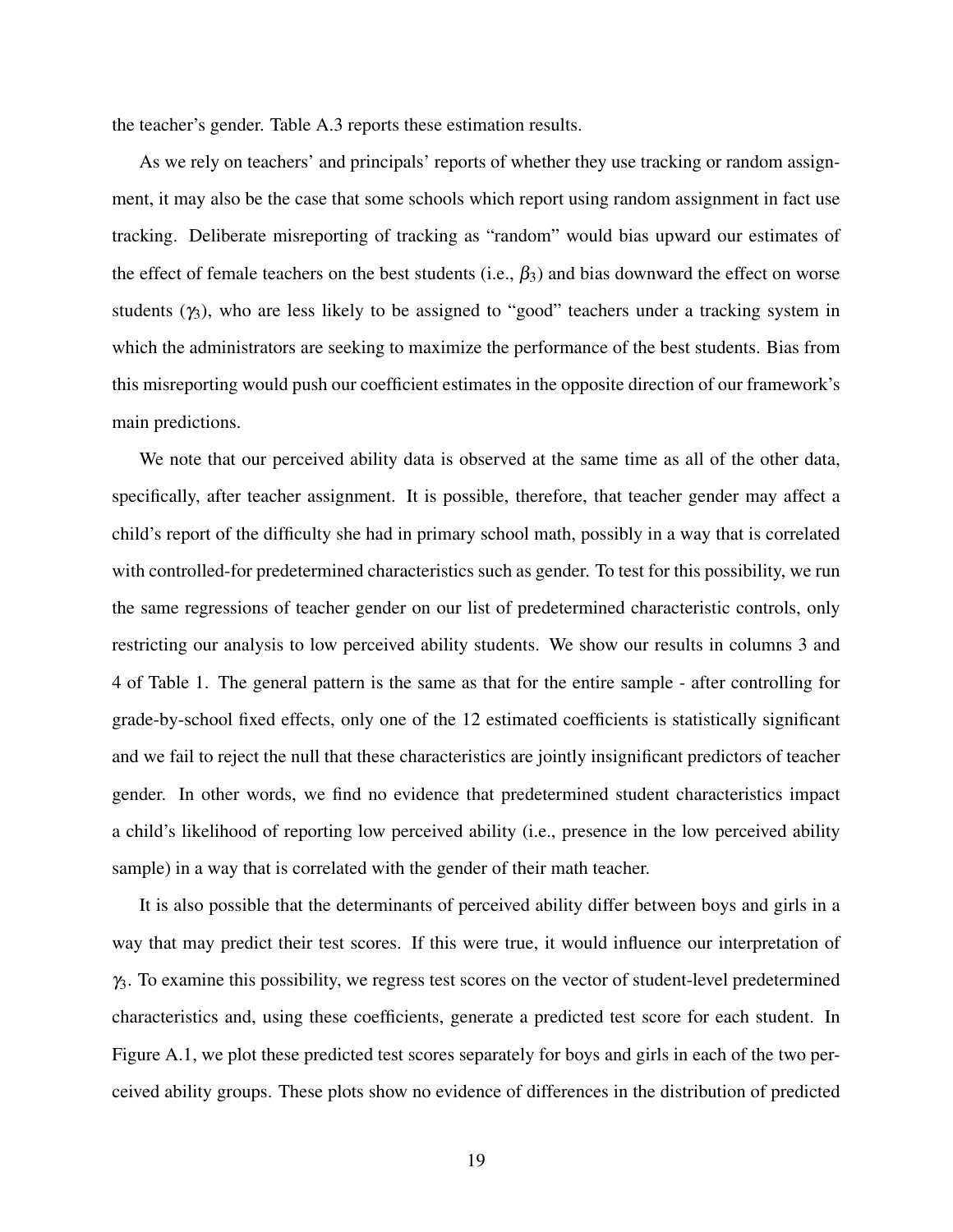|                               |            | Full sample | Low perceived ability |            |  |
|-------------------------------|------------|-------------|-----------------------|------------|--|
|                               | (1)        | (2)         | (3)                   | (4)        |  |
|                               |            |             |                       |            |  |
| Number of siblings            | $-0.021$   | $-0.006$    | $-0.026$              | 0.001      |  |
|                               | (0.016)    | (0.006)     | (0.025)               | (0.013)    |  |
|                               |            |             |                       |            |  |
| Household is poor             | $-0.053$   | 0.005       | $-0.100**$            | 0.014      |  |
|                               | (0.033)    | (0.013)     | (0.046)               | (0.026)    |  |
|                               |            |             |                       |            |  |
| Female                        | 0.000      | 0.003       | $-0.078**$            | $-0.015$   |  |
|                               | (0.012)    | (0.005)     | (0.037)               | (0.016)    |  |
|                               |            |             |                       |            |  |
| Age                           | $-0.040$   | $-0.011**$  | $-0.071***$           | $-0.006$   |  |
|                               | (0.025)    | (0.005)     | (0.028)               | (0.007)    |  |
|                               |            |             |                       |            |  |
| Ethnic minority               | $-0.150*$  | 0.013       | $-0.109$              | 0.026      |  |
|                               | (0.089)    | (0.018)     | (0.099)               | (0.023)    |  |
|                               |            |             |                       |            |  |
| Holds agricultural hukou      | $-0.057*$  | $-0.010$    | $-0.112*$             | $-0.042$   |  |
|                               | (0.032)    | (0.013)     | (0.057)               | (0.032)    |  |
|                               |            |             |                       |            |  |
| Mother's education level      |            |             |                       |            |  |
| Middle school                 | $0.125***$ | 0.009       | $0.140***$            | $-0.008$   |  |
|                               | (0.031)    | (0.013)     | (0.046)               | (0.022)    |  |
| High/technical school         | $0.112***$ | 0.003       | 0.115                 | 0.043      |  |
|                               | (0.035)    | (0.013)     | (0.074)               | (0.038)    |  |
| College or above              | $0.139***$ | 0.005       | 0.066                 | $-0.069$   |  |
|                               | (0.041)    | (0.015)     | (0.102)               | (0.065)    |  |
|                               |            |             |                       |            |  |
| Father's education level      |            |             |                       |            |  |
| Middle school                 | $0.038*$   | $-0.010$    | 0.065                 | $-0.012$   |  |
|                               | (0.022)    | (0.009)     | (0.040)               | (0.027)    |  |
| High/technical school         | 0.022      | 0.000       | 0.018                 | $-0.041$   |  |
|                               | (0.030)    | (0.014)     | (0.063)               | (0.045)    |  |
| College or above              | 0.051      | 0.010       | $0.267***$            | $0.149***$ |  |
|                               | (0.036)    | (0.017)     | (0.075)               | (0.061)    |  |
|                               |            |             |                       |            |  |
| Low perceived ability in math | $-0.058*$  | $-0.015$    |                       |            |  |
|                               | (0.033)    | (0.018)     |                       |            |  |
|                               |            |             |                       |            |  |
| Grade-by-school fixed effects |            | X           |                       | X          |  |
|                               |            |             |                       |            |  |
| Number of observations        | 8,294      | 8,294       | 850                   | 850        |  |
|                               |            |             |                       |            |  |
| R-squared                     | 0.08       | 0.66        | 0.18                  | 0.85       |  |
|                               |            |             |                       |            |  |
| Joint test F-statistic        | 3.21       | 0.97        | 14.27                 | 1.55       |  |
| [p-value]                     | [0.00]     | [0.48]      | [0.00]                | [0.12]     |  |
|                               |            |             |                       |            |  |

Table 1: Test for randomization

Notes: This table shows results from four separate regressions of math teacher gender (=1 if female) on the set of independent variables listed in the first column, following the test in Antecol et al. (2015). Columns 1 and 2 show estimates generated using the entire sample and columns 3 and 4 show estimates generated using the low perceived ability group only.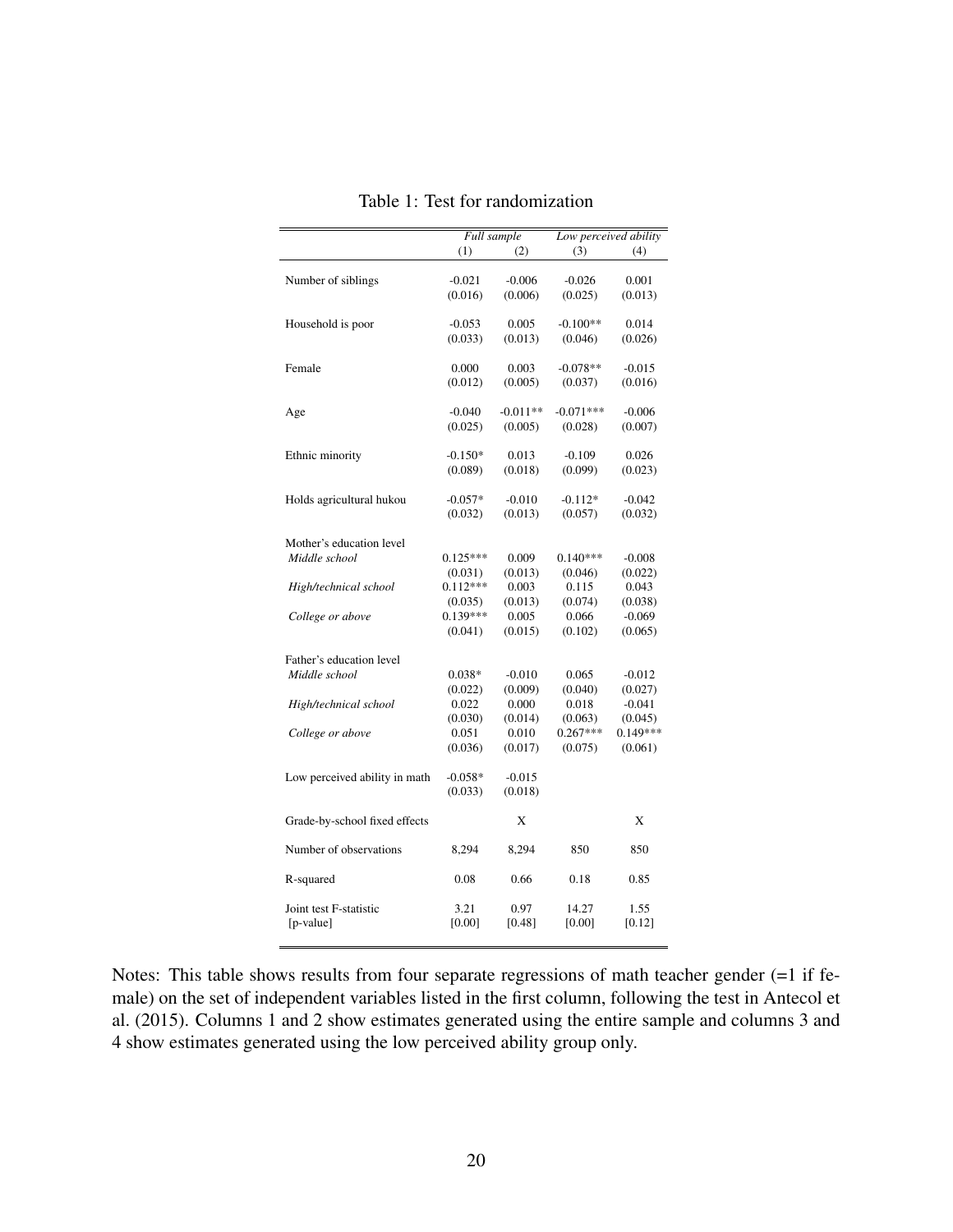test scores between genders in either group.

## 5 Main empirical results

In this section, we present results from applying our empirical strategy to the CEPS data. First, we estimate the impact of teacher-student gender match in mathematics on children's beliefs and aspirations. We then look at how this match affects investment in human capital and performance in mathematics.

#### 5.1 Beliefs and aspirations

In this subsection, we conduct tests of the model's prediction that being assigned a female math teacher should positively affect beliefs and aspirations for low perceived ability girls and negatively affect them for low perceived ability boys. We investigate the impact of teacher gender on two belief variables: perceived difficulty of current math class and the careers to which students aspire. Our specification follows equation 2, using grade-by-school fixed effects and the full battery of controls for students and teachers. We also control for students' math test scores, allowing us to compare changes in beliefs while controlling for performance (our results are robust to removing these from the specification).

For the analysis of perceived difficulty, we use students' response to the prompt "how difficult do you find your *current* math class to be?"<sup>14</sup> The potential responses are "very difficult," "somewhat difficult," "not so difficult," and "not difficult at all", and we code the variable, as we do with perceived ability, with an indicator equal to one if the response is "very difficult." To study the impact of teacher-student gender match on aspirations, we use children's response to the prompt "what job would you most like to do when you grow up?" There are several possible responses to the question.<sup>15</sup> We investigated two potential outcomes: one, on the lower end of aspirational

<sup>&</sup>lt;sup>14</sup>Recall that the baseline perceived ability question asked about the child's experience in the sixth grade; this question refers to the child's current experience in either the seventh or ninth grade.

<sup>&</sup>lt;sup>15</sup>The options are 1. Government Official, 2. Business manager, 3. Scientist/engineer, 4. Teacher/doctor/lawyer, 5. Designer, 6. Artist/actor, 7. Athlete, 8. Skilled worker, 9. Other, 10. Don't care, 11. Don't know.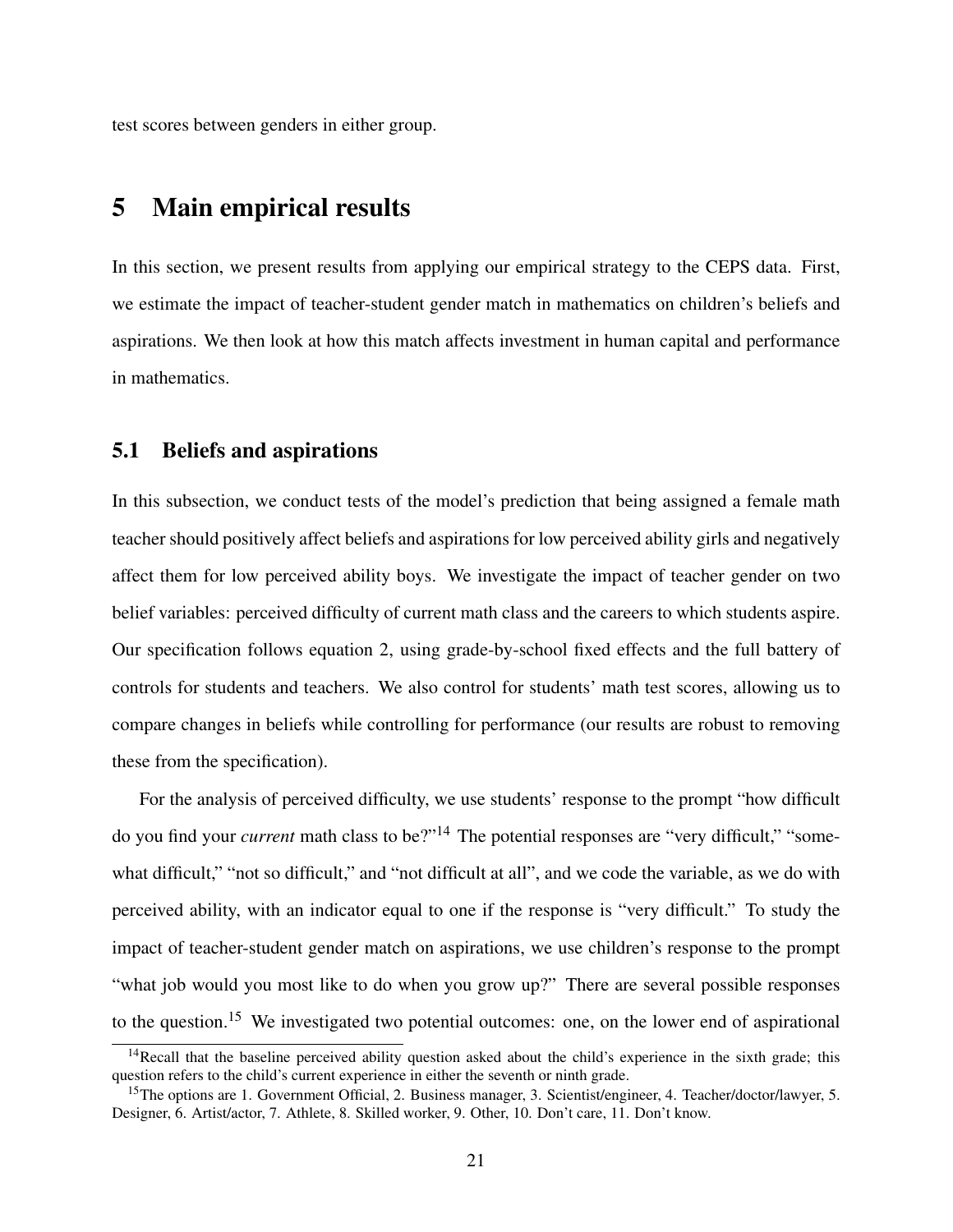change, we created a variable for whether or not the child aspired to jobs traditionally associated with women<sup>16</sup>; two, we created a variable for whether or not the child aspired to jobs in the STEM fields.

We present our results in Table 2. First, we show results with the standard teacher-student gender match specification (as in, e.g., Muralidharan and Sheth, 2016), in columns 1 and 3. Second, we present results from the fully specified model, which includes the low perceived ability variable and its interactions, in columns 2 and 4. In column 1, being assigned a female math teacher is associated with an eight percentage point drop in the likelihood of girls perceiving math to be difficult. In column 2, adding in the low perceived ability interactions, we see that all of these benefits appear to accrue to low perceived ability girls assigned to female math teachers: being taught by a female math teacher reduces low perceived ability girls' probability of perceiving math as "very difficult"  $(\gamma_3)$  by 20 percentage points. While the estimated effect for non-low perceived ability girls assigned to a female teacher  $(\beta_3)$  is the same sign as for the low perceived ability girls, it is an order of magnitude smaller and not statistically significant. Being assigned a female math teacher is also associated with a 10 percentage point increase in low perceived ability boys' perceived difficulty of math ( $\gamma$ ). These results accord with predictions 1-3 from the model.

We also present results visually in Figure 2. In this figure, we plot the distribution of perceived difficulty of the current math class for each possible teacher-student gender pairing. In Panel A, we restrict the sample to low perceived ability children. This shows the same pattern as the coefficients - low perceived ability girls assigned to a female teacher are at least 20 percentage points less likely to perceive math to be very difficult than any other group, and low perceived ability boys assigned to female math teachers are at least 10 percentage points more likely to find math very difficult than any other group. In Panel B, we show the same results for the non-low perceived ability group. Consistent with our framework's predictions, Panel B shows no detectable difference in the perceived difficulty of the current math class between non-low perceived ability girls assigned to

 $16$ In the raw data, women are most likely to choose jobs in the language and visual arts (designer; artist/actor), and we generate a variable "aspires to jobs in art and design" equal to one if the job aspired to is one of these and equal to zero otherwise.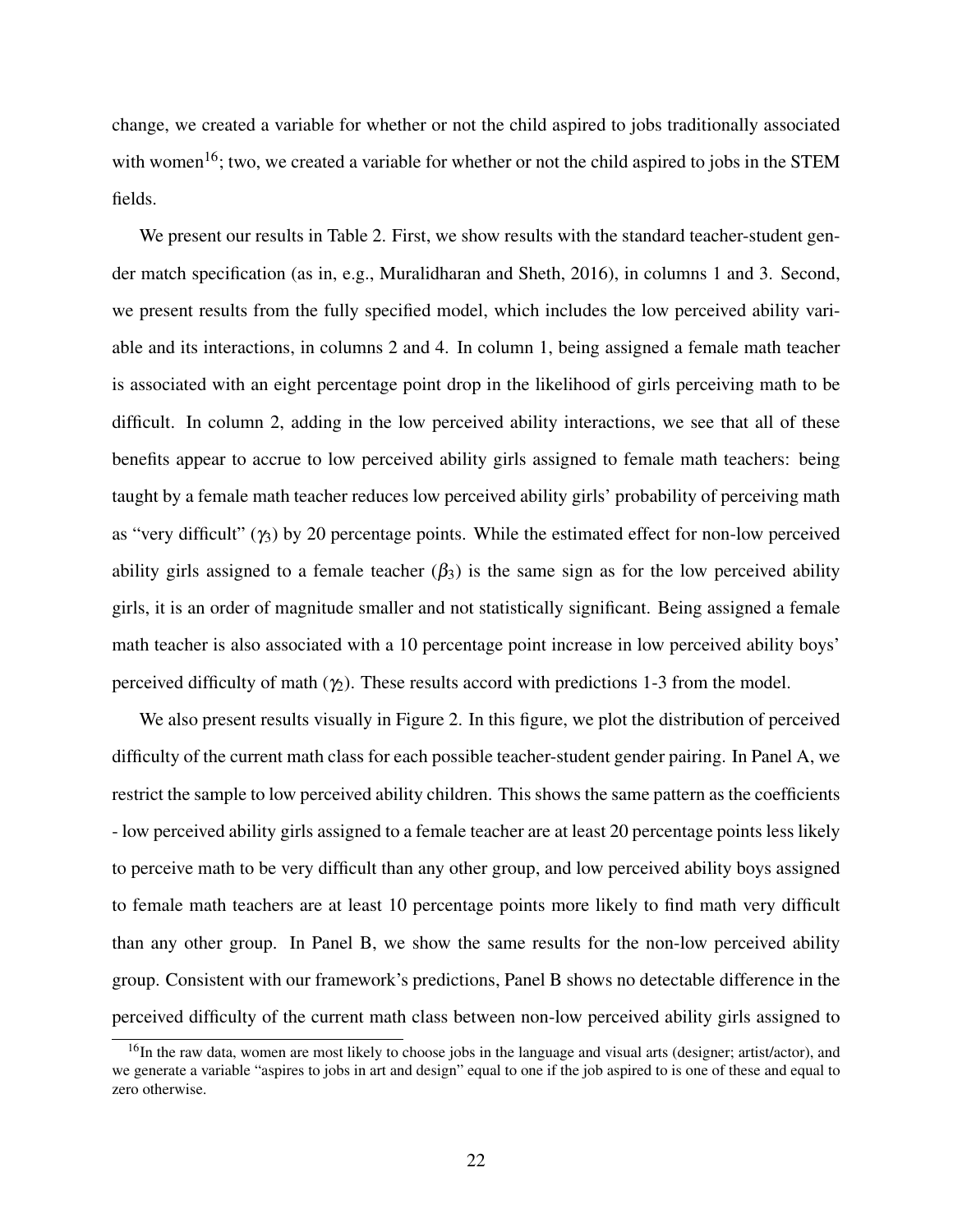female teachers and all other groups.

Table A.5 shows these results for the alternative specification of low perceived ability, where we observe an 11 percentage point decrease in the perceived difficulty of mathematics for low perceived ability girls thus defined. In column 1 of Table A.6, we present estimates generated using students below the within-group median test score instead of the low perceived ability group. We observe below-median girls assigned to a female teacher are 7.8 percentage points less likely to find math very difficult. While these are smaller than the coefficients generated using the original specification of low perceived ability, the estimates retain both their predicted sign and statistical significance. Graphically, Figure A.2 gives the below-median analogue to Figure 2 and displays a similar pattern.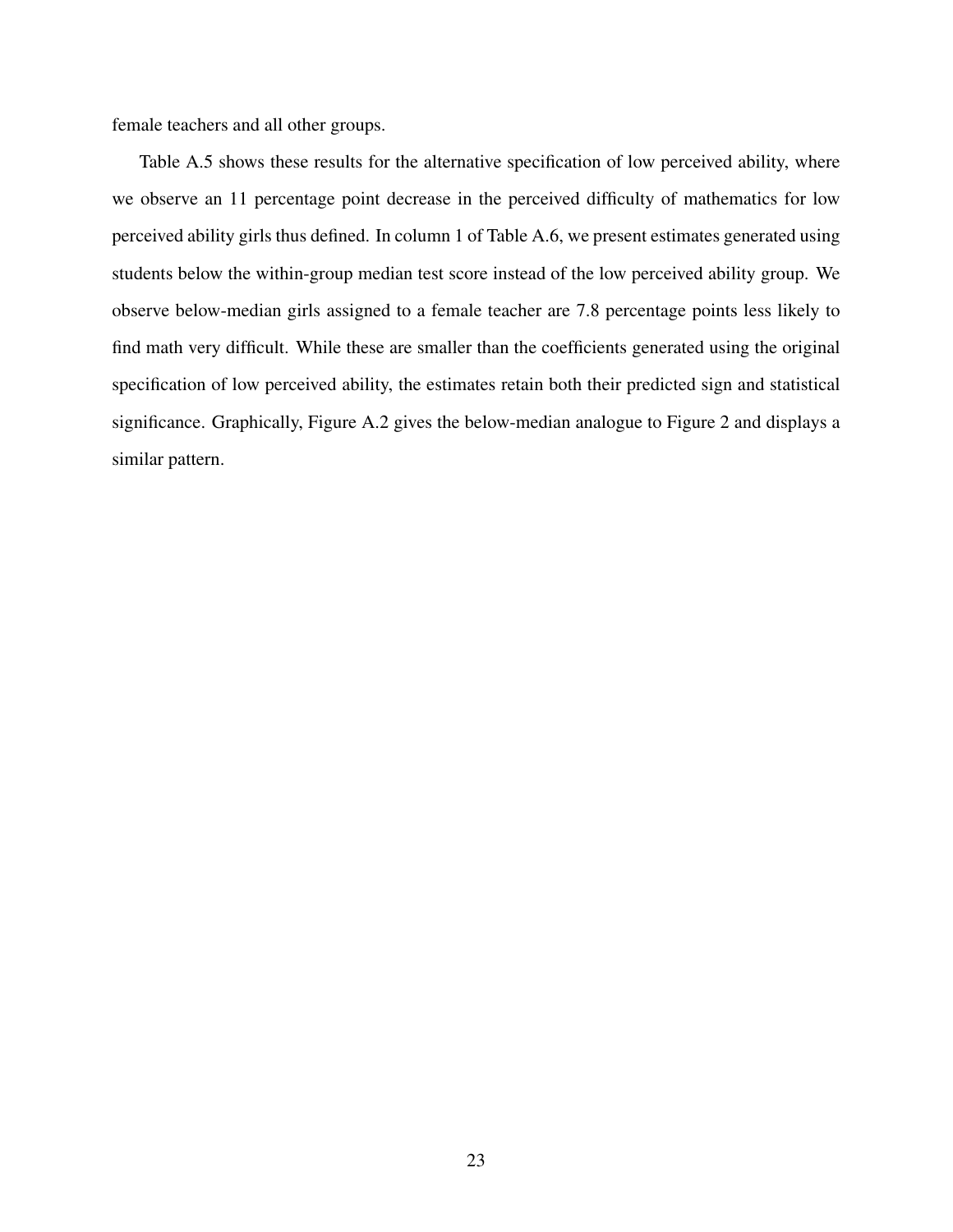|                                                  | Current math class perceived |                        | Aspires to jobs in art, |                        |
|--------------------------------------------------|------------------------------|------------------------|-------------------------|------------------------|
|                                                  | as very difficult            |                        |                         | art, design, or acting |
|                                                  | (1)                          | (2)                    | (3)                     | (4)                    |
| Girl x female teacher<br>x low perceived ability |                              | $-0.205***$<br>(0.057) |                         | $-0.110**$<br>(0.056)  |
| Female teacher x low<br>perceived ability        |                              | $0.100**$<br>(0.046)   |                         | $-0.031$<br>(0.034)    |
| Girl x female teacher                            | $-0.078***$<br>(0.019)       | $-0.037$<br>(0.017)    | $-0.011$<br>(0.018)     | 0.008<br>(0.019)       |
| Girl x low perceived ability                     |                              | 0.046<br>(0.042)       |                         | $0.105***$<br>(0.034)  |
| Girl                                             | $0.092***$<br>(0.016)        | $0.051***$<br>(0.013)  | $0.202***$<br>(0.016)   | $0.184***$<br>(0.017)  |
| Female teacher                                   | 0.030<br>(0.020)             | 0.010<br>(0.017)       | 0.005<br>(0.018)        | 0.004<br>(0.018)       |
| Low perceived ability                            |                              | $0.451***$<br>(0.037)  |                         | $-0.003$<br>(0.026)    |
| Mean for non-LPA boys<br>Number of observations  |                              | 0.122<br>8,276         |                         | 0.104<br>8,213         |

Table 2: Effects on beliefs and aspirations

Notes: The regression specification used is given in equation 2, adding a control for the student's math test scores. Point estimates and their precision are largely unchanged by removing this final control. Both dependent variables are coded as  $(0 = No, 1 = Yes)$ . Robust standard errors clustered at the school level are shown in parentheses. \*p < 0.1, \*\*p < 0.05, \*\*\*p < 0.01. Variation in the number of observations here and in subsequent tables stems from missing values in the dependent variable. Results are robust to restricting the sample to only observations with no missing dependent variables.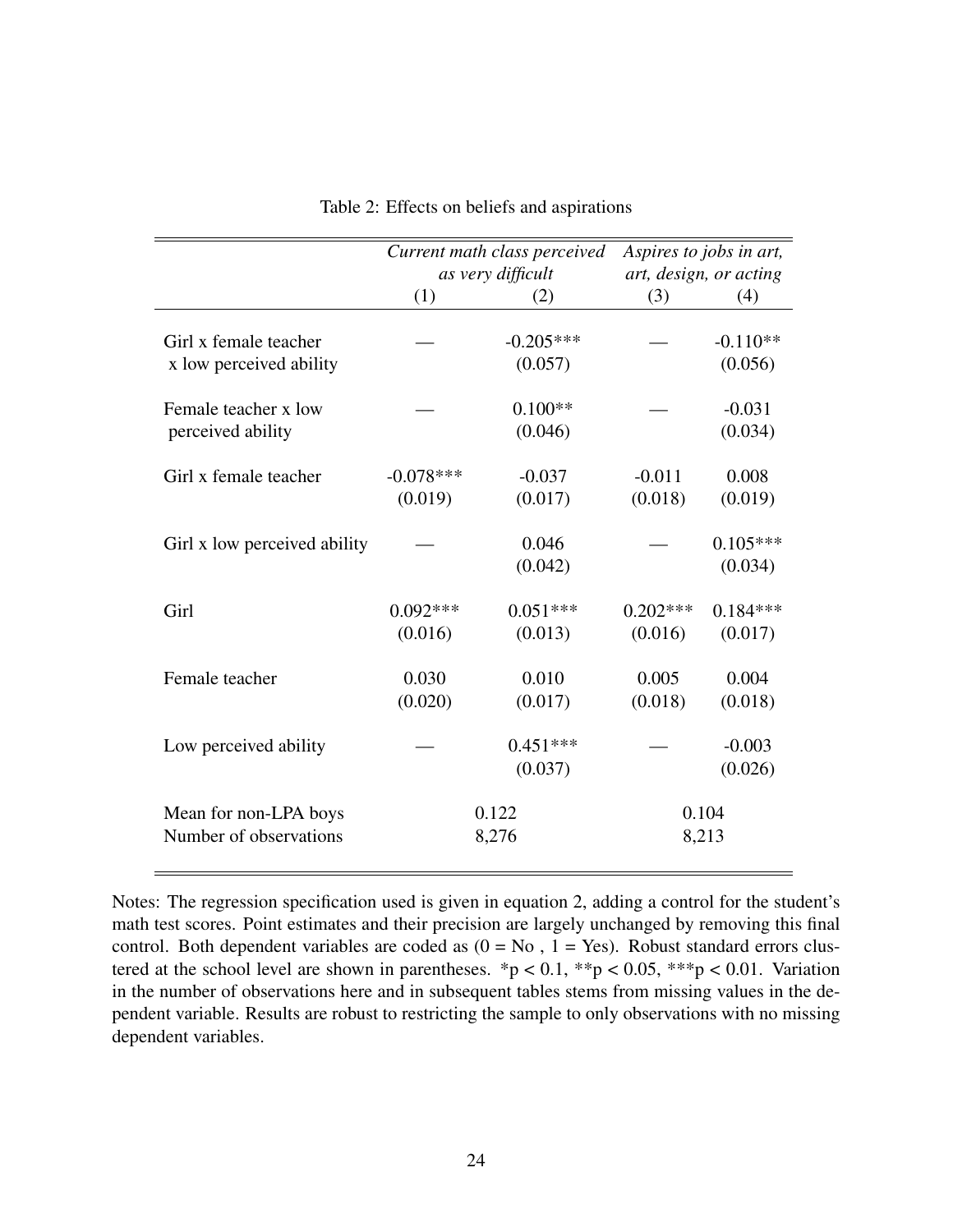Figure 2: Low perceived ability students' current perception of the difficulty of math, by gender of student and math teacher



*Panel A: Low perceived ability students*



*Panel B: Non-low perceived ability students*

Notes: This figure plots the students' response to the prompt: "how difficult do you find your current mathematics course to be?" by the gender of the student and teacher. Panel A shows a clear rightward shift (towards lower perceived levels of difficulty in mathematics) for low perceived ability girls assigned to a female teacher relative to all other teacher-student gender pairings. Panel B shows no detectable difference in the perceived difficulty of the current math class among nonlow perceived ability students between girls assigned to female teachers and all other pairings.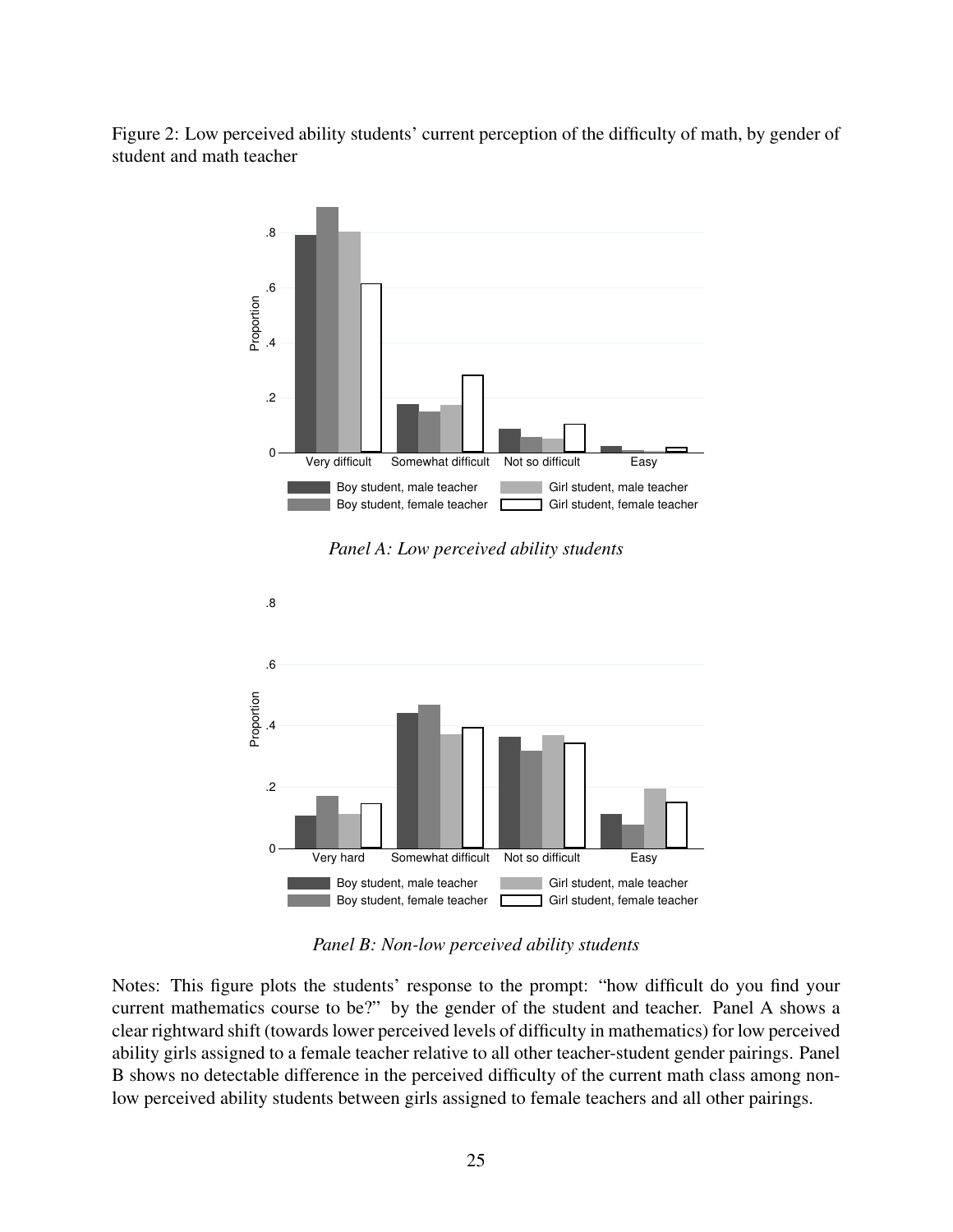In columns 3 and 4 of Table 2, we present estimates of the effect of being assigned a female math teacher on students' aspirations to jobs traditionally associated with women. In column 3, the coefficients suggest that while girls are more likely to aspire to these jobs, there is no detectable effect of being assigned a female math teacher on girls' aspirations. In column 4, however, we estimate that for low perceived ability girls, being assigned a female math teacher is associated with an 11 percentage point decrease in aspiring to traditionally female jobs. The effects of being assigned a female teacher on all other groups (low perceived ability boys, all other boys and girls) are at least an order of magnitude smaller and insignificant. In Table A.5 the coefficient estimate using the alternative specification of low perceived ability has the predicted sign but is not statistically significant, and in Table A.6 we see no effect on aspirations for the below-median girls assigned to female teachers.

We find no effects on girls' aspirations to jobs in STEM fields, either for low perceived ability children or the group as a whole, and so do not present the results. One potential explanation for this is that because of the higher selectivity of the STEM fields, low ability children in our study are not on the margin of aspiring to work in those fields. The model also suggests that it may be much harder for teachers to change the beliefs of non-low perceived ability children who might be closer to this other margin.

### 5.2 Investment in human capital

We next conduct a series of tests of the model's prediction that teacher-student gender match should positively change investment behavior for low perceived ability children. We test this using four different dependent variables: students' reported enrollment in math tutoring, their total hours in tutoring (including, but not only, math tutoring), their hours spent on homework, and their enrollment in math olympiad tutoring. We give these results in Table 3.

Estimates presented in column 1 suggest that, for low perceived ability girls, teacher-student gender match is associated with a 9.1 percentage point increase in enrollment in math tutoring (significant at the 10% level). Low perceived ability boys assigned to female teachers, on the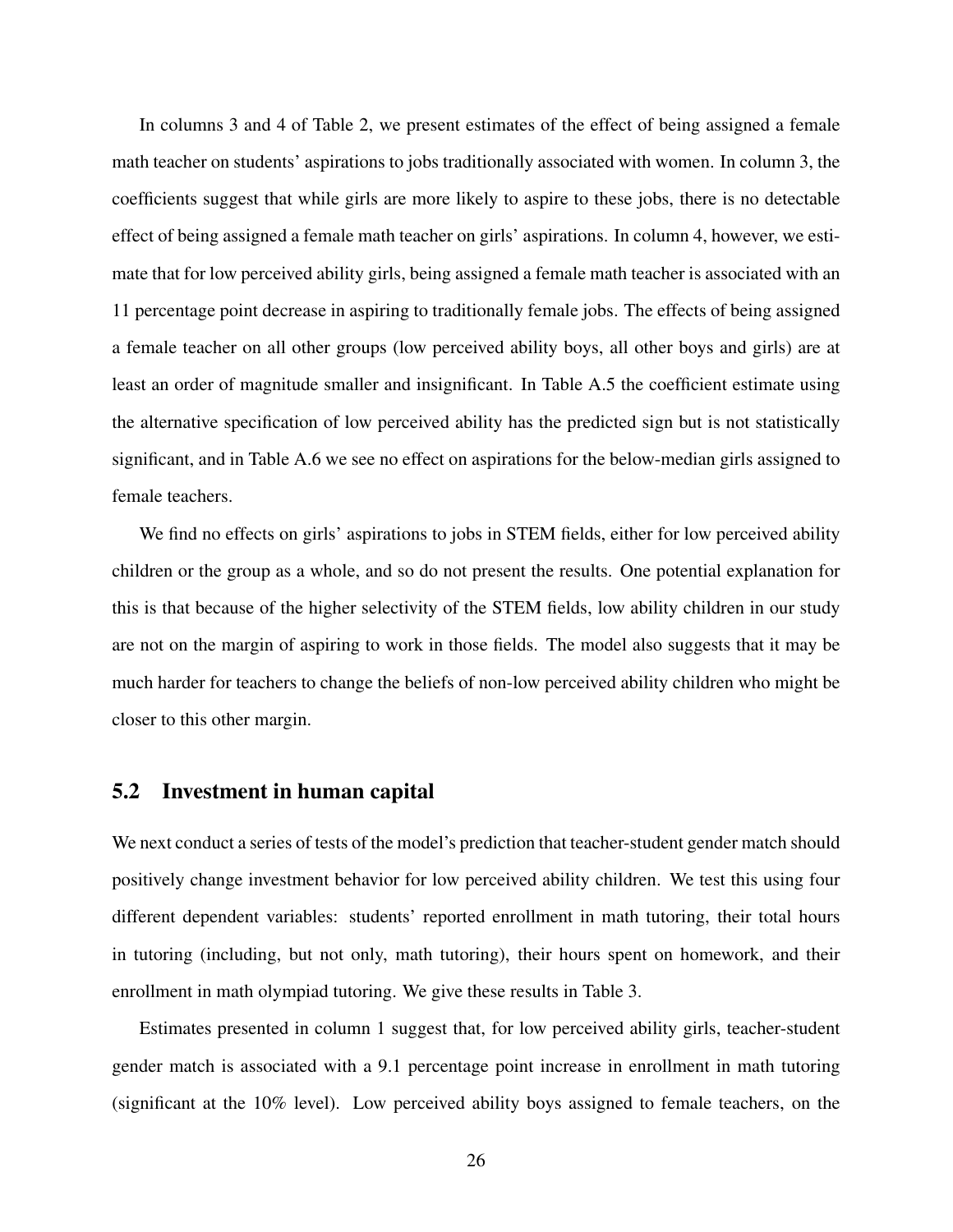other hand, spend substantially less time in tutoring than those assigned to male teachers. These estimates of  $\gamma_2$  and  $\gamma_3$  also agree with our model's predictions, though it is worth noting that the total effect of being assigned a female teacher for low perceived ability girls,  $\gamma_2 + \gamma_3$ , is a 0.9 percentage point difference (essentially zero), meaning that they are on par with low perceived ability students assigned to male teachers. In Section 6, we explore the possible sources (i.e., parents, teachers, or children) of this change in investment. Also, and again as predicted, we see a much smaller and statistically insignificant estimate of  $\beta_3$ , the [girl x female teacher ] coefficient.

In columns 2 and 3, we present estimates of the effect of teacher-student gender match on time use, first for weekly hours spent in tutoring, then for hours per week spent on homework. In column 2, we find that teacher-student gender match generates a statistically significant increase in the hours spent in tutoring for low perceived ability girls (three hours per week). We estimate that being paired with a female math teacher leads to a non-significant decrease in hours spent in tutoring for low perceived ability boys (1.5 hours). These results are only suggestive, however, as the time use data is not specifically about math tutoring, but rather time spent in tutoring overall. In column 3, we see no significant effect on hours spent on homework for either group.

In column 4, we estimate the effect of being assigned a female math teacher on enrollment in math olympiad tutoring. This tutoring is designed for students who aim to develop advanced math skills. Since the low perceived ability girls also have lower math test scores than their peers, it is unlikely that the differences in beliefs apparently induced by a female math teacher would lead to substantial gains in olympiad tutoring, which is targeted at students of relatively higher ability. On the other hand, if role models also affect beliefs and behavior at the higher end of the perceived ability spectrum, we may find an impact on olympiad tutoring for higher perceived ability girls. In line with what our model predicts, we see no significant effect of being assigned a female math teacher on enrollment in math olympiad tutoring among girls at any perceived ability level. Finally, consistent with the posited negative influence of anti-girl stereotypes in math, girls in our sample are 30% (1.8 percentage points) less likely to enroll in math olympiad tutoring than boys despite girls' superior performance on mathematics examinations.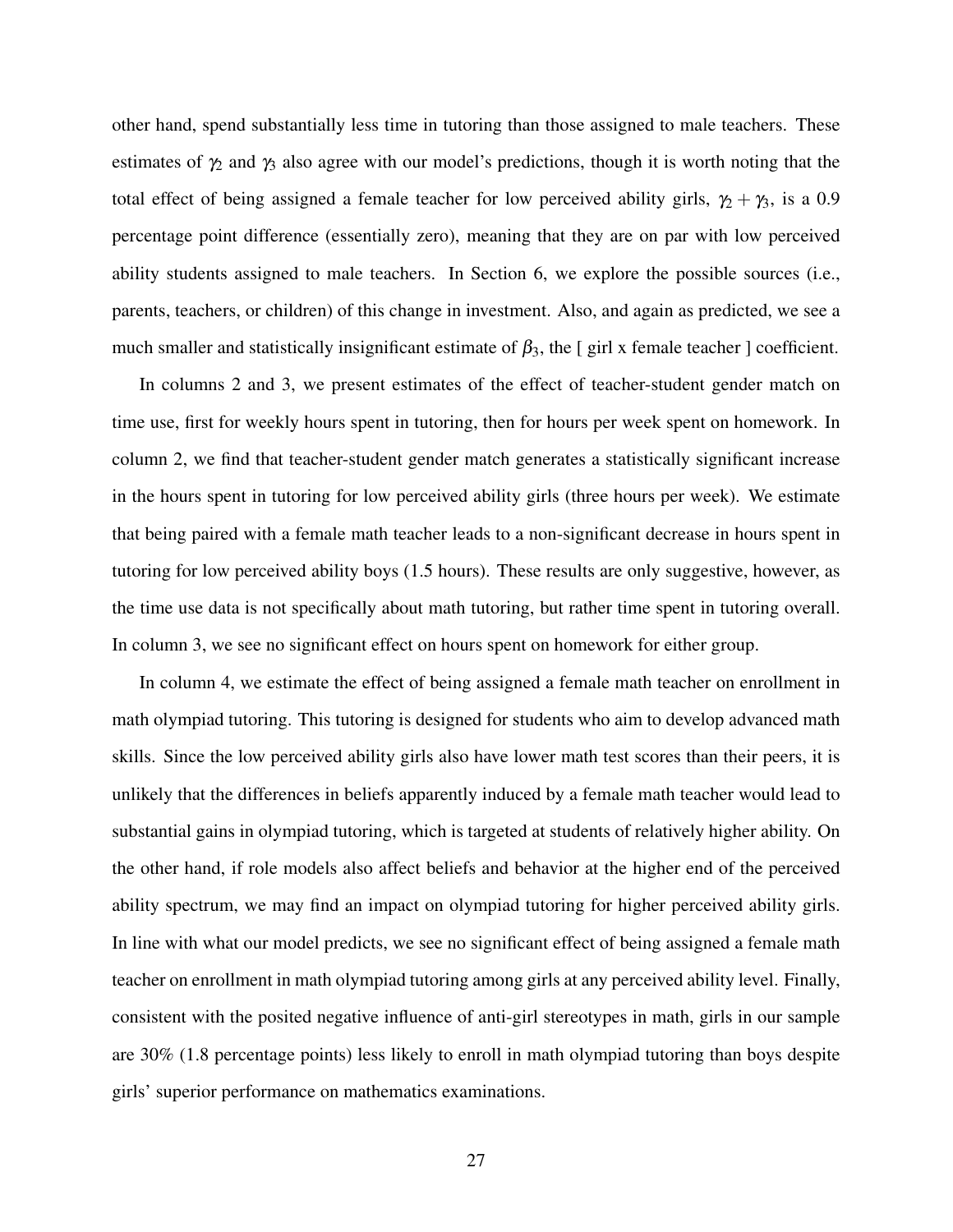|                              | (1)        | (2)         | (3)      | (4)        |
|------------------------------|------------|-------------|----------|------------|
|                              | Enrolled   |             | Hours    | Math       |
|                              | in math    | Hours in    | spent on | olympiad   |
|                              | tutoring   | tutoring    | homework | tutoring   |
|                              |            |             |          |            |
| Girl x female teacher        | $0.091*$   | $3.057***$  | 0.392    | 0.000      |
| x low perceived ability      | (0.052)    | (1.253)     | (1.595)  | (0.024)    |
| Female teacher               | $-0.082**$ | $-1.548$    | 0.687    | $-0.014$   |
| x low perceived ability      | (0.036)    | (0.996)     | (1.353)  | (0.022)    |
|                              |            |             |          |            |
| Girl x female teacher        | 0.027      | 0.262       | 0.516    | $-0.006$   |
|                              | (0.019)    | (0.363)     | (0.519)  | (0.011)    |
|                              |            |             |          |            |
| Girl x low perceived ability | $-0.054$   | $-2.203***$ | $-1.044$ | $-0.001$   |
|                              | (0.035)    | (0.933)     | (1.252)  | (0.018)    |
|                              |            |             |          |            |
| Girl                         | 0.022      | 0.080       | $0.716*$ | $-0.018**$ |
|                              | (0.016)    | (0.295)     | (0.403)  | (0.008)    |
|                              |            |             |          |            |
| Female teacher               | $-0.012$   | $-0.262$    | 0.095    | 0.018      |
|                              | (0.023)    | (0.403)     | (0.467)  | (0.016)    |
| Low perceived ability        | 0.041      | 1.231       | 0.081    | 0.008      |
|                              |            |             |          |            |
|                              | (0.026)    | (0.832)     | (1.052)  | (0.016)    |
| Mean for non-LPA boys        | 0.210      | 4.046       | 5.545    | 0.063      |
| Number of observations       | 8,257      | 8,019       | 7,995    | 8,257      |
|                              |            |             |          |            |

Table 3: Effects on investment in human capital

Notes: The regression specification used here is given in equation 2. The dependent variable is given in the column headings. Dependent variables in columns 1 and 4 are coded as  $(0 = No, 1 =$ Yes). Robust standard errors clustered at the school level are shown in parentheses.  $*p < 0.1$ ,  $**p$  $< 0.05,$  \*\*\*p  $< 0.01$ .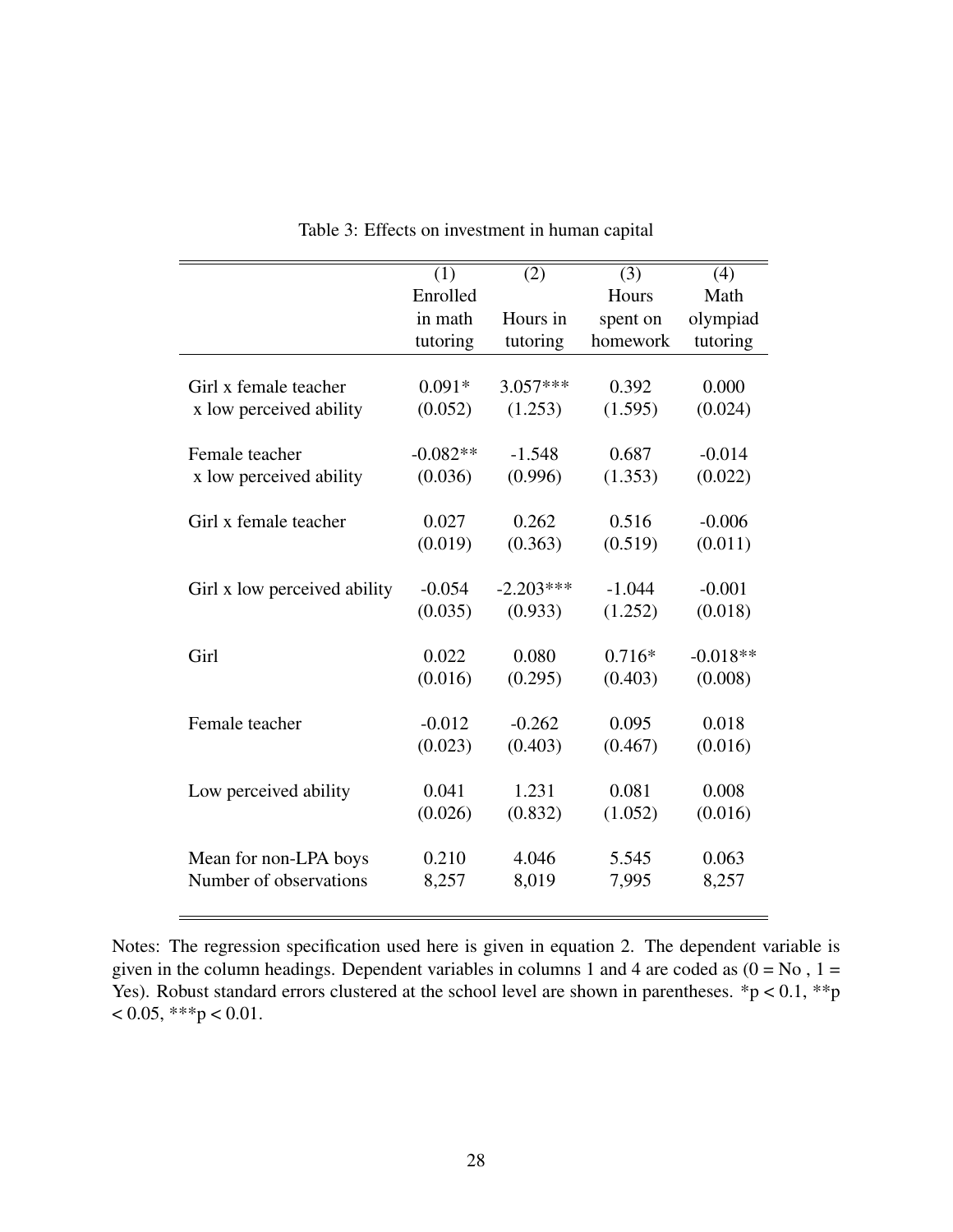## 5.3 Academic performance

In this subsection we examine the effect of teacher-student gender match on students' performance in mathematics. We present our main results in Table 4. The first column shows the estimates generated from a version of equation 2 with no low perceived ability variables. The second column shows estimates generated using the main specification, including the low perceived ability variable and its various interaction terms on the right hand side, as specified in equation 2.

Our results bear out the predictions of our model. In column 1, the specification without the low perceived ability girl interaction terms, we see a positive but not statistically significant effect of teacher-student gender match on all girls:  $\beta_3 = 0.093$  SD ( $\sigma = 0.063$ ). This point estimate is well within the range of estimates generated in previous work (e.g., Dee, 2007; Muralidharan and Sundararaman, 2011; Lim and Meer, 2017). In column 2, when we add the low perceived ability interaction terms, we see again that the benefits estimated in column 1 appear to accrue entirely to low perceived ability girls. Being assigned a female math teacher increases the math test scores of low perceived ability girls by approximately 0.45 SD. In line with prediction 2 from our conceptual framework, girls who do not perceive themselves to be low ability appear to gain no gender-specific benefit from being assigned a female teacher (the coefficient estimate for  $\beta_3$  is less than 0.01 SD). Consistent with prediction 3 and the patterns shown in the previous subsections, we also see some evidence that low perceived ability boys' test scores decline, though the estimate is not significant and is a third of the size of the estimated effect for low perceived ability girls. While our estimate of 0.45 SD is quite large, it is estimated for a subgroup that our conceptual framework predicts is particularly likely to benefit from teacher-student gender match. Other work evaluating interventions in developing countries that targeted either low performers or those in particularly needy regions finds similarly large effects (Banerjee and Duflo, 2007; Burde and Linden, 2013).

Next, in Figure 3, we show a kernel density plot of math test scores for the four different teacher-student gender pairings  $(G^f : T^f, G^f : T^m, G^m : T^f,$  and  $G^m : T^m$ ). Girls assigned to a female math teacher outperform all other pairings, but only in (roughly) the left half of the distribution. A Kolmogorov-Smirnov test rejects the equality of the  $G^f : T^f$  distribution from the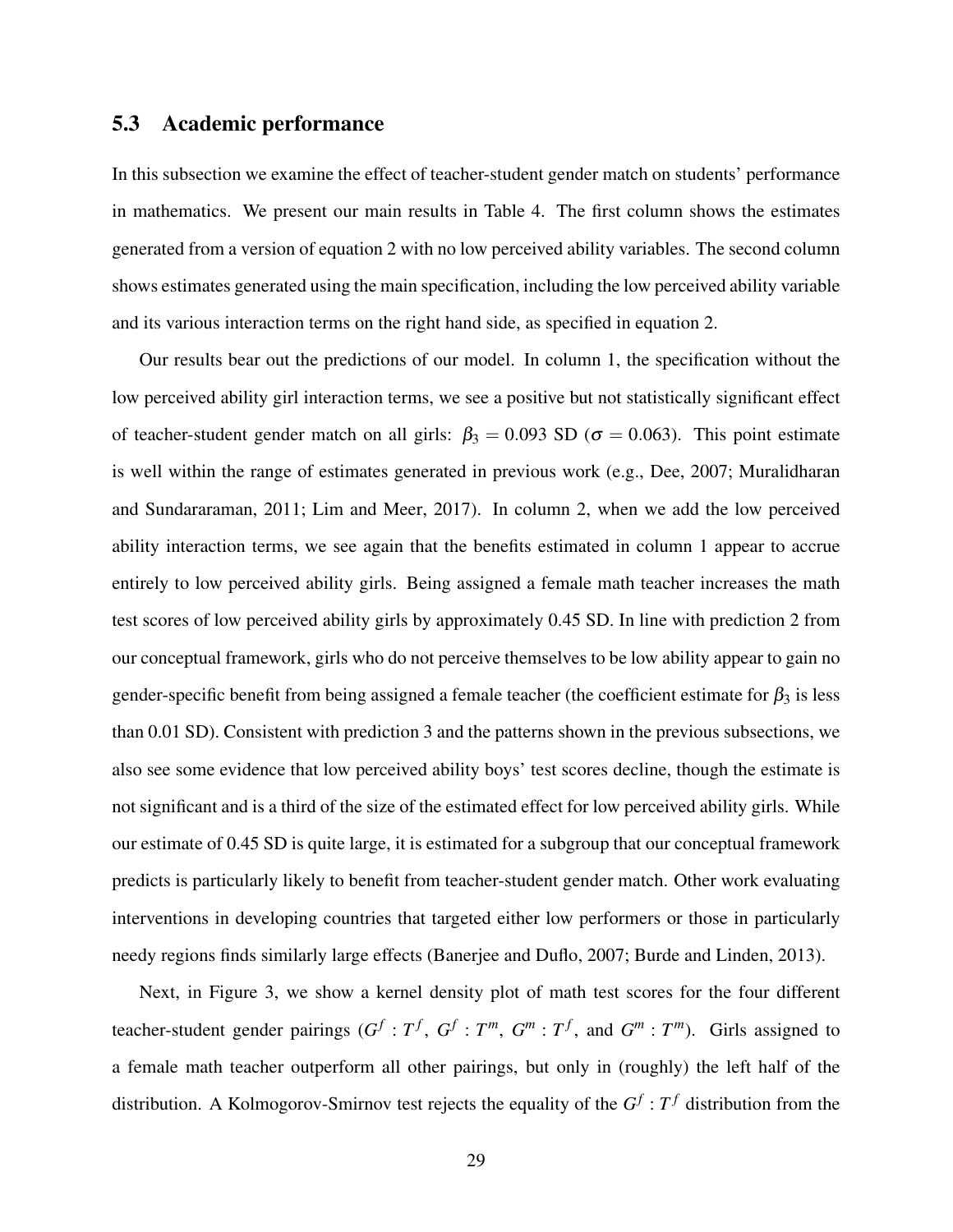|                                                  | (1)                  | (2)                    |
|--------------------------------------------------|----------------------|------------------------|
| Girl x female teacher<br>x low perceived ability |                      | $0.446***$<br>(0.166)  |
| Female teacher<br>x low perceived ability        |                      | $-0.147$<br>(0.129)    |
| Girl x female teacher                            | 0.093<br>(0.063)     | 0.007<br>(0.054)       |
| Girl x low perceived ability                     |                      | $-0.019$<br>(0.125)    |
| Girl                                             | 0.068<br>(0.057)     | $0.125***$<br>(0.049)  |
| Female teacher                                   | $0.155**$<br>(0.074) | $0.185***$<br>(0.068)  |
| Low perceived ability                            |                      | $-0.806***$<br>(0.084) |
| Mean for non-LPA boys<br>Number of observations  | 7.024<br>8,345       | 7.024<br>8,294         |

Table 4: Effects on math test scores

Notes: The dependent variable is the student's math test score, shown here with the standard deviation standardized to 1 for comparability with other relevant studies. Robust standard errors clustered at the school level are shown in parentheses, and the coefficients are estimated using the specification in equation 2. \*p < 0.1, \*\*p < 0.05, \*\*\*p < 0.01.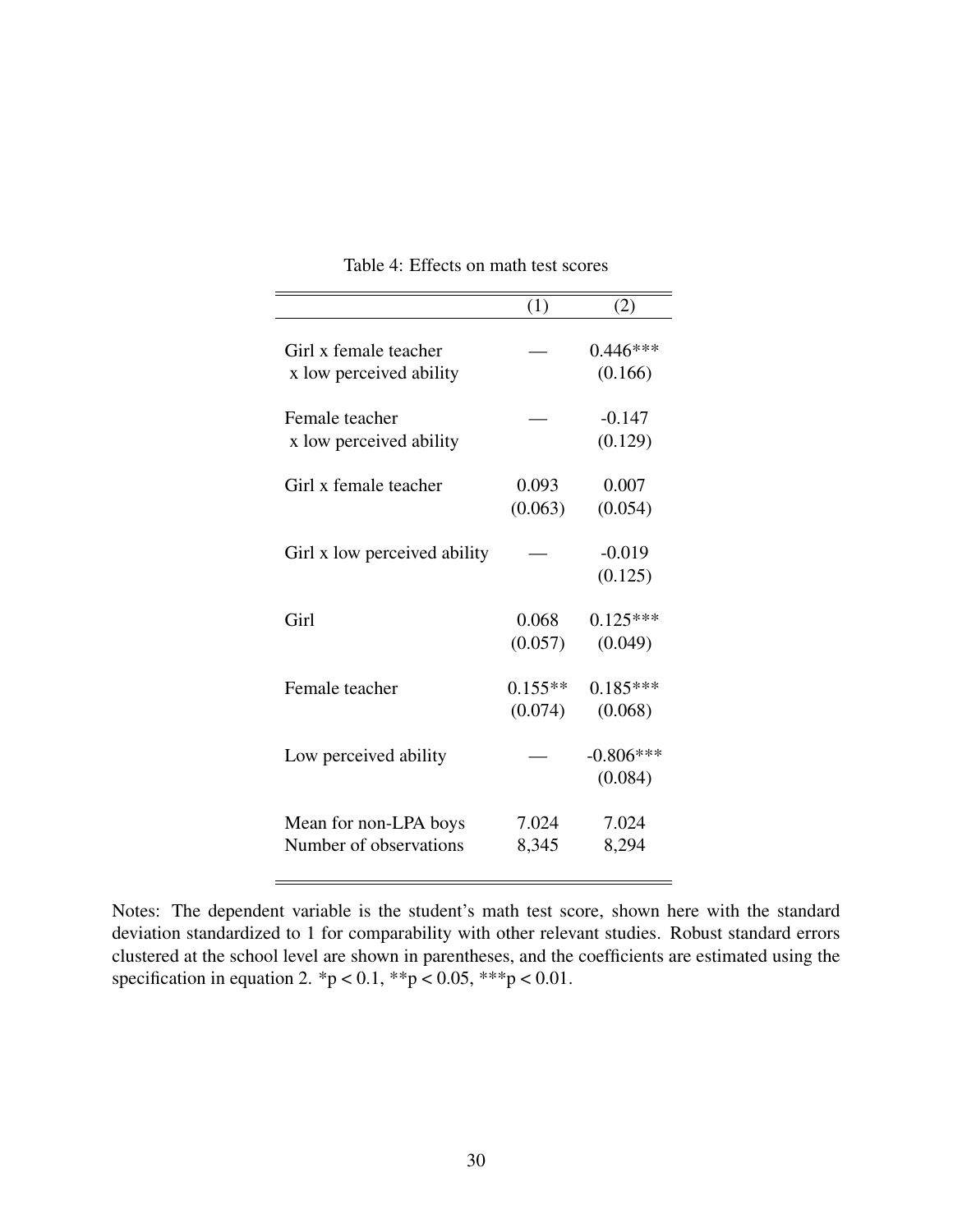

Figure 3: Distribution of math test scores by teacher-student gender pairing

Notes: This figure plots the distribution of students' scores on math midterm examinations by the four possible teacher-student gender pairings. A gaussian kernel was used to generate the density plots. Test scores are standardized within each grade, within a given school, so that ten points is one standard deviation and the mean is 70.

combined distribution of the test scores of students in other teacher-student gender pairings with a p-value of less than 0.001. To formalize these patterns, we present quantile regression results in Figure 4, estimating equation 2 without any of the independent variables related to low perceived ability and recovering coefficient estimates of  $\beta_3$  and the corresponding confidence interval at every fifth centile between the fifth and 95th. Consistent with our visual inspection of Figure 3, the quantile regression results show that the gains from teacher-student gender match accrue to those girls in the left half of the distribution, with the largest gains accruing to those in the first quartile. Note that even the largest of these quantile estimates are smaller than the estimate of  $\gamma_3$  in Table 4. We interpret this as further evidence of the contribution our model, which predicts the largest benefits among the low *perceived* ability children, as opposed to merely those children who place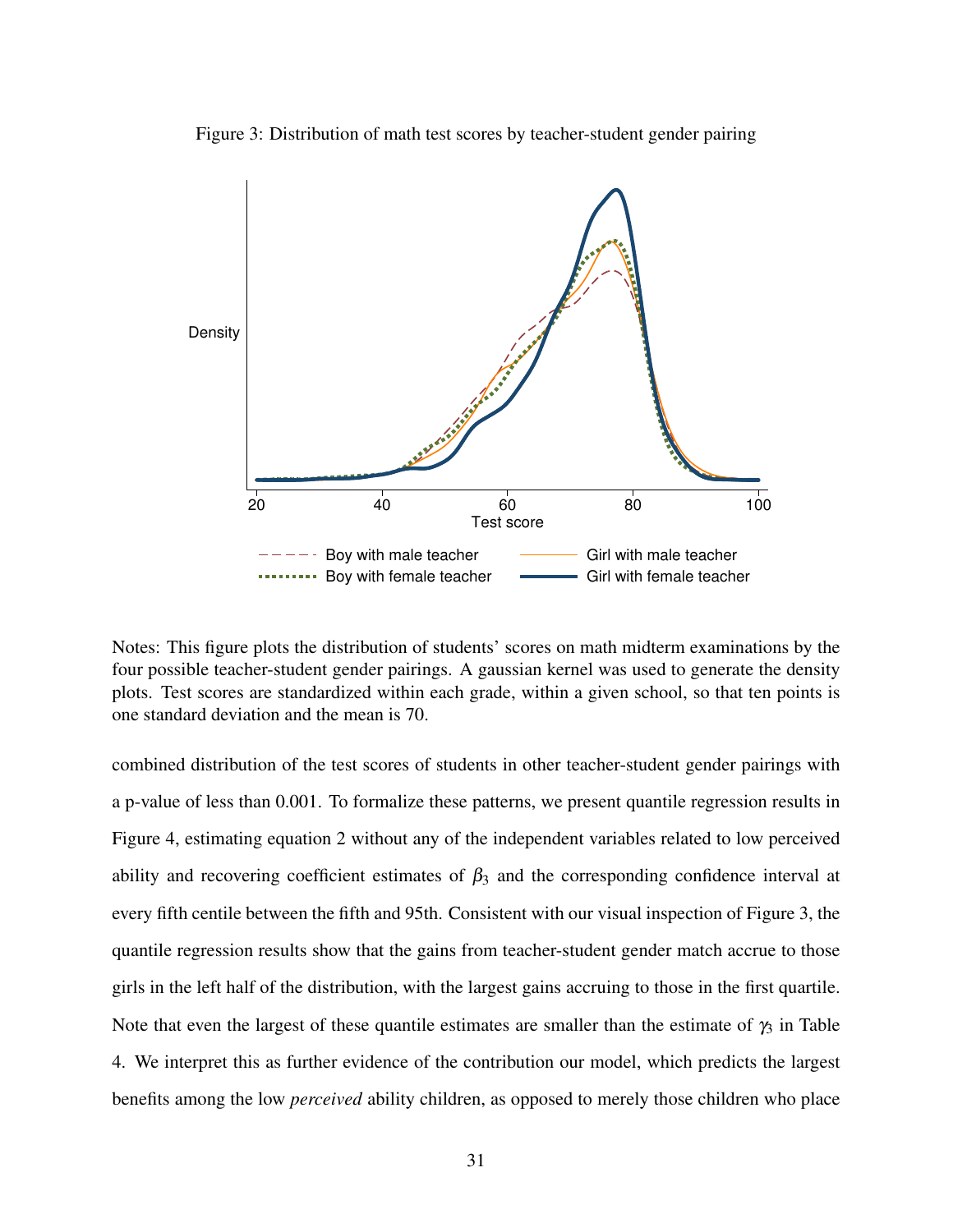

Figure 4: Quantile regression results for math test scores

Note: This figure presents coefficient estimates and standard errors of  $\beta_3$ , estimated at every fifth quantile from the fifth to 95th, using equation 2 but removing the low perceived ability controls and their interactions (i.e., all of the terms with  $\gamma$  coefficients). The dependent variable is midterm math test score.

lower in the true ability distribution.

In column 4 of Tables A.5 and A.6, we estimate a smaller but still positive and significant effect of teacher-student gender match on math test scores for our alternative specifications of low perceived ability. While the below-median and quartile results are both sizable, the framework in Section 2 predicts that it is specifically among the low perceived ability girls, not just the low performers, that we should see the largest difference. Results from both specifications of low perceived ability bear out this prediction.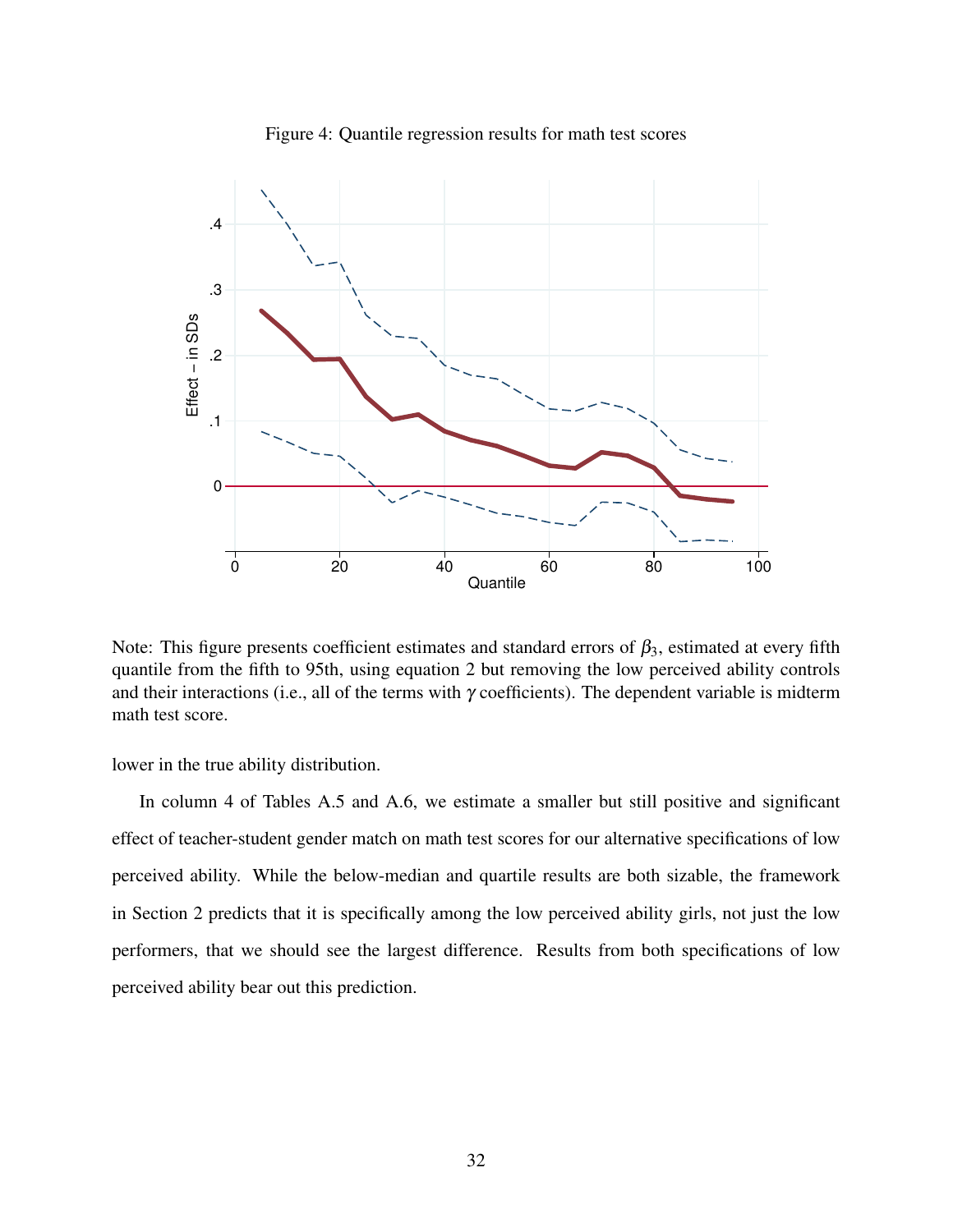#### 5.4 Persistence of effects

A year after the first wave of CEPS data was collected, the CEPS collected a second wave of data from the subset of children who were in the seventh grade during the first wave. This data includes perceived difficulty of current math class, time spent in math tutoring, job aspirations, and score on the standardized eighth grade midterm math test. This allows us to estimate the impact of teacher-student gender match, one year later, for this subset of students.

We estimate the impact of teacher-student gender match in grade 7 on these downstream outcomes, presenting results in Table 5. We find that while the estimated impact of female math teachers on low perceived ability girls' perceived difficulty of math and hours spent in tutoring disappears, the estimated effects on aspirations and test scores persist, and are of similar magnitude to estimated effects on these outcomes in the seventh grade.

Unfortunately, our sample size is heavily constrained - the second wave contains less than two thirds of the original sample. Furthermore, because of the small sample size of the low perceived ability group and the further splitting of the sample into male and female teachers in 8th grade, we are unable to use this data to precisely estimate the effects of having two female math teachers, or a male math teacher in the seventh grade and a female math teacher in the eighth.

## 6 Alternative explanations and limitations

In this section, we conduct a series of analyses to test for evidence of a series of alternative explanations for the results presented in the previous section. Our results suggest that the estimates we present in Section 5 are the result of the information sent by the teacher about each student's ability, and not the teacher's effort, teaching methods, or differential allocation of resources to students by gender. We then provide a discussion of the main limitations of our analysis.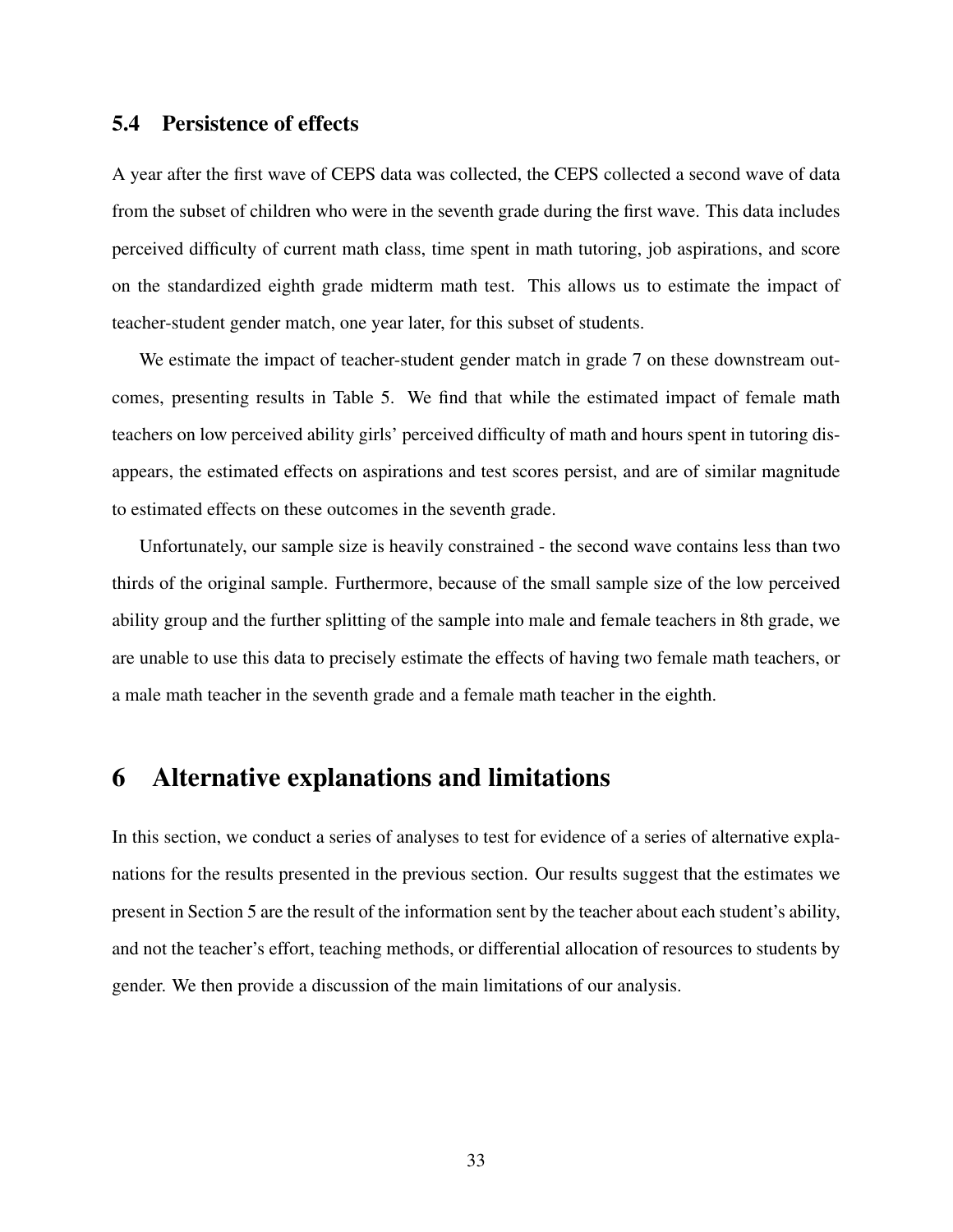|                              | (1)        | (2)        | (3)        | (4)          |
|------------------------------|------------|------------|------------|--------------|
|                              | Perceived  | Aspires to | Hours per  | Eighth grade |
|                              | difficulty | jobs in    | week spent | midterm      |
|                              | of current | art and    | in math    | math test    |
|                              | math class | design     | tutoring   | score        |
|                              |            |            |            |              |
| Girl x female teacher        | 0.030      | $-0.116$   | 1.051      | $0.421***$   |
| x low perceived ability      | (0.081)    | (0.073)    | (1.695)    | (0.174)      |
|                              |            |            |            |              |
| Female teacher               | 0.083      | 0.026      | 0.094      | $-0.228$     |
| x low perceived ability      | (0.060)    | (0.041)    | (1.253)    | (0.149)      |
|                              |            |            |            |              |
| Girl x female teacher        | $-0.004$   | $-0.002$   | $-0.415$   | 0.027        |
|                              | (0.038)    | (0.027)    | (0.595)    | (0.075)      |
|                              |            |            |            |              |
| Girl x low perceived ability | $-0.010$   | $0.110*$   | $-1.013$   | 0.025        |
|                              | (0.058)    | (0.062)    | (1.206)    | (0.130)      |
|                              |            |            |            |              |
| Girl                         | $0.093***$ | $0.236***$ | $-0.047$   | $0.181***$   |
|                              | (0.032)    | (0.024)    | (0.480)    | (0.063)      |
|                              |            |            |            |              |
| Female teacher               | $-0.019$   | $0.034**$  | $-0.915$   | $0.230***$   |
|                              | (0.030)    | (0.016)    | (0.639)    | (0.081)      |
|                              |            |            |            |              |
| Low perceived ability        | $0.096**$  | $-0.010$   | $-0.577$   | $-0.803***$  |
|                              |            |            |            |              |
|                              | (0.048)    | (0.032)    | (0.999)    | (0.111)      |
|                              |            |            |            |              |
| Mean for non-LPA boys        | 0.458      | 0.090      | 5.902      | 7.007        |
| Number of observations       | 5,107      | 5,112      | 5,075      | 5,282        |
|                              |            |            |            |              |

Table 5: Persistence of effects of teacher-student gender match after one year

Note: this table shows estimated impacts of the impact of teacher-student gender match in the seventh grade on outcomes measured in the eighth grade. Dependent variables in columns 1 and 2 are coded as  $(0 = No, 1 = Yes)$ . The test score results in column 4 are presented in SD units. Robust standard errors clustered at the school level are shown in parentheses, and the coefficients are estimated using the specification in equation 2. \*p < 0.1, \*\*p < 0.05, \*\*\*p < 0.01.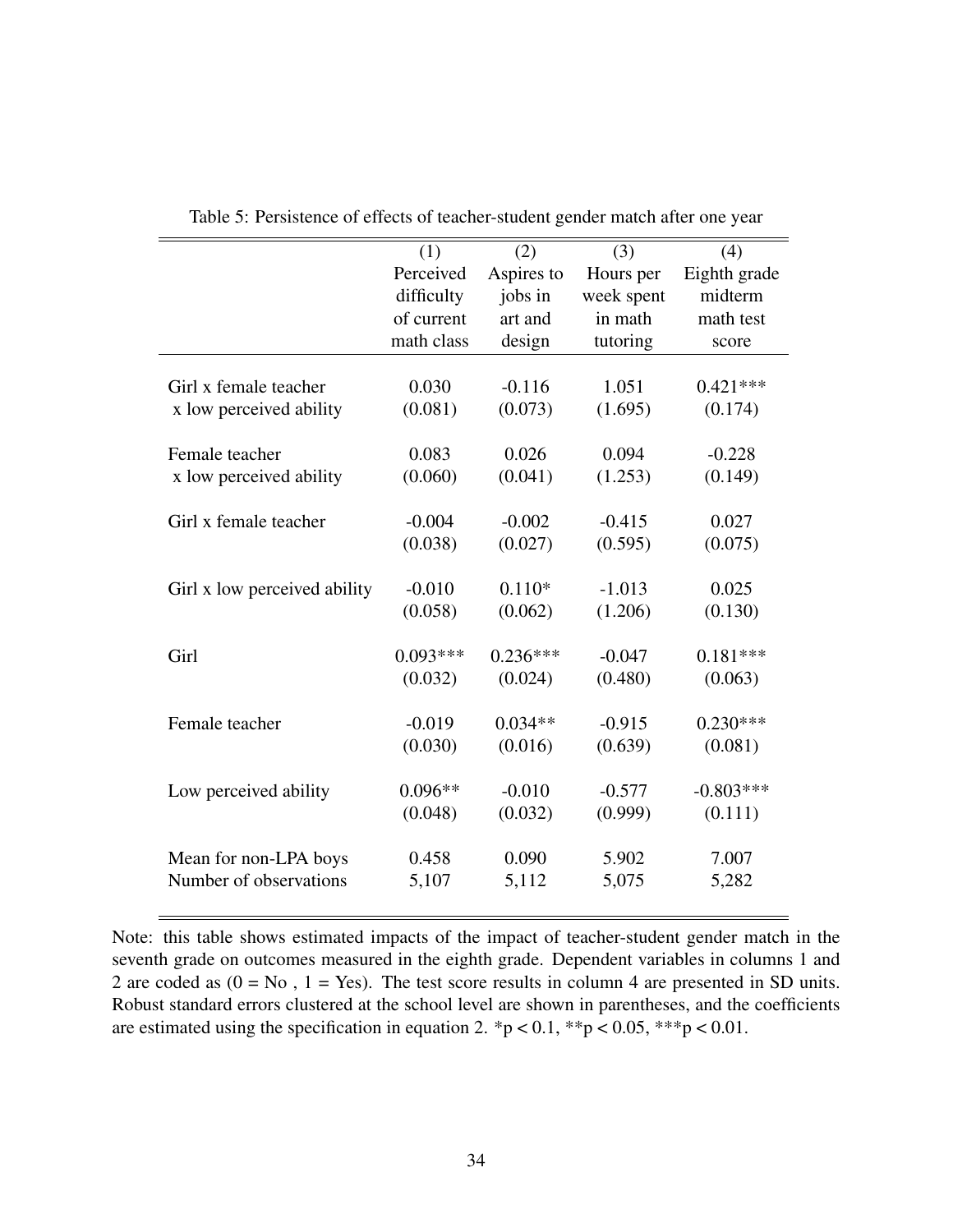### 6.1 Alternative explanations

In this subsection we perform a series of analyses looking for evidence of alternative explanations for the patterns we observe. The intuition behind these tests is that the effects we estimate in the previous section could be driven by either teacher-specific characteristics or teacher conduct instead of by the effect of the teacher serving as a role model. We test for the following possibilities: one, that female math teachers give more attention to low perceived ability girls than do male teachers; two, that female math teachers are merely better teachers and it is these skill differentials which drive the observed effects; three, that our effect estimates are driven by female teachers exerting more effort than male teachers; and four, that our findings are driven by differences in teaching methods between female and male teachers.

First we investigate whether female teachers in our sample favor girls with more praise and attention (Beaman et al., 2009; Hoffmann and Oreopoulos, 2009; Jones and Wheatley, 1990). The CEPS collects students' recall of how frequently their current math teacher asks them questions and their recall of how frequently the teacher praises them in the classroom. In Table 6 we present results from estimating equation 2 using these two measures as outcome variables.<sup>17</sup> Our results show that while female teachers are slightly more likely to ask students questions than male teachers, there is no evidence that female teachers favor low perceived ability girls either with more opportunities to respond to questions or more praise.

The second possibility is that female teachers are simply better teachers, and it is teaching skill that drives the gains we observe for girls with low perceived ability. To test for this, we generate two sets of results. First, we replace the teacher-student gender match variable (i.e., girl x female math teacher) in our estimating equation with an interaction term for girl x math teacher who won an award. We show these results in Table 7. These results do not show any evidence of "better" teachers having a positive effect on perceived difficulty, aspirations, stereotypical beliefs, or performance of low perceived ability girls. To probe this further, we also conduct a horse race

 $17$ Responses are coded on a four-point scale, ranging from one for "strongly disagree" to four for "strongly agree." We break this into a binary variable, mapping strongly agree and somewhat agree to one, and somewhat disagree and strongly disagree to zero. The results we show are not sensitive to recoding the middle values in either direction.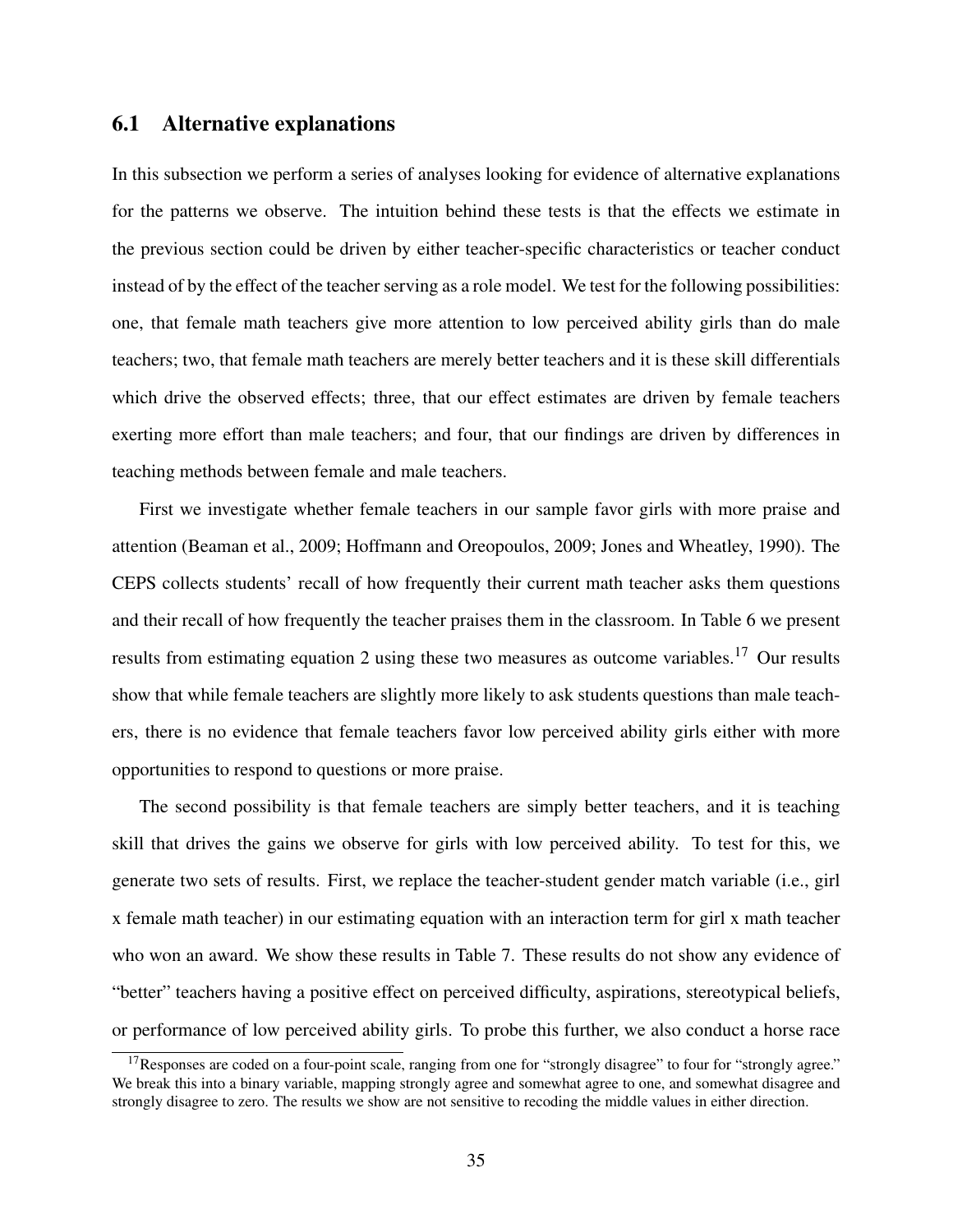|                         | (1)           | (2)           |
|-------------------------|---------------|---------------|
|                         | Is called on  | Is praised    |
|                         | frequently in | frequently in |
|                         | math class    | math class    |
|                         |               |               |
| Girl x female teacher   | 0.035         | $-0.083$      |
| x low perceived ability | (0.080)       | (0.069)       |
|                         |               |               |
| Female teacher          | $-0.084$      | $-0.022$      |
| x low perceived ability | (0.055)       | (0.043)       |
|                         |               |               |
| Girl x female teacher   | 0.008         | 0.030         |
|                         | (0.025)       | (0.024)       |
|                         |               |               |
| Girl                    | 0.012         | 0.022         |
| x low perceived ability | (0.053)       | (0.048)       |
| Girl                    |               |               |
|                         | $-0.030$      | $-0.055***$   |
|                         | (0.022)       | (0.020)       |
| Female teacher          | 0.057         | 0.024         |
|                         | (0.035)       | (0.036)       |
|                         |               |               |
| Low perceived ability   | $-0.077*$     | $-0.097***$   |
|                         | (0.043)       | (0.030)       |
|                         |               |               |
| Mean for non-LPA boys   | 0.635         | 0.513         |
| Number of observations  | 8,237         | 8,246         |
|                         |               |               |

Table 6: Robustness checks - teacher attention

Notes: The regression specification used here is given in equation 2, again with the addition of the midterm math test score. For Column 1, the dependent variable is the response, on a four point scale from one, strongly disagree, to four, strongly agree, to the prompt "the teacher calls on me frequently." We code this as 0/1 for disagree/agree. Column 2's dependent variable, with the same scale and coding, is the response to the prompt "the teacher often praises me." Robust standard errors clustered at the school level are shown in parentheses. All regressions control for the student's math test scores, but the point estimates and their precision are largely unchanged by removing this control. \*p < 0.1, \*\*p < 0.05, \*\*\*p < 0.01.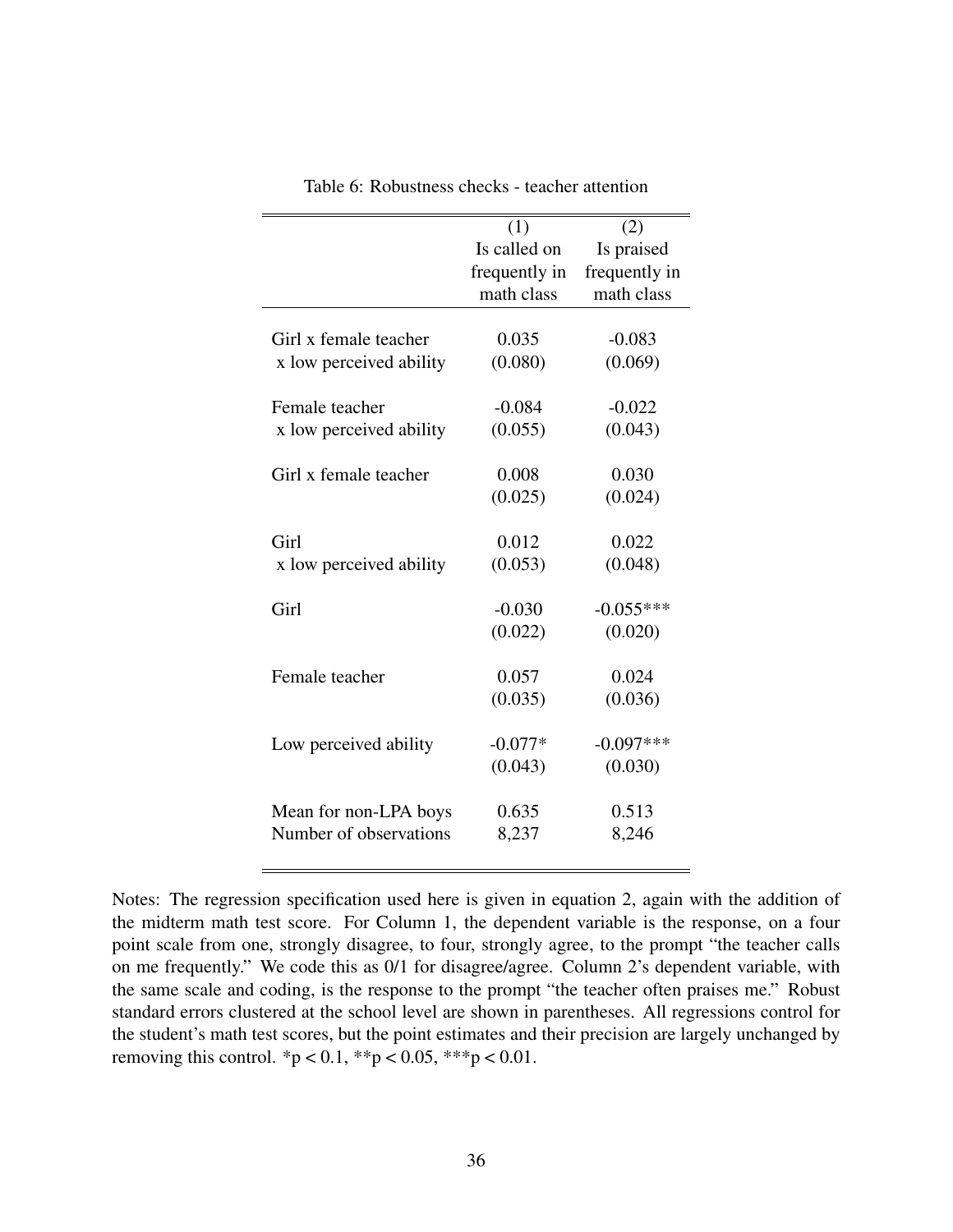|                              | (1)        | (2)         | (3)         |
|------------------------------|------------|-------------|-------------|
|                              | Perceived  | Aspires to  | Midterm     |
|                              | difficulty | jobs in     | math        |
|                              | of current | art and     | test        |
|                              | math class | design      | score       |
|                              |            |             |             |
| Girl x award-winning teacher | 0.040      | 0.105       | $-0.072$    |
| x low perceived ability      | (0.068)    | (0.068)     | (0.168)     |
|                              |            |             |             |
| Award-winning teacher        | $-0.037$   | $-0.018$    | 0.157       |
| x low perceived ability      | (0.055)    | (0.035)     | (0.134)     |
|                              |            |             |             |
| Girl x award-winning teacher | $-0.012$   | $-0.064***$ | 0.049       |
|                              | (0.015)    | (0.019)     | (0.052)     |
|                              |            |             |             |
| Girl                         | $-0.070$   | 0.006       | $0.229*$    |
| x low perceived ability      | (0.049)    | (0.042)     | (0.133)     |
|                              |            |             |             |
| Girl                         | $0.033***$ | $0.219***$  | $0.108***$  |
|                              | (0.010)    | (0.015)     | (0.037)     |
|                              |            |             |             |
| Award-winning teacher        | 0.005      | $0.055***$  | $-0.081$    |
|                              | (0.021)    | (0.019)     | (0.092)     |
|                              |            |             |             |
| Low perceived ability        | $0.519***$ | $-0.013$    | $-0.956***$ |
|                              | (0.039)    | (0.024)     | (0.099)     |
|                              |            |             |             |
| Mean for non-LPA boys        | 0.122      | 0.104       | 7.024       |
| Number of observations       | 8,276      | 8,213       | 8,294       |
|                              |            |             |             |

Table 7: Teacher aptitude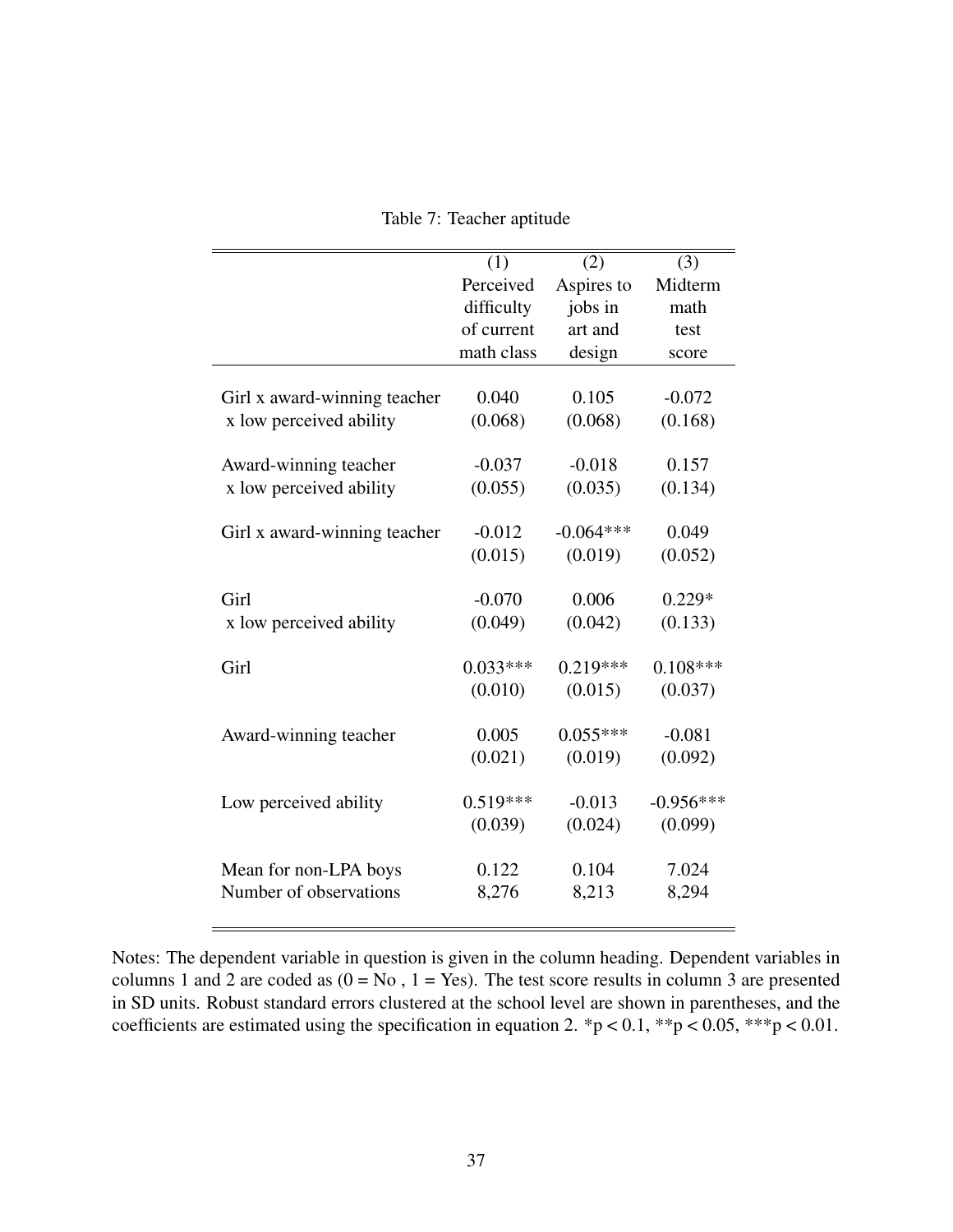regression, reverting to the original specification in equation 2 and adding a term to the right hand side interacting the award-winning teacher and the teacher-student gender match dummies. We find the interaction term is negative and insignificant, while  $\gamma_3$  is of similar magnitude (e.g., for the test score results,  $0.3$  SD or larger) and retains its statistical significance.<sup>18</sup> We generate (but do not show) similar results for two separate specifications. The first swaps the receipt of a teaching award with years of experience; the second, with holding a degree from a teacher training (normal) university. These analyses similarly show no impact of teacher accolades affecting either low perceived ability student outcomes or any evidence that their inclusion in the regression changes the magnitude of our estimate of  $\gamma_3$ .

Next, we investigate the possibility that teacher effort drives our results. The CEPS collects self reported time use data from teachers. We use the following data points: first, how many hours teachers spend preparing for class and grading homework, respectively. We use these as proxies for how much "effort" the teacher chooses to expend. Second, how many hours the teacher spends lecturing. We use this as a scale variable - schools determine how many classes the teacher is responsible for, which is the denominator by which we scale our raw measure of effort. We generate three measures of effort: one, [hours in preparation: hours in class]; two, [hours grading: hours in class]; and three, [(hours in preparation + hours grading): hours in class]. We use these to estimate the effect of differential effort levels, between teachers within a given school, on student outcomes. We estimate the effects of effort in the same way we estimate the effects of teacherstudent gender match, only now our independent variable of interest is the interaction of teacher effort and student gender. Because of the volume of results this generates, we describe the results here and present the results, in tabular form, in the appendix (Tables A.7, A.8, and A.9). Our results show that, for the same dependent variables - perceived difficulty of math, enrollment in math tutoring, and the math midterm exam score - we are unable to find a significant relationship between any of our teacher effort measures and child outcomes with the predicted pattern of effects among low perceived ability children.<sup>19</sup>

<sup>&</sup>lt;sup>18</sup>For brevity, results in tabular form are available from the authors but not included in this manuscript.

 $19$ We cannot entirely exclude an alternative explanation for this pattern: teachers who expend less effort in terms of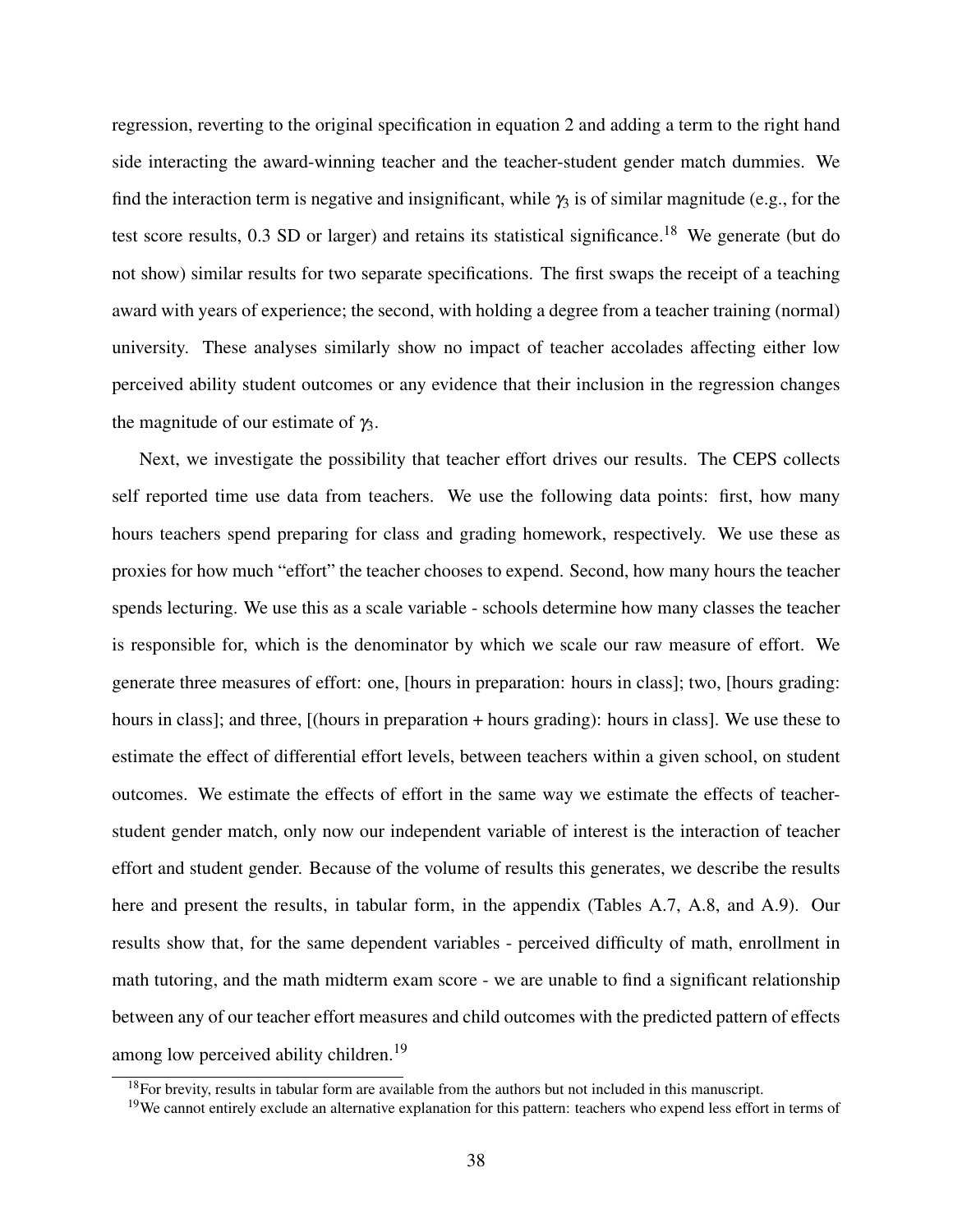Finally, we look at the impact of teachers' use of different methods of teaching on low perceived ability girls and boys. This tests for the possibility that the effects we observe are driven merely by female teachers employing different methods - e.g., engaging with students in a different way - which may affect low perceived ability girls and boys differentially. The CEPS records teachers' response to the following question: "how often do you use [teaching method]: never, sometimes, often, or always?" The question is asked separately for each of three methods, "lecturing," "small group discussion," and "interactive discussion between teacher and students." The latter two options involve more interaction between the student and teacher and so we expect, a priori, for them to have a larger effect on the low performing girls if teaching method does in fact drive the results in Section 5. As with the student engagement variables, there are four possible responses for how often teachers use these methods - never, sometimes, often, and always. We code these as a binary variable, with "often" and "always" mapping to one and the other responses to zero. Table A.10 shows estimates of the effect of teachers' use of these methods on perceived difficulty of math and midterm math test scores. We see no positive effect of using either method on low perceived ability girls' outcomes.

#### 6.2 Limitations

In this subsection, we outline a few limitations of our analysis. First, this study looks at the effects of teacher-student gender match in mathematics, a subject where girls face longstanding stereotypes against their ability. A good ancillary test of our theory would be to test for effects of teacher-student gender match on beliefs and test performance in English and Chinese, subjects without stereotypes. Unfortunately, the very small number of male English or Chinese teachers in our data prevents us from using our identification strategy, which clusters at the grade-by-school level, to precisely test for such effects. We present the distribution of Chinese and English test scores by teacher-student gender pairing in Figure A.3, and note that the large difference seen in the math scores of low perceived ability girls assigned to female teachers is not apparent; overall,

out of class hours may merely be more productive with their time.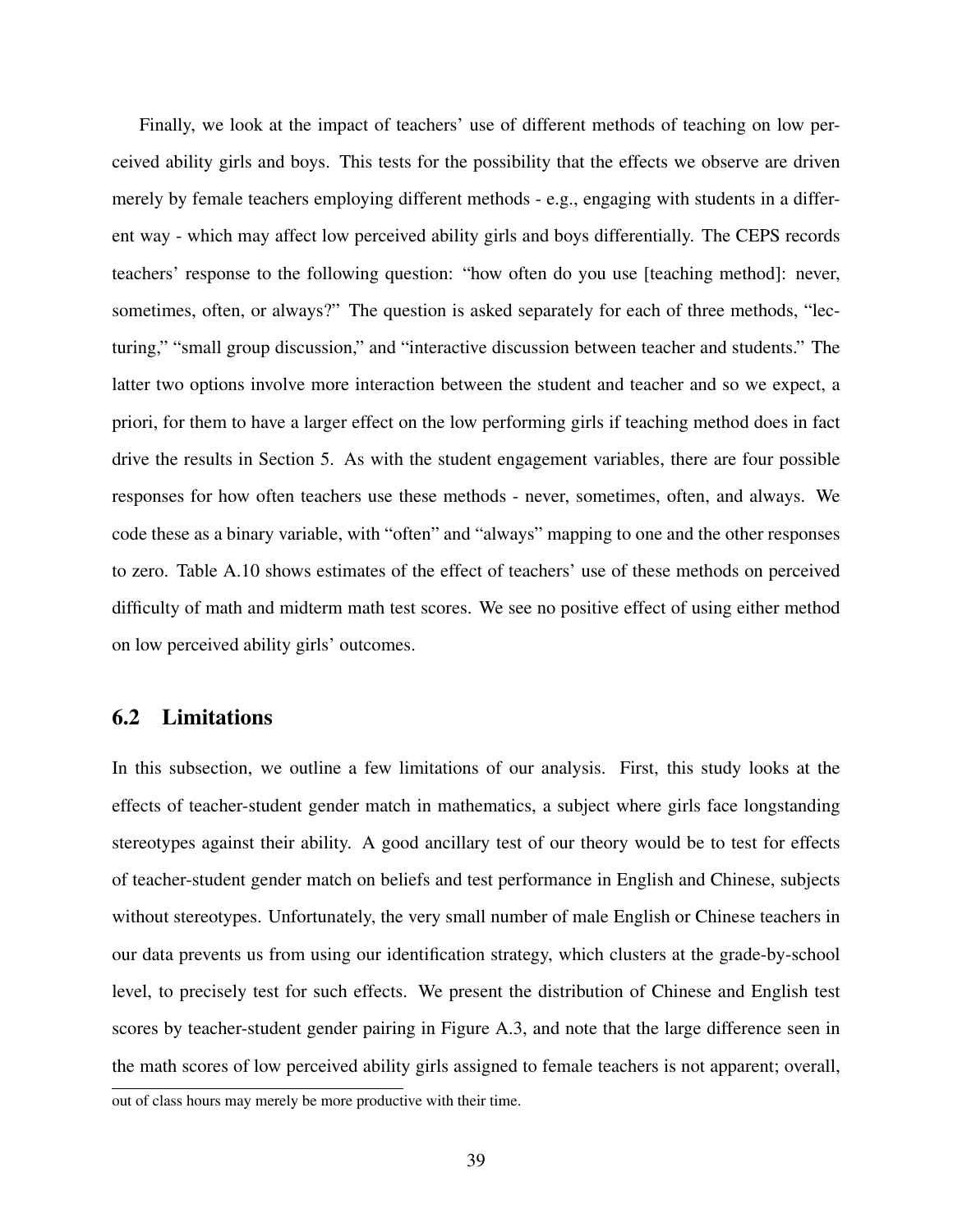we see some evidence of (substantially smaller) effects of teacher-student gender match on beliefs and test scores in these two subjects. Whether because of small actual effect sizes, because of the large standard errors and the reduced sample size - we have to exclude grades in schools without at least one male Chinese or English teacher - we are unable to reject a zero effect.

Second, we observe a change in children's enrollment in tutoring which admits several possible explanations. One possible explanation at odds with our interpretation of the results is that parents' and/or teachers' compensatory actions, including but not limited to enrolling low perceived ability boys (girls) in less (more) tutoring, causes the changes in child outcomes. While this may play some role for some students, the patterns in our empirical results and a few facts about the Chinese context suggest this is unlikely to be the most important driver of our empirical results. First, our analyses of teacher effort and interaction with students by gender show no evidence of differential teacher attention or effort affecting low perceived ability children. Second, were parents' compensatory behavior to drive this pattern, parents of boys assigned to female teachers would be responding by withdrawing their children from tutoring while the parents of girls assigned to female teachers respond by increasing enrollment in tutoring. Our explanation is that these results come from a difference in children's enthusiasm, effort, and belief in themselves, generated by the role model effect of being assigned a same-gendered teacher for low perceived ability girls and, for low perceived ability boys, the identity threat of encountering a woman teaching subject in which stereotypes suggest men are superior. These explanations are rooted in existing empirical and theoretical evidence from both economics and psychology (e.g., Bettinger and Long, 2005; Nixon and Robinson, 1999; Paredes, 2014; Lybbert and Wydick, 2016b; Bian et al., 2017). Lastly, we study a context - Chinese middle schools - where existing evidence suggests children are often actively involved in their educational decisions. Loyalka et al. (2013) find that an information intervention providing students in a different set of Chinese middle schools with estimated labor market returns to different levels of education affected these students' propensity to drop out of middle school. This evidence is consistent with the notion that children in Chinese middle schools make at least some of their own educational decisions.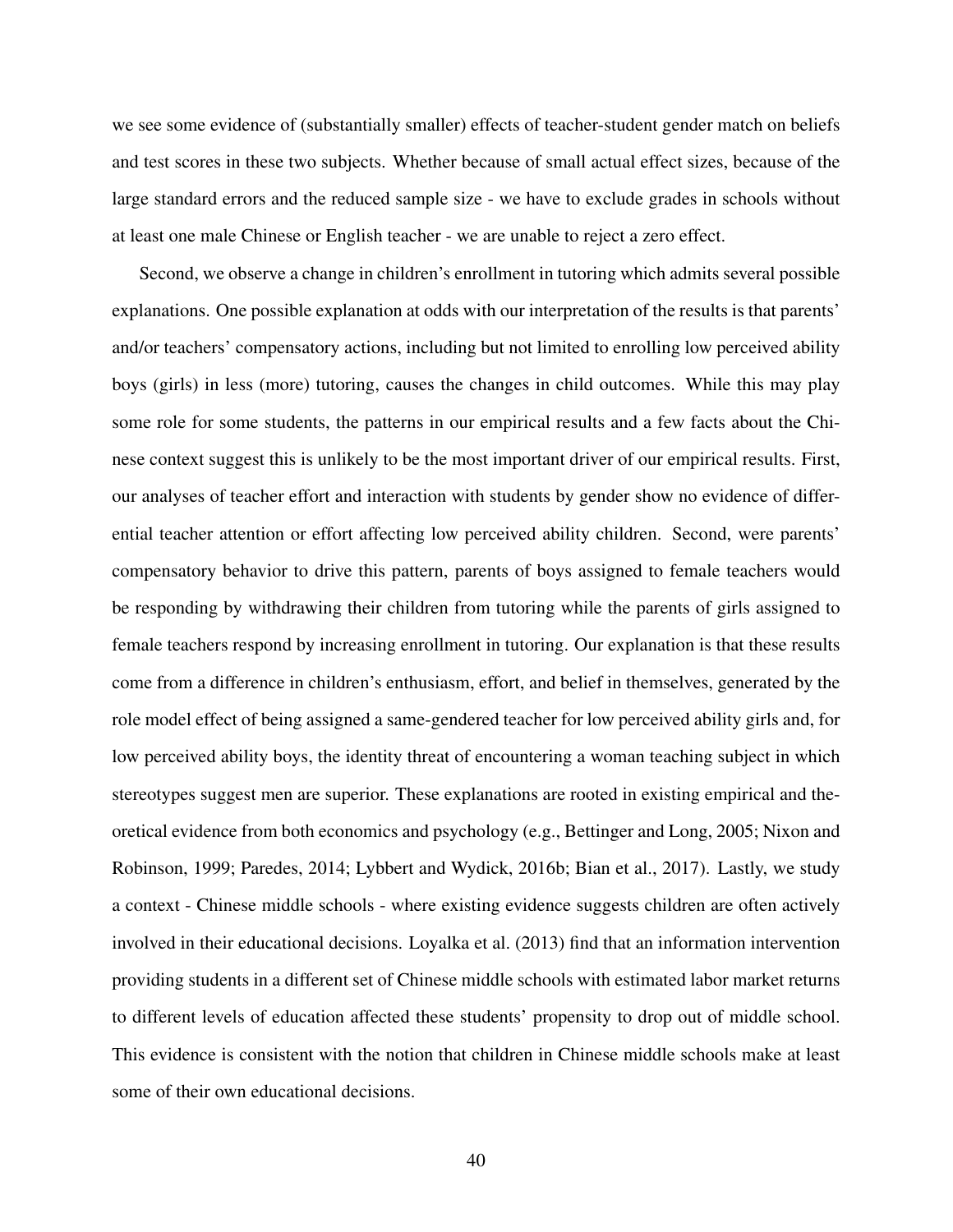## 7 Conclusion

In this paper, we study how stereotypes and role models affect the formation of children's beliefs about their ability and how this affects their performance in mathematics. We model this process and generate a set of three predictions, which center around one key intuition: children who perceive themselves to be of low ability in math are the most likely to be affected by being assigned a female math teacher. We test these predictions using nationally representative data from Chinese middle schools, and our empirical results bear out the model's predictions. We find that low perceived ability girls benefit from being assigned a female math teacher, and low perceived ability boys are harmed by being assigned a female math teacher. Female math teachers appear to have little effect for students, regardless of gender, who do not perceive themselves to be of low ability.

Our paper generates two main messages. First, it shows that even in the increasingly common case of a reverse gender gap, i.e., where girls outperform boys, pro-male gender stereotypes may persist and harm the most vulnerable. This finding has clear implications for the assignment of students to teachers in subjects where such stereotypes persist. Second, it adds to a growing body of research studying how information affects aspirations, educational decisions, and outcomes (e.g., Bernard et al., 2014; Lusher et al., 2015; Lybbert and Wydick, 2016b; Genicot and Ray, 2017). As a whole, this work shows that the informational environment a child faces and, specifically, the presence of a plausible example of success, may be a key lever for changing beliefs, increasing effort, and improving performance in school, particularly for children who are uncertain of their own ability to succeed. More broadly, our study suggests that role models and the information they provide are likely an important input into the production of human capital; our results show that this is even more important among groups who, for various historical or socioeconomic reasons, may have their beliefs about their own ability artificially suppressed by exposure to certain types of information, such as stereotypes.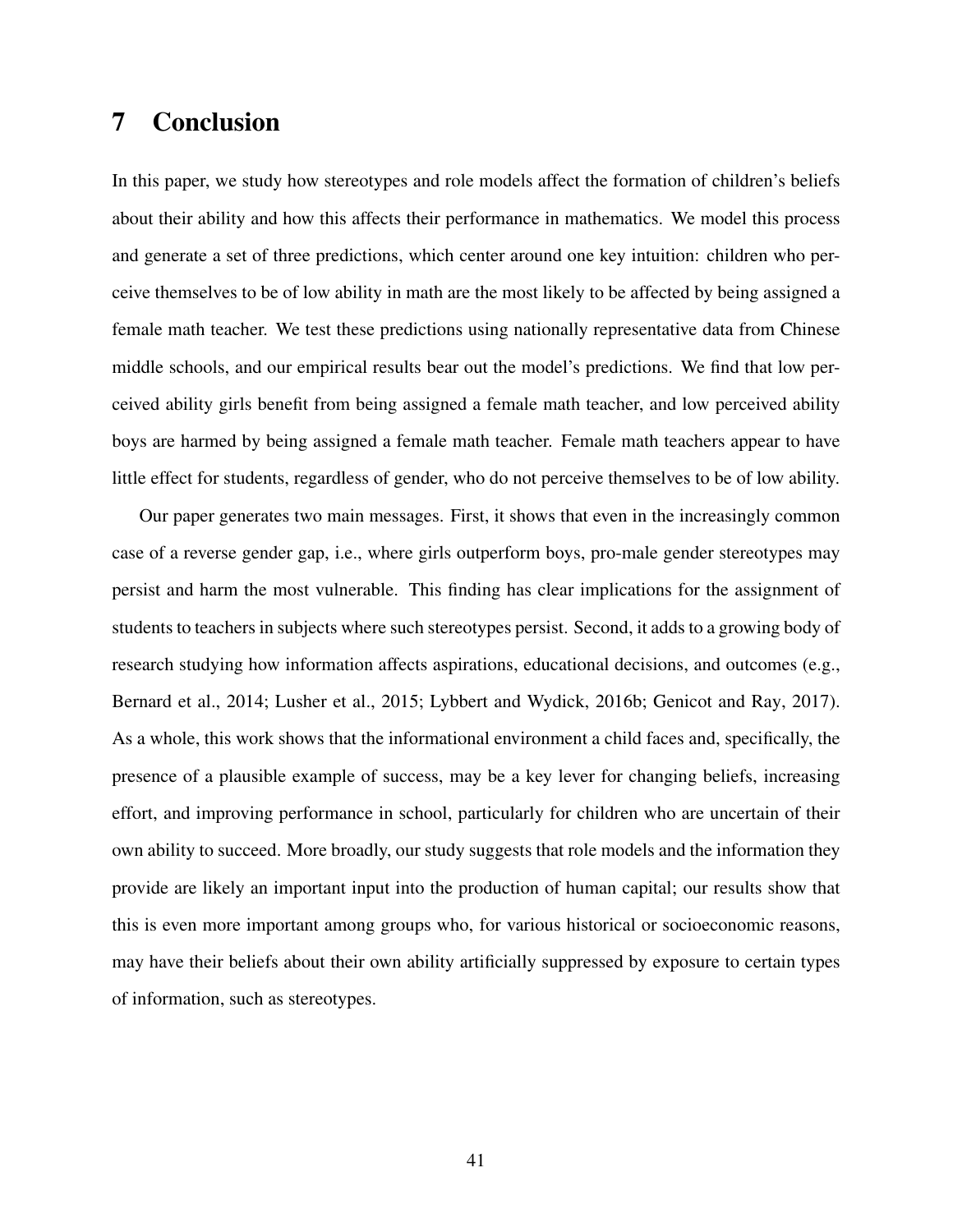## **REFERENCES**

- Antecol, Heather, Ozkan Eren, and Serkan Ozbeklik, "The effect of teacher gender on student achievement in primary school," *Journal of Labor Economics*, 2015, *33* (1), 63–89.
- Banerjee, Abhijit V. and Esther Duflo, "The economic lives of the poor," *Journal of Economic Perspectives*, 2007, *21* (1), 141.
- Beaman, Lori, Raghabendra Chattopadhyay, Esther Duflo, Rohini Pande, Petia Topalova et al., "Powerful Women: Does Exposure Reduce Bias?," *Quarterly Journal of Economics*, 2009, *124* (4), 1497–1540.
- Becker, Gary S, *Human Capital: A Theoretical and Empirical Analysis, with Special Reference to Education*, National Bureau of Economic Research, Inc, 1975.
- Bedard, Kelly and Stefanie Fischer, "Does the response to competition depend on perceived ability? Evidence from a classroom experiment," *Journal of Economic Behavior & Organization*, 2019, *159*, 146–166.
- Beilock, Sian L, Elizabeth A Gunderson, Gerardo Ramirez, and Susan C Levine, "Female teachers' math anxiety affects girls' math achievement," *Proceedings of the National Academy of Sciences*, 2010, *107* (5), 1860–1863.
- Bernard, Tanguy, Stefan Dercon, Kate Orkin, and Alemayehu Taffesse, "The future in mind: Aspirations and forward-looking behaviour in rural Ethiopia," *BREAD Working Paper No. 429*, 2014.
- Bettinger, Eric P and Bridget Terry Long, "Do faculty serve as role models? The impact of instructor gender on female students," *American Economic Review*, 2005, *95* (2), 152–157.
- Bian, Lin, Sarah-Jane Leslie, and Andrei Cimpian, "Gender stereotypes about intellectual ability emerge early and influence children's interests," *Science*, 2017, *355* (6323), 389–391.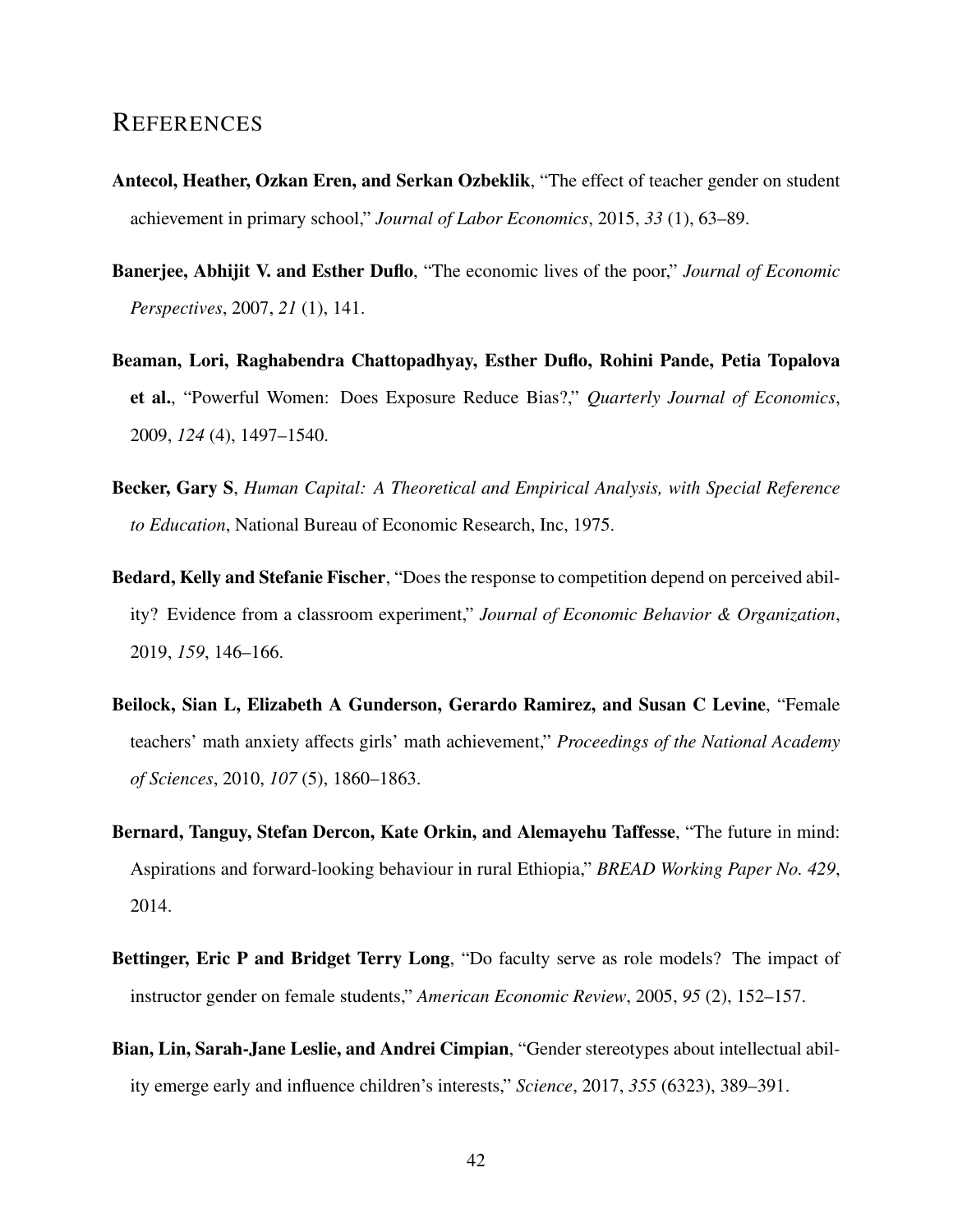- Bordalo, Pedro, Katherine Coffman, Nicola Gennaioli, and Andrei Shleifer, "Beliefs about gender," *American Economic Review*, 2019, *109* (3), 739–73.
- Bruhn, Miriam and David McKenzie, "In pursuit of balance: Randomization in practice in development field experiments," *American Economic Journal: Applied Economics*, 2009, *1* (4), 200–232.
- Burde, Dana and Leigh L Linden, "Bringing education to Afghan girls: A randomized controlled trial of village-based schools," *American Economic Journal: Applied Economics*, 2013, *5* (3), 27–40.
- Carman, Katherine Grace and Lei Zhang, "Classroom peer effects and academic achievement: Evidence from a Chinese middle school," *China Economic Review*, 2012, *23* (2), 223–237.
- Carrell, Scott E and James E West, "Does professor quality matter? Evidence from random assignment of students to professors," *Journal of Political Economy*, 2010, *118* (3), 409–432.
- $\overline{\phantom{a}}$ , Marianne E Page, and James E West, "Sex and science: How professor gender perpetuates the gender gap," *Quarterly Journal of Economics*, 2010, *125* (3), 1101–1144.
- Chay, Kenneth Y, Patrick J McEwan, and Miguel Urquiola, "The central role of noise in evaluating interventions that use test scores to rank schools," *American Economic Review*, 2005, *95* (4), 1237–1258.
- Cheryan, Sapna, "Understanding the paradox in math-related fields: Why do some gender gaps remain while others do not?," *Sex Roles*, 2012, *66* (3-4), 184–190.
- Cho, Insook, "The effect of teacher–student gender matching: Evidence from OECD countries," *Economics of Education Review*, 2012, *31* (3), 54–67.
- Cunha, F. and J. Heckman, "The technology of skill formation," *American Economic Review*, 2007, *97* (2), 31–47.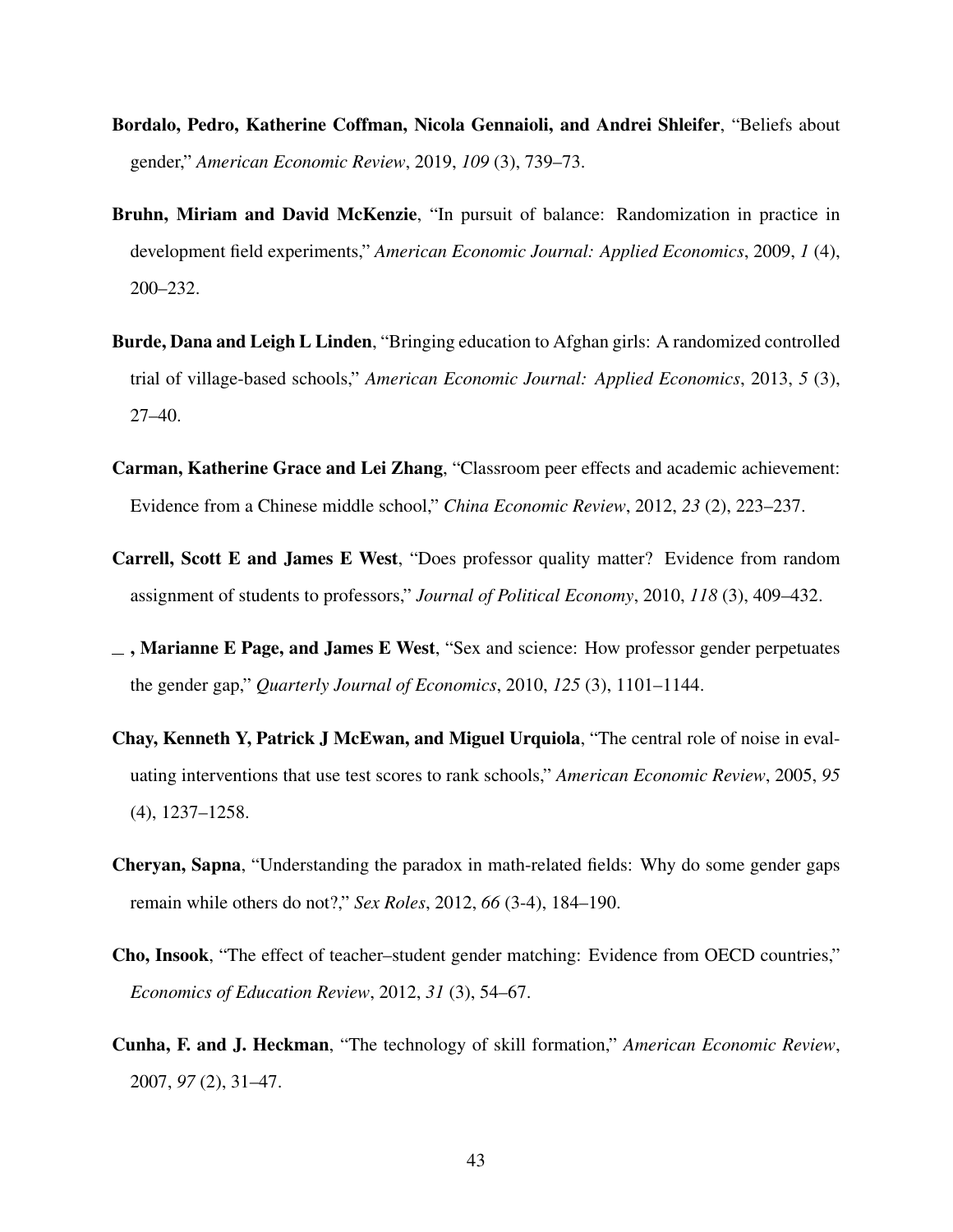- Dee, Thomas S, "Teachers, race, and student achievement in a randomized experiment," *Review of Economics and Statistics*, 2004, *86* (1), 195–210.
- , "Teachers and the gender gaps in student achievement," *Journal of Human Resources*, 2007, *42* (3), 528–554.
- Eble, Alex and Feng Hu, "The sins of the parents: Persistence of gender bias across generations and the gender gap in math performance," *CDEP-CGEG Working Paper 53*, 2018.
- Genicot, Garance and Debraj Ray, "Aspirations and Inequality," *Econometrica*, 2017, *85* (2), 489–519.
- Gong, Jie, Yi Lu, and Hong Song, "The effect of teacher gender on students' academic and noncognitive outcomes," *Journal of Labor Economics*, 2018, *36*, 743–778.
- Gunderson, Elizabeth A, Gerardo Ramirez, Susan C Levine, and Sian L Beilock, "The role of parents and teachers in the development of gender-related math attitudes," *Sex Roles*, 2012, *66* (3-4), 153–166.
- Hansen, Ben B and Jake Bowers, "Covariate balance in simple, stratified and clustered comparative studies," *Statistical Science*, 2008, pp. 219–236.
- He, Leshui, Stephen L Ross et al., "Classroom peer effects and teachers: Evidence from quasirandom assignment in a Chinese middle school," *Human Capital and Economic Opportunity Global Working Group Working Paper 2017-014*, 2017.
- Hoffmann, Florian and Philip Oreopoulos, "A professor like me the influence of instructor gender on college achievement," *Journal of Human Resources*, 2009, *44* (2), 479–494.
- Hu, Feng, "Do girl peers improve your academic performance?," *Economics Letters*, 2015, *137*, 54–58.
- Jones, M Gail and Jack Wheatley, "Gender differences in teacher-student interactions in science classrooms," *Journal of Research in Science Teaching*, 1990, *27* (9), 861–874.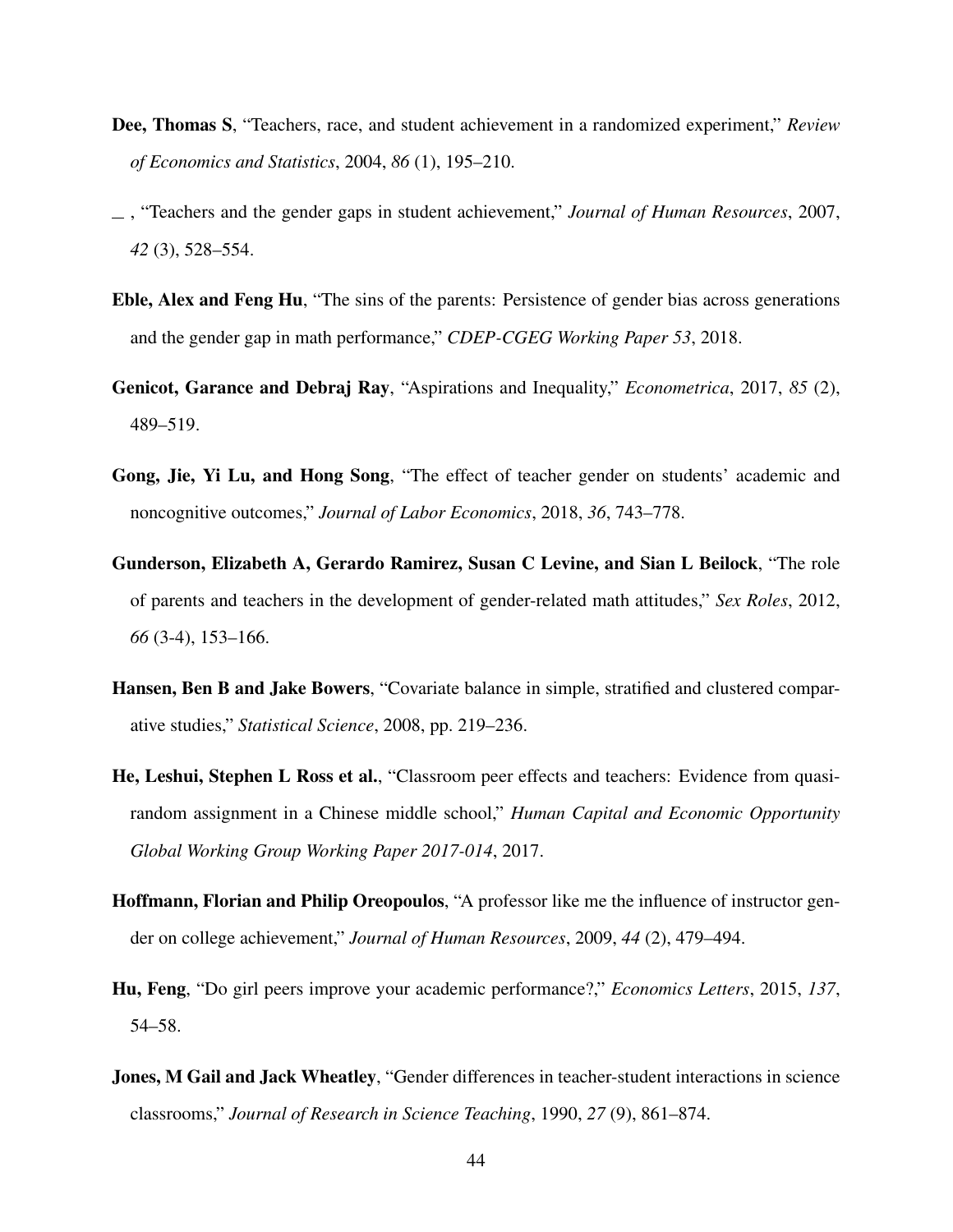- Jouini, Elyès, Paul Karehnke, and Clotilde Napp, "Stereotypes, underconfidence and decisionmaking with an application to gender and math," *Journal of Economic Behavior & Organization*, 2018, *148*, 34–45.
- Koch, Alexander, Julia Nafziger, and Helena Skyt Nielsen, "Behavioral economics of education," *Journal of Economic Behavior & Organization*, 2015, *115*, 3–17.
- Kofoed, Michael S et al., "The effect of same-gender and same-race role models on occupation choice: Evidence from randomly assigned mentors at West Point," *Journal of Human Resources*, 2017, pp. 0416–7838r1.
- Latane, Bibb, "The psychology of social impact.," *American Psychologist*, 1981, *36* (4), 343.
- Lavy, Victor and Analia Schlosser, "Mechanisms and impacts of gender peer effects at school," *American Economic Journal: Applied Economics*, 2011, *3* (2), 1–33.
- Leslie, Sarah-Jane, Andrei Cimpian, Meredith Meyer, and Edward Freeland, "Expectations of brilliance underlie gender distributions across academic disciplines," *Science*, 2015, *347* (6219), 262–265.
- Lim, Jaegeum and Jonathan Meer, "The impact of teacher-student gender matches: Random assignment evidence from South Korea," *Journal of Human Resources*, 2017, *52* (4), 979–997.
- and , "Persistent Effects of Teacher-Student Gender Matches," *Journal of Human Resources*, Forthcoming.
- Loyalka, Prashant, Chengfang Liu, Yingquan Song, Hongmei Yi, Xiaoting Huang, Jianguo Wei, Linxiu Zhang, Yaojiang Shi, James Chu, and Scott Rozelle, "Can information and counseling help students from poor rural areas go to high school? Evidence from China," *Journal of Comparative Economics*, 2013, *41* (4), 1012–1025.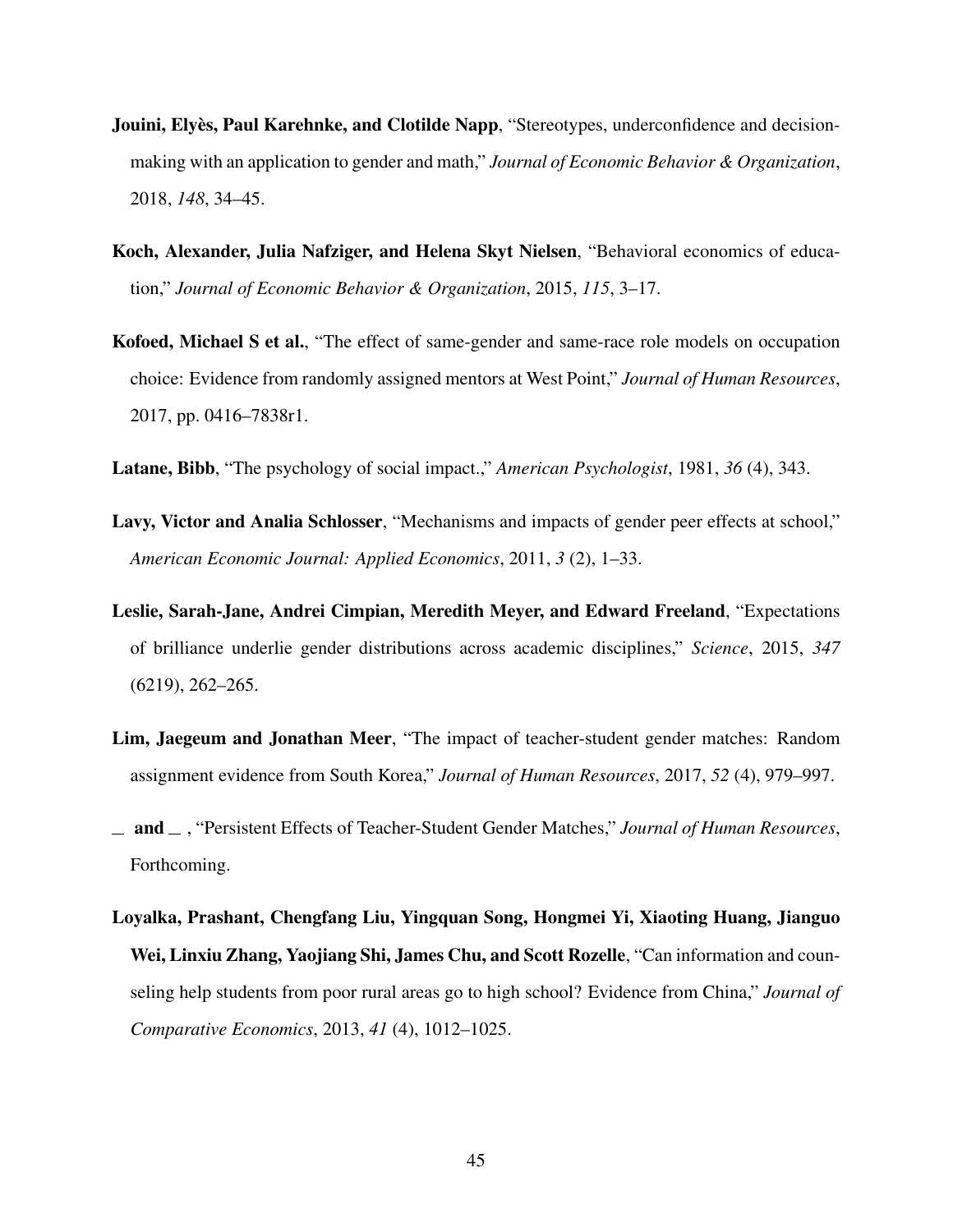- Lusher, Lester, Doug Campbell, and Scott Carrell, "TAs like me: Racial interactions between graduate teaching assistants and undergraduates," *National Bureau of Economic Research*, 2015, (w21568).
- Lybbert, Travis J and Bruce Wydick, "Hope as aspirations, agency, and pathways: Poverty dynamics and microfinance in Oaxaca, Mexico," *National Bureau of Economic Research Working Paper*, 2016, (w22661).
- $\Box$  and  $\Box$ , "Poverty, aspirations, and the economics of hope," *Economic Development and Cultural Change*, 2016.
- Macours, Karen and Renos Vakis, "Changing households' investment behaviour through social interactions with local leaders: Evidence from a randomised transfer programme," *The Economic Journal*, 2014, *124* (576), 607–633.
- Muralidharan, Karthik and Ketki Sheth, "Bridging education gender gaps in developing countries: The role of female teachers," *Journal of Human Resources*, 2016, *51* (2), 269–297.
- $\equiv$  and Venkatesh Sundararaman, "Teacher performance pay: Experimental evidence from India," *Journal of Political Economy*, 2011, *119* (1), 39–77.
- Niederle, Muriel and Lise Vesterlund, "Explaining the gender gap in math test scores: The role of competition," *Journal of Economic Perspectives*, 2010, *24* (2), 129–144.
- Nixon, Lucia A and Michael D Robinson, "The educational attainment of young women: Role model effects of female high school faculty," *Demography*, 1999, *36* (2), 185–194.
- OECD, *The ABC of gender equality in education: Aptitude, behaviour, confidence*, OECD Publishing, 2015.
- Paredes, Valentina, "A teacher like me or a student like me? Role model versus teacher bias effect," *Economics of Education Review*, 2014, *39*, 38–49.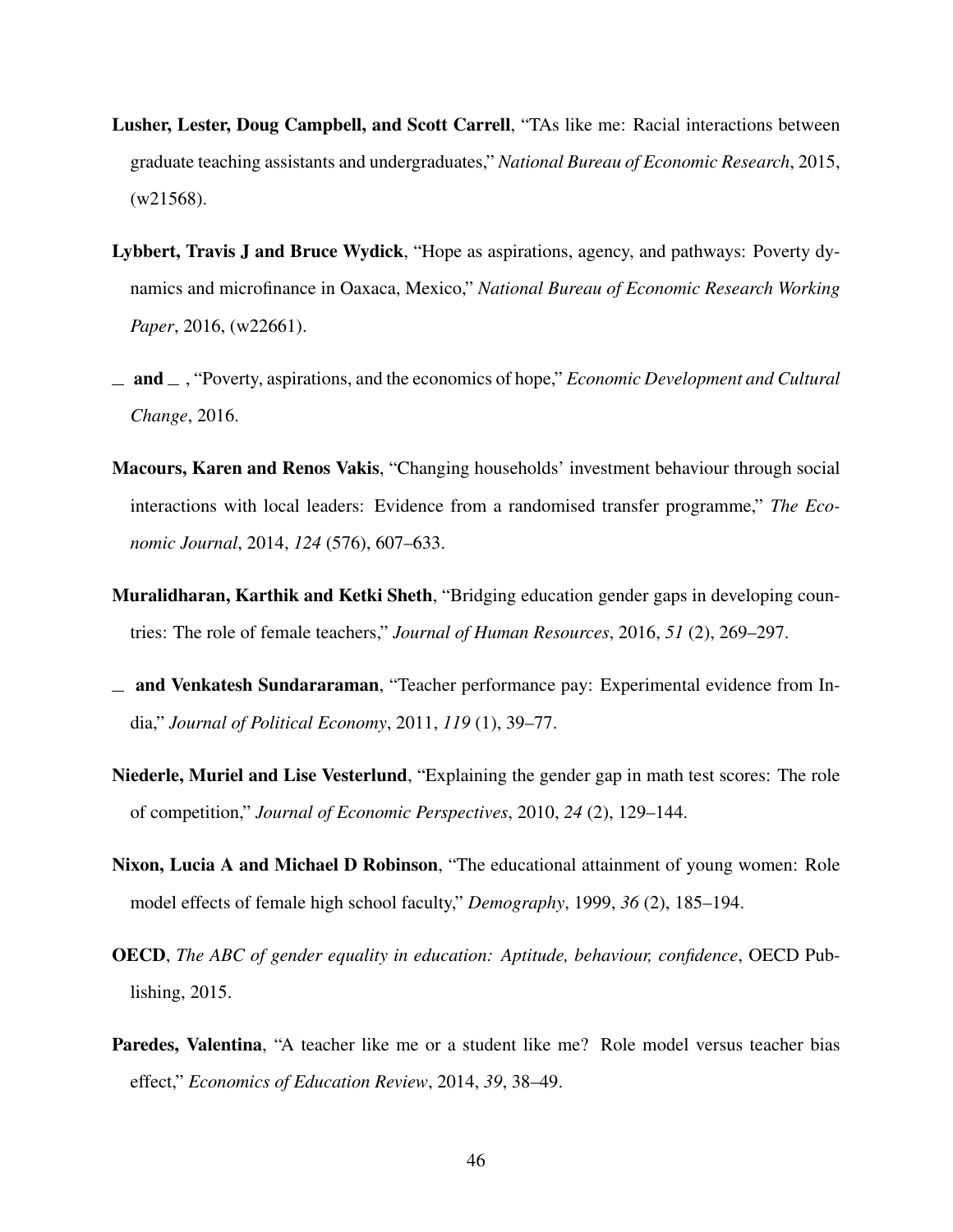- Porter, Catherine and Danila Serra, "Gender Differences in the Choice of Major: The Importance of Female Role Models," *Working paper*, 2017.
- Rodríguez-Planas, Núria and Natalia Nollenberger, "Let the girls learn! It is not only about math...it's about gender social norms," *Economics of Education Review*, 2018, *62*, 230 – 253.
- Ross, Phillip H, "Occupation Aspirations, Education Investment, and Cognitive Outcomes: Evidence from Indian Adolescents," *Working Paper*, 2017.
- Scheepers, Daan and Naomi Ellemers, "When the pressure is up: The assessment of social identity threat in low and high status groups," *Journal of Experimental Social Psychology*, 2005, *41* (2), 192–200.
- Shih, Margaret, Todd L Pittinsky, and Nalini Ambady, "Stereotype susceptibility: Identity salience and shifts in quantitative performance," *Psychological Science*, 1999, *10* (1), 80–83.
- Spencer, Steven J, Claude M Steele, and Diane M Quinn, "Stereotype threat and women's math performance," *Journal of Experimental Social Psychology*, 1999, *35* (1), 4–28.
- Steele, C.M. and J. Aronson, "Stereotype threat and the intellectual test performance of African Americans.," *Journal of Personality and Social Psychology; Journal of Personality and Social Psychology*, 1995, *69* (5), 797.
- Steele, Jennifer, "Children's gender stereotypes about math: The role of stereotype stratification," *Journal of Applied Social Psychology*, 2003, *33* (12), 2587–2606.
- Wilson, W.J., *The truly disadvantaged: The inner city, the underclass, and public policy*, University of Chicago Press, 2012.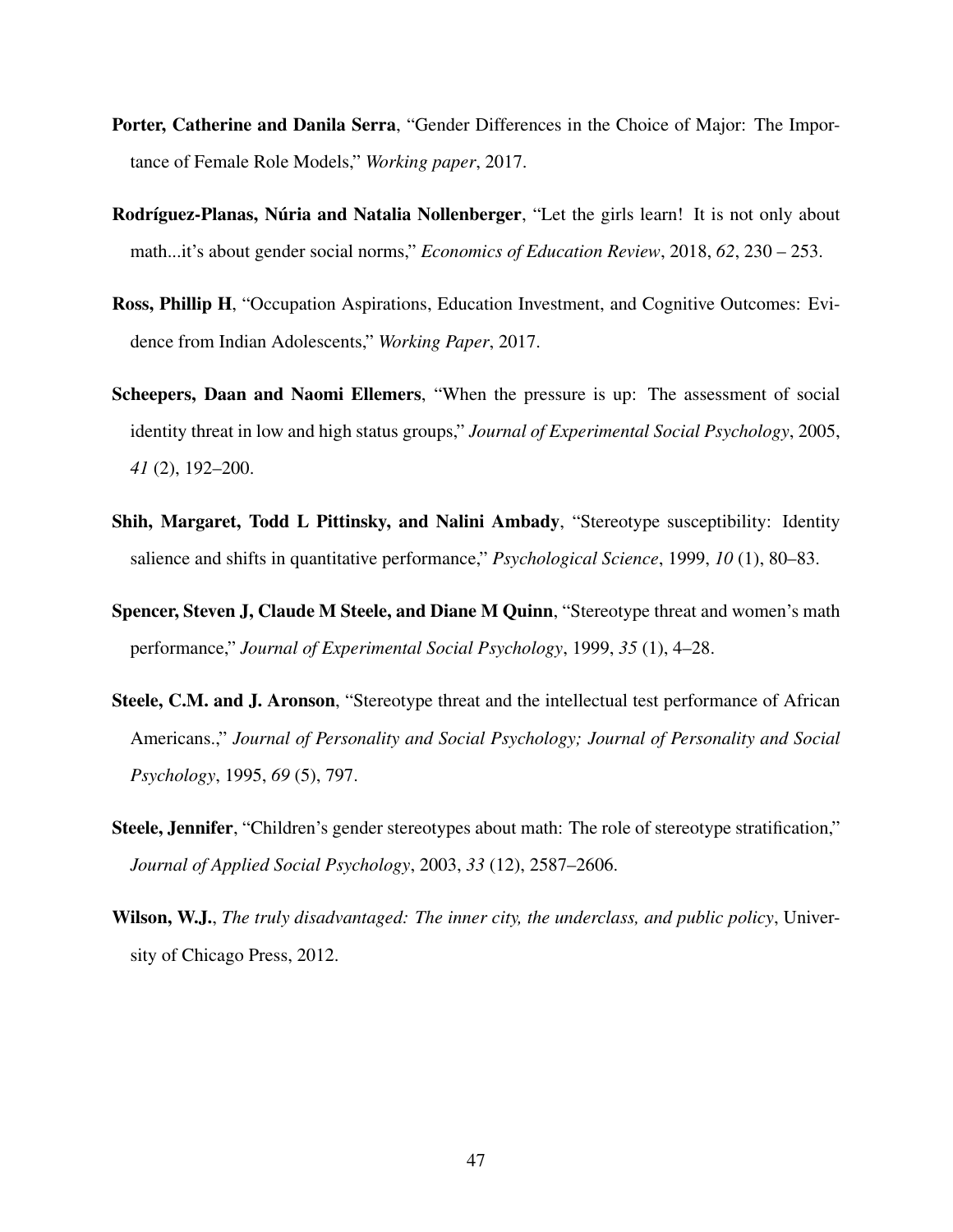# Appendix - for online publication only

# Appendix A: Appendix tables

|                                            | $\overline{(1)}$ | (2)    | $\overline{(3)}$ |
|--------------------------------------------|------------------|--------|------------------|
|                                            | All              | Female | Male             |
|                                            |                  |        |                  |
| Female (%)                                 | 48.71            |        |                  |
| Age                                        | 13.22            | 13.16  | 13.27            |
| Minority $(\%)$                            | 11.31            | 11.78  | 10.86            |
| Agricultural hukou (%)                     | 48.44            | 47.55  | 49.28            |
| Father's years of education                | 10.69            | 10.75  | 10.62            |
| Father's highest level of schooling $(\%)$ |                  |        |                  |
| Primary or below                           | 13.77            | 13.46  | 14.07            |
| Middle school                              | 41.14            | 40.93  | 41.33            |
| High school/technical school               | 25.43            | 25.04  | 25.79            |
| College or above                           | 19.66            | 20.57  | 18.81            |
| Mother's years of education                | 9.97             | 10.08  | 9.87             |
| Mother's highest level of schooling $(\%)$ |                  |        |                  |
| Primary or below                           | 22.1             | 20.34  | 23.76            |
| Middle school                              | 38.11            | 39.7   | 36.59            |
| High school/technical school               | 22.92            | 22.58  | 23.25            |
| College or above                           | 16.87            | 17.37  | 16.4             |
| Number of siblings                         | 0.69             | 0.75   | 0.64             |
| Low household income / poor $(\%)$         | 18.11            | 16.97  | 19.18            |
| Math test score                            | 70.25            | 70.94  | 69.59            |
| Number of observations                     | 8,345            | 4,065  | 4,280            |

Table A.1: Summary statistics for students

Note: This table uses only data from the main estimation sample in the paper, described in Section 4.1.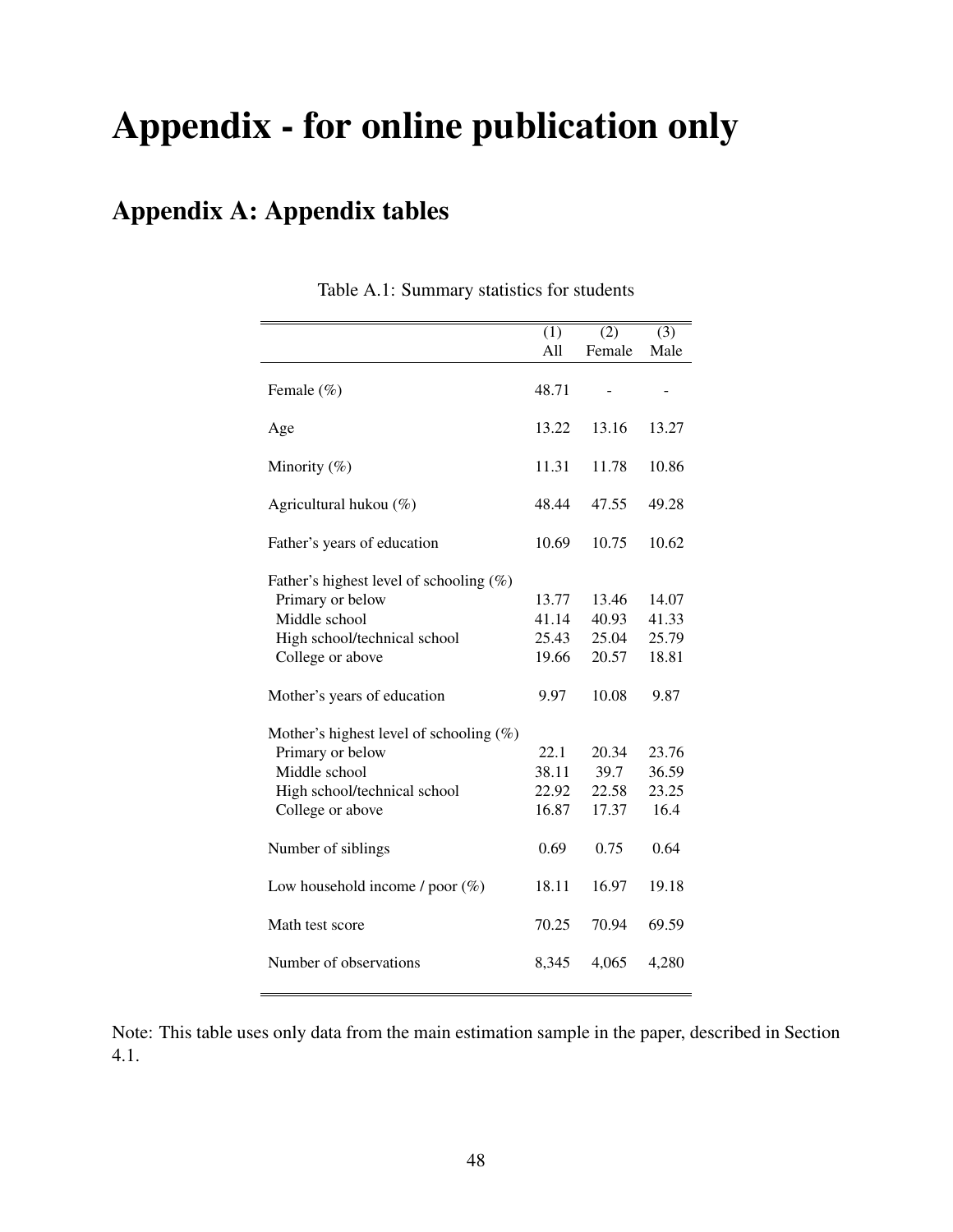|                                                                                                                                                       | (1)                             | (2)                            | (3)                     |
|-------------------------------------------------------------------------------------------------------------------------------------------------------|---------------------------------|--------------------------------|-------------------------|
|                                                                                                                                                       | All                             | Female                         | Male                    |
| Female $(\% )$                                                                                                                                        | 61.35                           |                                |                         |
| Age                                                                                                                                                   | 37.94                           | 36.95                          | 39.5                    |
| Education level $(\%)$<br>Associate college or below<br>Part-time four-year university<br>Full-time four-year university<br>Master's degree or higher | 12.56<br>34.78<br>48.79<br>3.86 | 7.87<br>33.07<br>54.33<br>4.72 | 20<br>37.5<br>40<br>2.5 |
| Attended a normal university $(\%)$                                                                                                                   | 94.2                            | 92.13                          | 97.5                    |
| Years of teaching experience                                                                                                                          | 16.8                            | 15.72                          | 18.53                   |
| Holds a senior professional rank $(\%)$                                                                                                               | 23.67                           | 24.41                          | 22.5                    |
| Won teaching award $(\%)$<br>At the province or national level<br>At the city level<br><b>Observations</b>                                            | 14.01<br>43.96<br>207           | 14.96<br>42.52<br>127          | 12.5<br>46.25<br>80     |

Table A.2: Summary statistics for teachers

Notes: This table compares observable teacher characteristics across teacher gender. This table also uses only data from the main estimation sample in the paper, described in Section 4.1.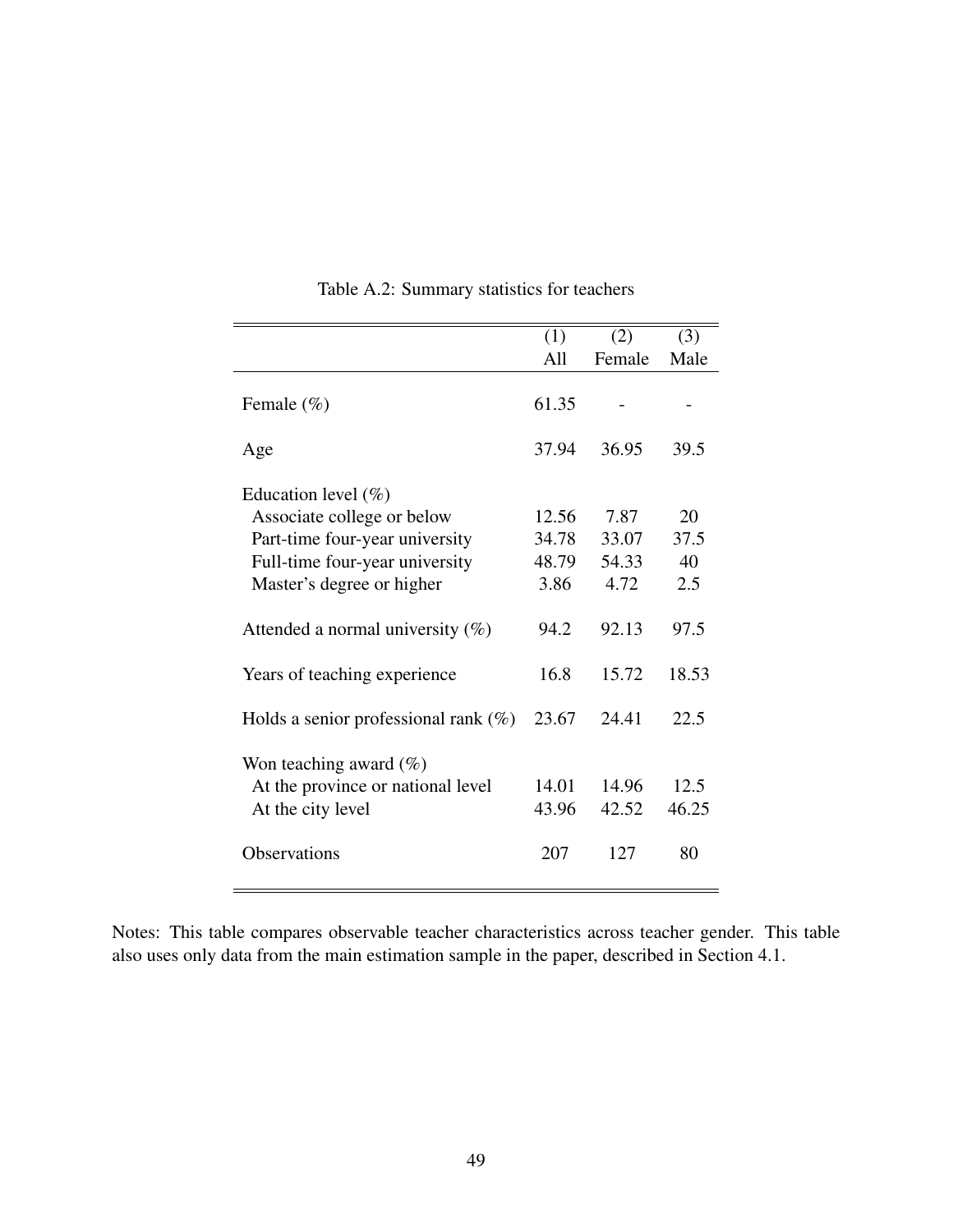Table A.3: Tests for gender-specific teacher quality

Notes: This table shows coefficient and standard error estimates from regressing teacher gender on the predetermined teachers characteristics listed in the first column and conducting a Wald Test for their joint significance, similar to the results shown in Table 1 for student characteristics.  $*p < 0.1$ , \*\*p < 0.05, \*\*\*p < 0.01.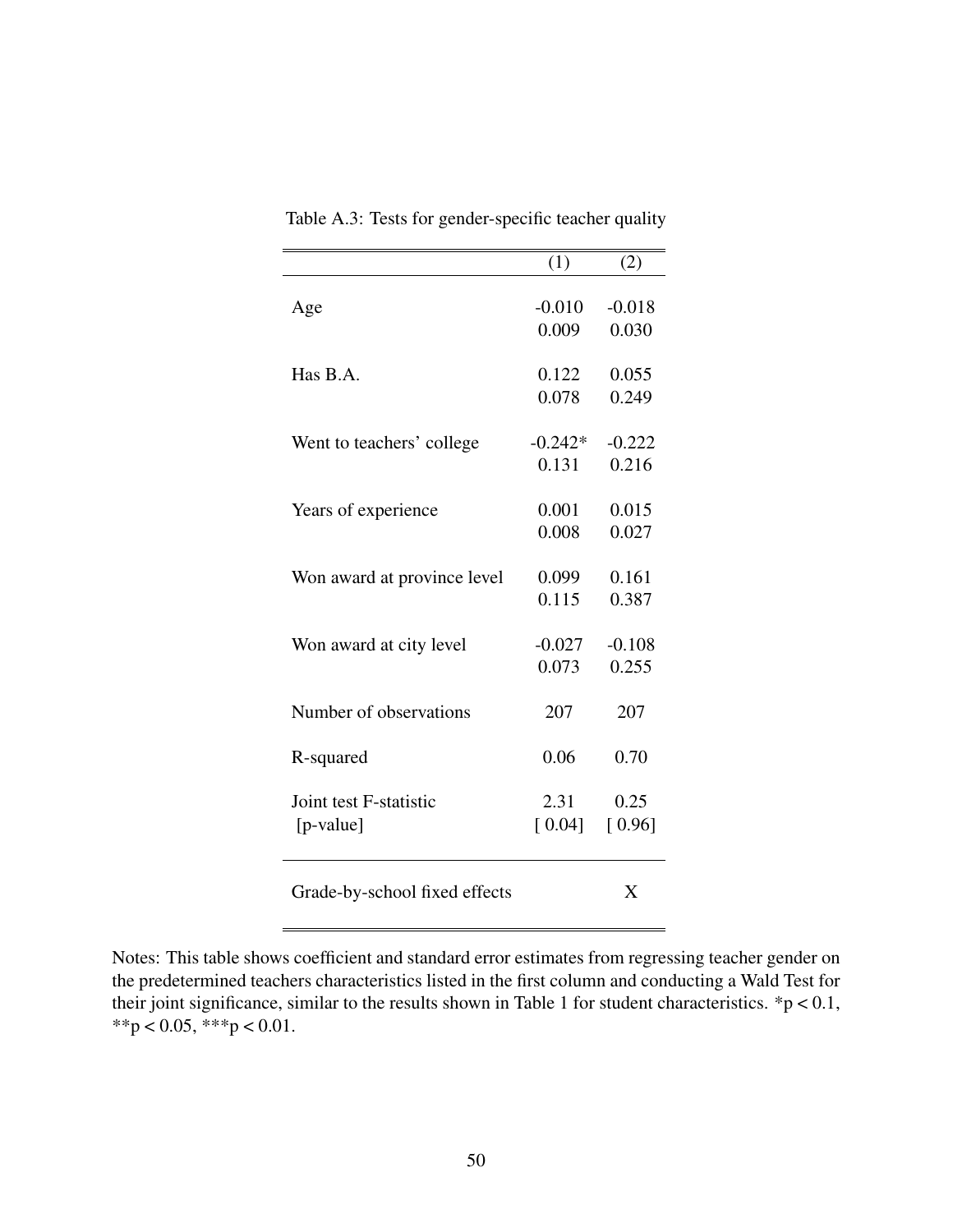|                             | Perceived ability |             |         |             |
|-----------------------------|-------------------|-------------|---------|-------------|
|                             | Low               |             | Not low |             |
|                             | (1)               | (2)         | (3)     | (4)         |
|                             | Girls             | <b>Boys</b> | Girls   | <b>Boys</b> |
| Age                         | 13.50             | 13.52       | 13.13   | 13.26       |
| Ethnic minority             | 0.23              | 0.19        | 0.11    | 0.10        |
| Holds agricultural hukou    | 0.56              | 0.64        | 0.47    | 0.49        |
| Number of siblings          | 1.06              | 0.93        | 0.72    | 0.63        |
| Low household income / poor | 0.30              | 0.30        | 0.16    | 0.19        |
| Father's years of schooling | 9.47              | 9.30        | 10.86   | 10.68       |
| Mother's years of schooling | 8.41              | 8.41        | 10.21   | 9.92        |
| Number of observations      | 536               | 471         | 3,934   | 4,351       |

Table A.4: Background characteristics, summarized by gender and perceived ability

Notes: this table shows group-specific means for the low perceived ability girls and boys in our sample and, separately, for those who are not low perceived ability.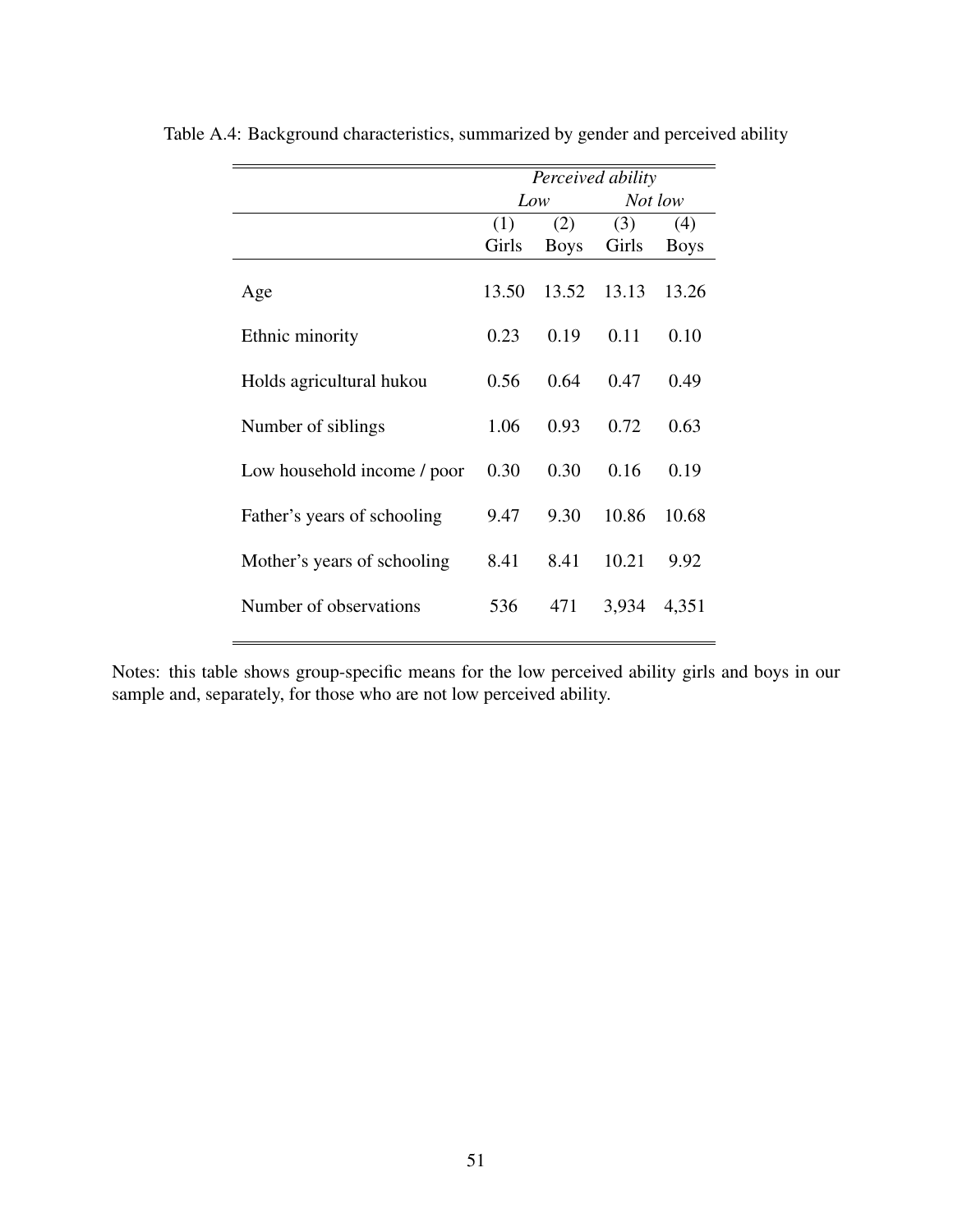|                                      | (1)         | (2)        | (3)         |
|--------------------------------------|-------------|------------|-------------|
|                                      | Perceived   | Aspires to | Midterm     |
|                                      | difficulty  | jobs in    | math        |
|                                      | of current  | art and    | test        |
|                                      | math class  | design     | score       |
|                                      |             |            |             |
| Girl x female teacher x low perc-    | $-0.113***$ | $-0.053$   | $0.274***$  |
| eived ability (alternate definition) | (0.040)     | (0.036)    | (0.109)     |
|                                      |             |            |             |
| Female teacher                       | 0.027       | 0.012      | $-0.110$    |
| x LPA alternate definition           | (0.032)     | (0.018)    | (0.086)     |
|                                      |             |            |             |
| Girl x female teacher                | $-0.025$    | 0.014      | $-0.039$    |
|                                      | (0.016)     | (0.022)    | (0.061)     |
|                                      |             |            |             |
| Girl x LPA alternate definition      | $0.078***$  | $0.076***$ | $-0.065$    |
|                                      | (0.031)     | (0.026)    | (0.077)     |
|                                      | 0.021       | $0.169***$ |             |
| Girl                                 |             |            | $0.212***$  |
|                                      | (0.013)     | (0.019)    | (0.053)     |
| Female teacher                       | 0.017       | 0.000      | $0.190***$  |
|                                      | (0.018)     | (0.018)    | (0.067)     |
|                                      |             |            |             |
| Low perceived ability                | $0.180***$  | $-0.015$   | $-0.647***$ |
| (alternate definition)               | (0.025)     | (0.014)    | (0.064)     |
|                                      |             |            |             |
| Mean for non-LPA boys                | 0.094       | 0.100      | 7.137       |
| Number of observations               | 8,276       | 8,213      | 8,294       |
|                                      |             |            |             |

Table A.5: Replicating main results, using alternative definition of low perceived ability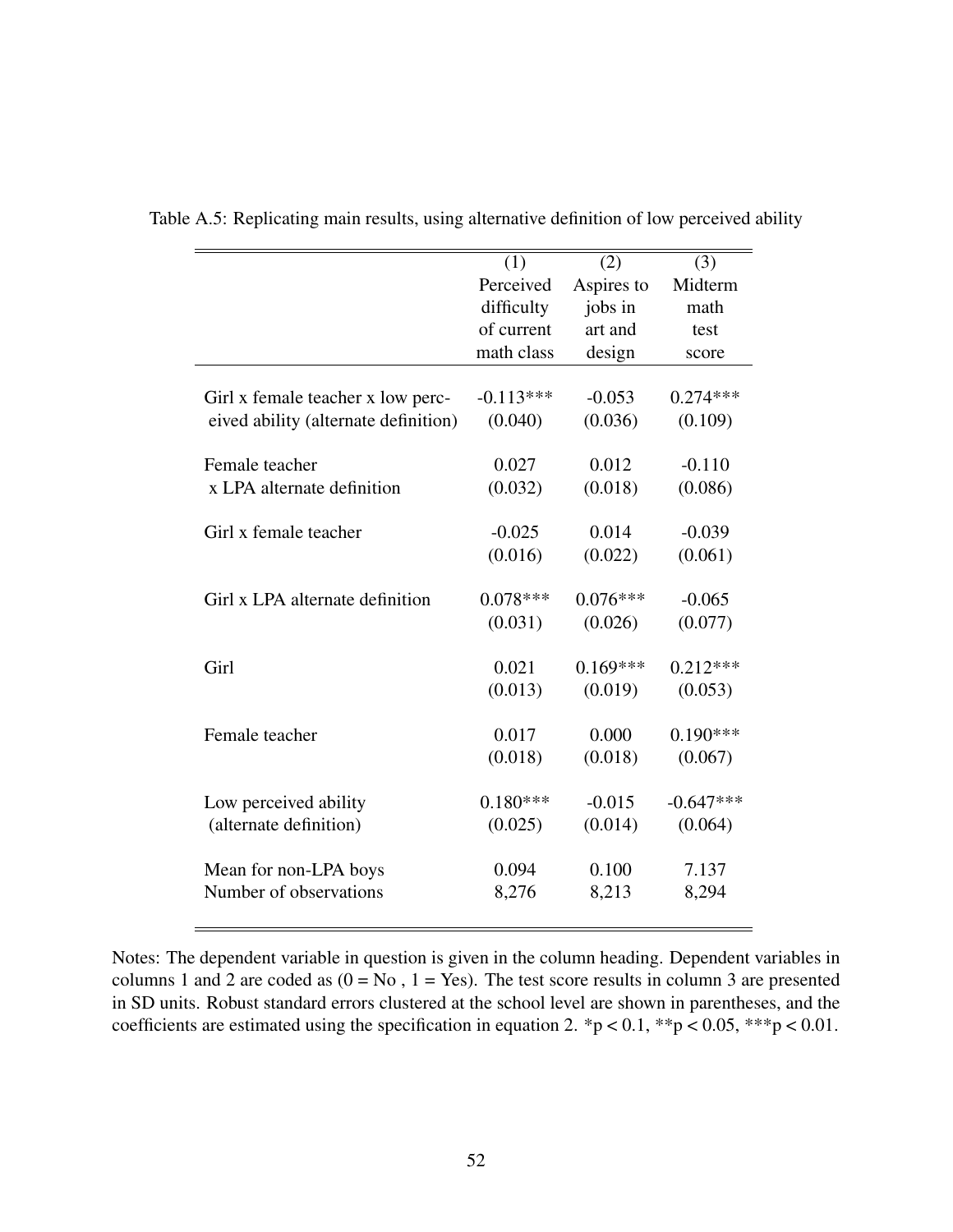|                            | (1)         | (2)        | (3)         |
|----------------------------|-------------|------------|-------------|
|                            | Perceived   | Aspires to | Midterm     |
|                            | difficulty  | jobs in    | math        |
|                            | of current  | art and    | test        |
|                            | math class  | design     | score       |
|                            |             |            |             |
| Girl x female teacher      | $-0.078***$ | 0.009      | $0.111*$    |
| x below median             | (0.027)     | (0.034)    | (0.057)     |
|                            |             |            |             |
| Female teacher             | 0.007       | $-0.004$   | $0.087***$  |
| x below median             | (0.024)     | (0.019)    | (0.033)     |
|                            |             |            |             |
| Girl x female teacher      | $-0.039**$  | $-0.013$   | 0.012       |
|                            | (0.017)     | (0.022)    | (0.029)     |
|                            |             |            |             |
| Girl x below median        | $0.068***$  | 0.026      | 0.056       |
|                            | (0.022)     | (0.026)    | (0.046)     |
|                            |             |            |             |
| Girl                       | $0.058***$  | $0.188***$ | $0.047**$   |
|                            | (0.014)     | (0.019)    | (0.024)     |
|                            |             |            |             |
| Female teacher             | 0.026       | 0.006      | $0.061**$   |
|                            | (0.020)     | (0.018)    | (0.030)     |
|                            |             |            |             |
| Below median               | $-0.031$    | $-0.002$   | $-1.653***$ |
|                            | (0.021)     | (0.023)    | (0.029)     |
|                            |             |            |             |
| Mean for above median boys | 0.069       | 0.085      | 7.757       |
| Number of observations     | 8,300       | 8,251      | 8,345       |
|                            |             |            |             |

Table A.6: Replicating main results, using below median test score instead of perceived ability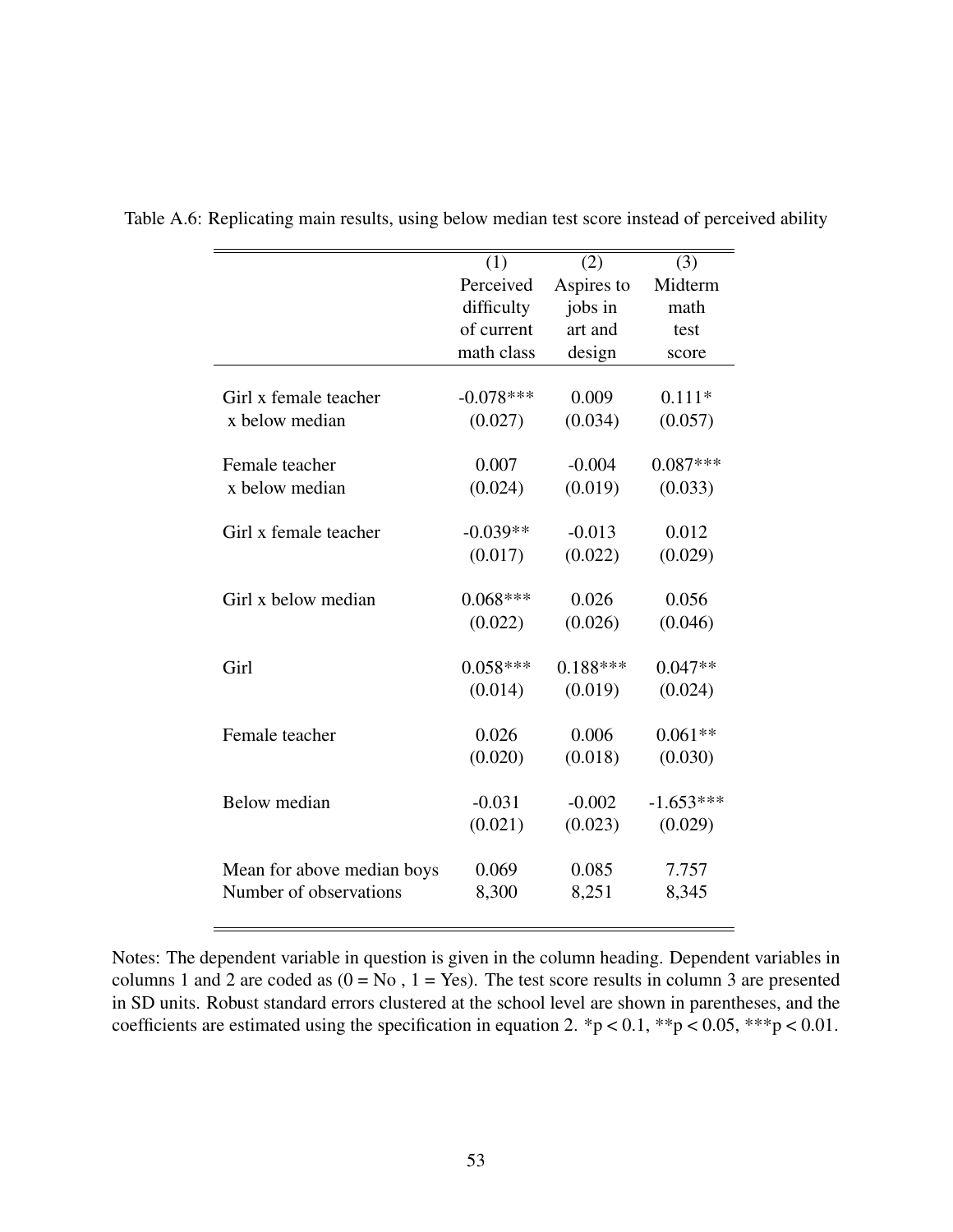|                                | (1)        | (2)          | (3)         |
|--------------------------------|------------|--------------|-------------|
|                                | Perceived  | Enrolled in  | Midterm     |
|                                | difficulty | after-school | math        |
|                                | of current | math         | test        |
|                                | math class | tutoring     | score       |
|                                |            |              |             |
| Hours prep: hours in class     | 0.037      | 0.021        | $-0.062$    |
| x low perceived ability x girl | (0.056)    | (0.033)      | (0.123)     |
|                                |            |              |             |
| Hours prep: hours in class     | $-0.018$   | $-0.006$     | $0.152**$   |
| x low perceived ability        | (0.032)    | (0.024)      | (0.076)     |
|                                |            |              |             |
| Hours prep: hours in class     | $-0.007$   | $-0.011$     | 0.051       |
| x girl                         | (0.007)    | (0.012)      | (0.032)     |
|                                |            |              |             |
| Girl x low perceived ability   | $-0.093$   | $-0.030$     | 0.283       |
|                                | (0.073)    | (0.055)      | (0.177)     |
|                                |            |              |             |
| Girl                           | $0.036***$ | $0.051***$   | 0.075       |
|                                | (0.011)    | (0.018)      | (0.048)     |
|                                |            |              |             |
| Hours prep: hours in class     | $0.019*$   | $-0.033***$  | $-0.097*$   |
|                                | (0.011)    | (0.010)      | (0.058)     |
|                                |            |              |             |
| Low perceived ability          | $0.520***$ | 0.003        | $-1.055***$ |
|                                | (0.046)    | (0.031)      | (0.108)     |
|                                |            |              |             |
| Mean for non-LPA boys          | 0.122      | 0.210        | 7.024       |
| Number of observations         | 8,212      | 8,193        | 8,230       |
|                                |            |              |             |

Table A.7: Teacher effort 1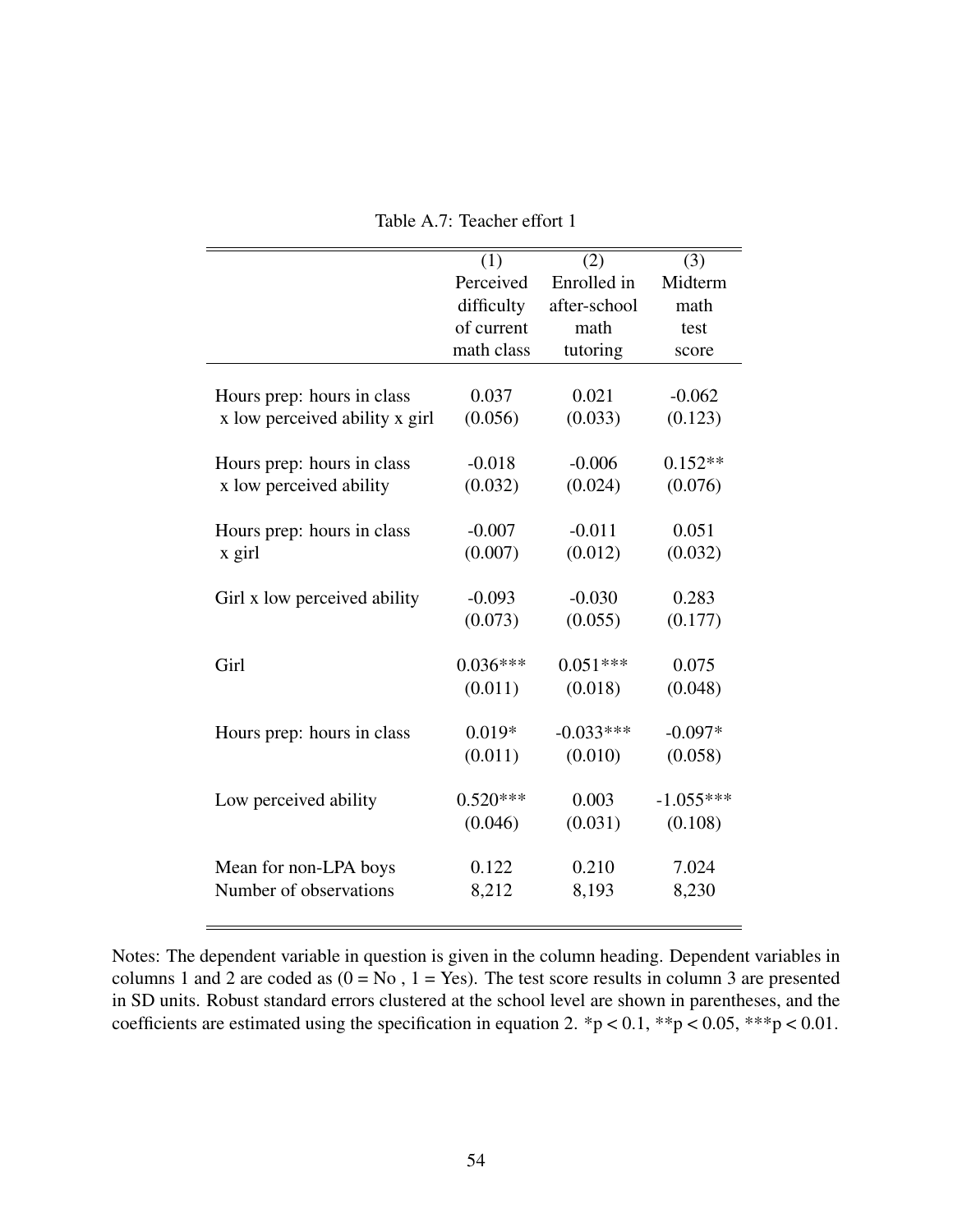|                                | (1)        | (2)          | (3)         |
|--------------------------------|------------|--------------|-------------|
|                                | Perceived  | Enrolled in  | Midterm     |
|                                | difficulty | after-school | math        |
|                                | of current | math         | test        |
|                                | math class | tutoring     | score       |
|                                |            |              |             |
| Hours grading: hours in class  | 0.013      | 0.022        | $-0.099$    |
| x low perceived ability x girl | (0.042)    | (0.050)      | (0.130)     |
|                                |            |              |             |
| Hours grading: hours in class  | $-0.053$   | 0.000        | $0.149*$    |
| x low perceived ability        | (0.036)    | (0.030)      | (0.087)     |
|                                |            |              |             |
| Hours grading: hours in class  | $-0.011$   | 0.006        | $0.051*$    |
| x girl                         | (0.007)    | (0.012)      | (0.030)     |
|                                |            |              |             |
| Girl x low perceived ability   | $-0.071$   | $-0.031$     | $0.319*$    |
|                                | (0.064)    | (0.055)      | (0.186)     |
|                                |            |              |             |
| Girl                           | $0.041***$ | $0.034**$    | $0.075*$    |
|                                | (0.011)    | (0.017)      | (0.045)     |
|                                |            |              |             |
| Hours grading: hours in class  | 0.014      | $-0.004$     | 0.075       |
|                                | (0.013)    | (0.016)      | (0.057)     |
|                                |            |              |             |
| Low perceived ability          | $0.559***$ | $-0.004$     | $-1.050***$ |
|                                | (0.051)    | (0.034)      | (0.122)     |
|                                |            |              |             |
| Mean for non-LPA boys          | 0.122      | 0.210        | 7.024       |
| Number of observations         | 8,212      | 8,193        | 8,230       |
|                                |            |              |             |

Table A.8: Teacher effort 2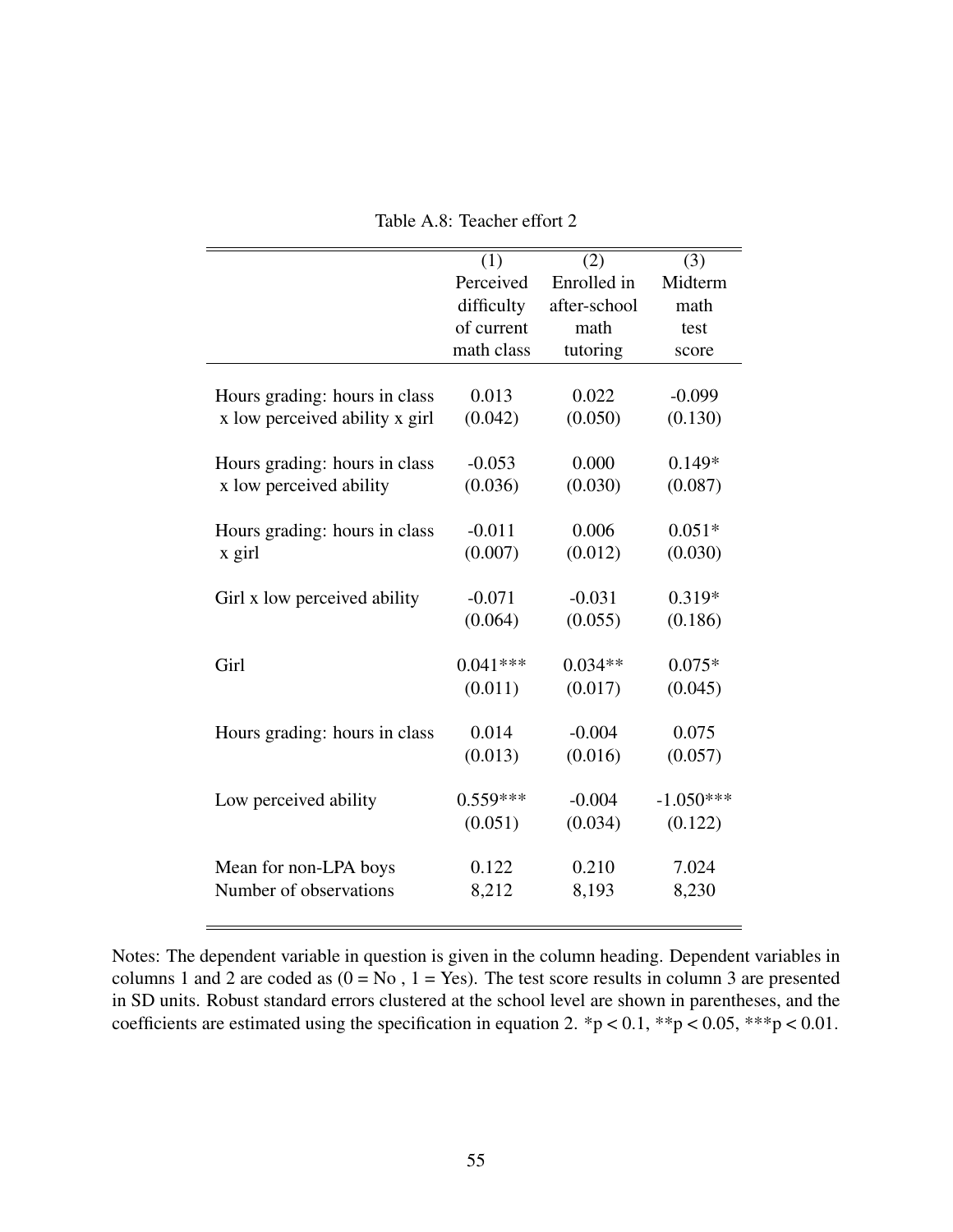|                                        | (1)        | (2)          | (3)         |
|----------------------------------------|------------|--------------|-------------|
|                                        | Perceived  | Enrolled in  | Midterm     |
|                                        | difficulty | after-school | math        |
|                                        | of current | math         | test        |
|                                        | math class | tutoring     | score       |
|                                        |            |              |             |
| Hours prep $+$ grading: hours in class | 0.016      | 0.016        | $-0.053$    |
| x low perceived ability x girl         | (0.032)    | (0.022)      | (0.076)     |
|                                        |            |              |             |
| Hours prep $+$ grading: hours in class | $-0.024$   | $-0.002$     | $0.105**$   |
| x low perceived ability                | (0.022)    | (0.016)      | (0.051)     |
|                                        |            |              |             |
| Hours prep $+$ grading: hours in class | $-0.006*$  | $-0.001$     | $0.033*$    |
| x girl                                 | (0.004)    | (0.007)      | (0.018)     |
|                                        |            |              |             |
| Girl x low perceived ability           | $-0.090$   | $-0.040$     | 0.334       |
|                                        | (0.082)    | (0.058)      | (0.212)     |
|                                        |            |              |             |
| Girl                                   | $0.042***$ | $0.043**$    | 0.057       |
|                                        | (0.012)    | (0.019)      | (0.050)     |
|                                        |            |              |             |
| Hours prep $+$ grading: hours in class | $0.012*$   | $-0.015*$    | $-0.020$    |
|                                        | (0.006)    | (0.008)      | (0.035)     |
|                                        |            |              |             |
| Low perceived ability                  | $0.554***$ | $-0.000$     | $-1.121***$ |
|                                        | (0.058)    | (0.036)      | (0.134)     |
|                                        |            |              |             |
| Mean for non-LPA boys                  | 0.122      | 0.210        | 7.024       |
| Number of observations                 | 8,212      | 8,193        | 8,230       |
|                                        |            |              |             |

Table A.9: Teacher effort 3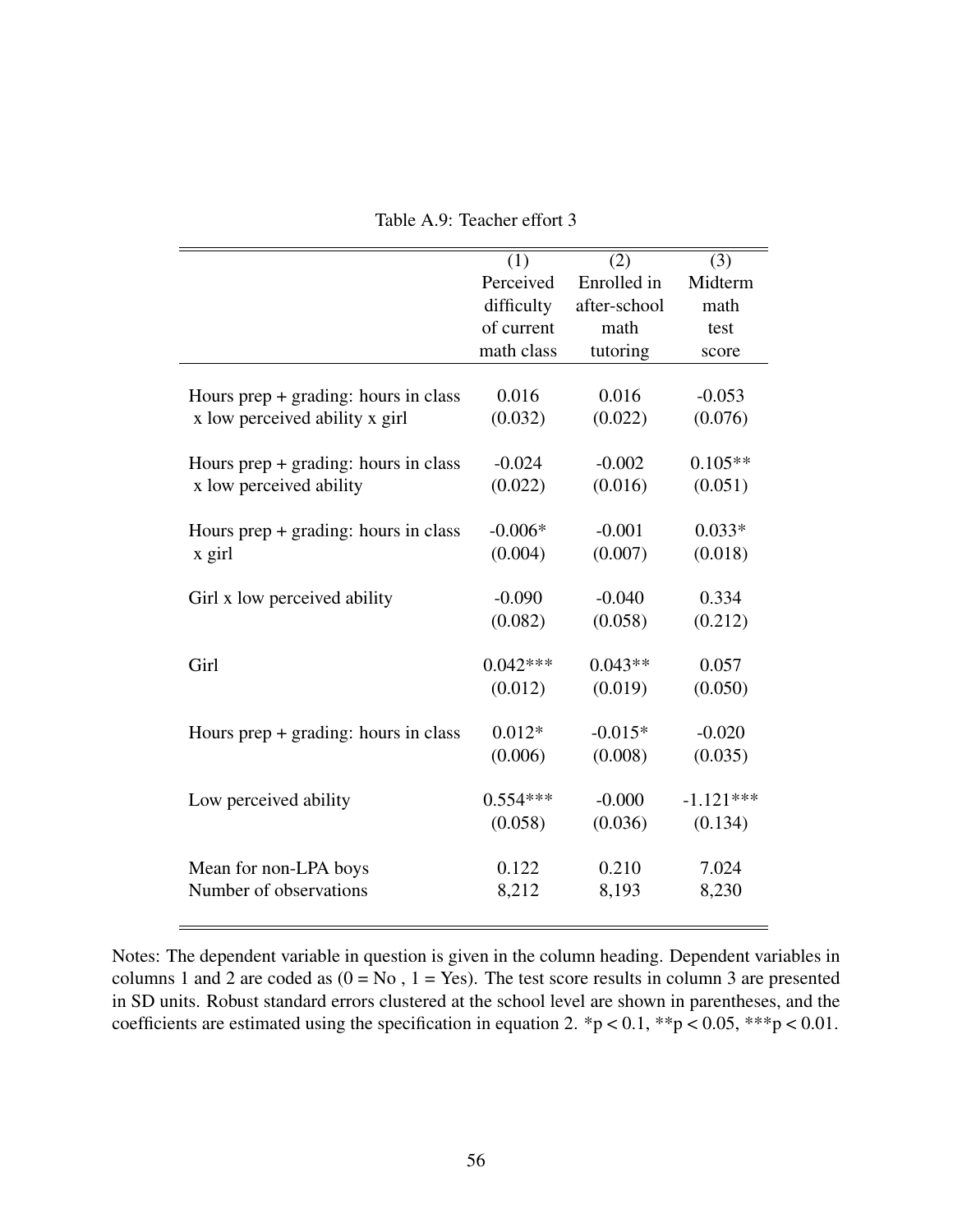| Table A.10: Teaching method |  |  |
|-----------------------------|--|--|
|-----------------------------|--|--|

|                        | Discuss in   |             | Students and teacher    |             |
|------------------------|--------------|-------------|-------------------------|-------------|
|                        | small groups |             | "interactively" discuss |             |
|                        | (1)          | (2)         | (3)                     | (4)         |
|                        | Perceived    | Midterm     | Perceived               | Midterm     |
|                        | difficulty   | math        | difficulty              | math        |
|                        | of current   | test        | of current              | test        |
|                        | math class   | score       | math class              | score       |
|                        |              |             |                         |             |
| Uses teaching method   | 0.011        | $-0.103$    | 0.048                   | $-0.157$    |
| x girl x LPA           | (0.063)      | (0.153)     | (0.066)                 | (0.155)     |
|                        |              |             |                         |             |
| Uses teaching          | 0.028        | 0.001       | $-0.030$                | $-0.115$    |
| method x LPA           | (0.048)      | (0.123)     | (0.050)                 | (0.131)     |
|                        |              |             |                         |             |
| Uses teaching method   | $-0.008$     | 0.022       | $-0.033$                | $-0.052$    |
| x girl                 | (0.013)      | (0.049)     | (0.022)                 | (0.062)     |
|                        |              |             |                         |             |
| Girl x LPA             | $-0.056$     | $0.254**$   | $-0.083*$               | $0.310***$  |
|                        | (0.048)      | (0.122)     | (0.043)                 | (0.109)     |
| Girl                   | $0.031***$   | $0.119***$  | $0.053***$              | $0.167***$  |
|                        | (0.011)      | (0.033)     | (0.020)                 | (0.054)     |
|                        |              |             |                         |             |
| Uses teaching method   | 0.011        | $-0.046$    | 0.007                   | $-0.014$    |
|                        | (0.020)      | (0.095)     | (0.028)                 | (0.116)     |
|                        |              |             |                         |             |
| Low perceived          | $0.488***$   | $-0.889***$ | $0.520***$              | $-0.801***$ |
| ability (LPA)          | (0.027)      | (0.089)     | (0.035)                 | (0.107)     |
|                        |              |             |                         |             |
| Mean for non-LPA boys  | 0.122        | 7.024       | 0.122                   | 7.024       |
| Number of observations | 8,257        | 8,275       | 8,251                   | 8,268       |
|                        |              |             |                         |             |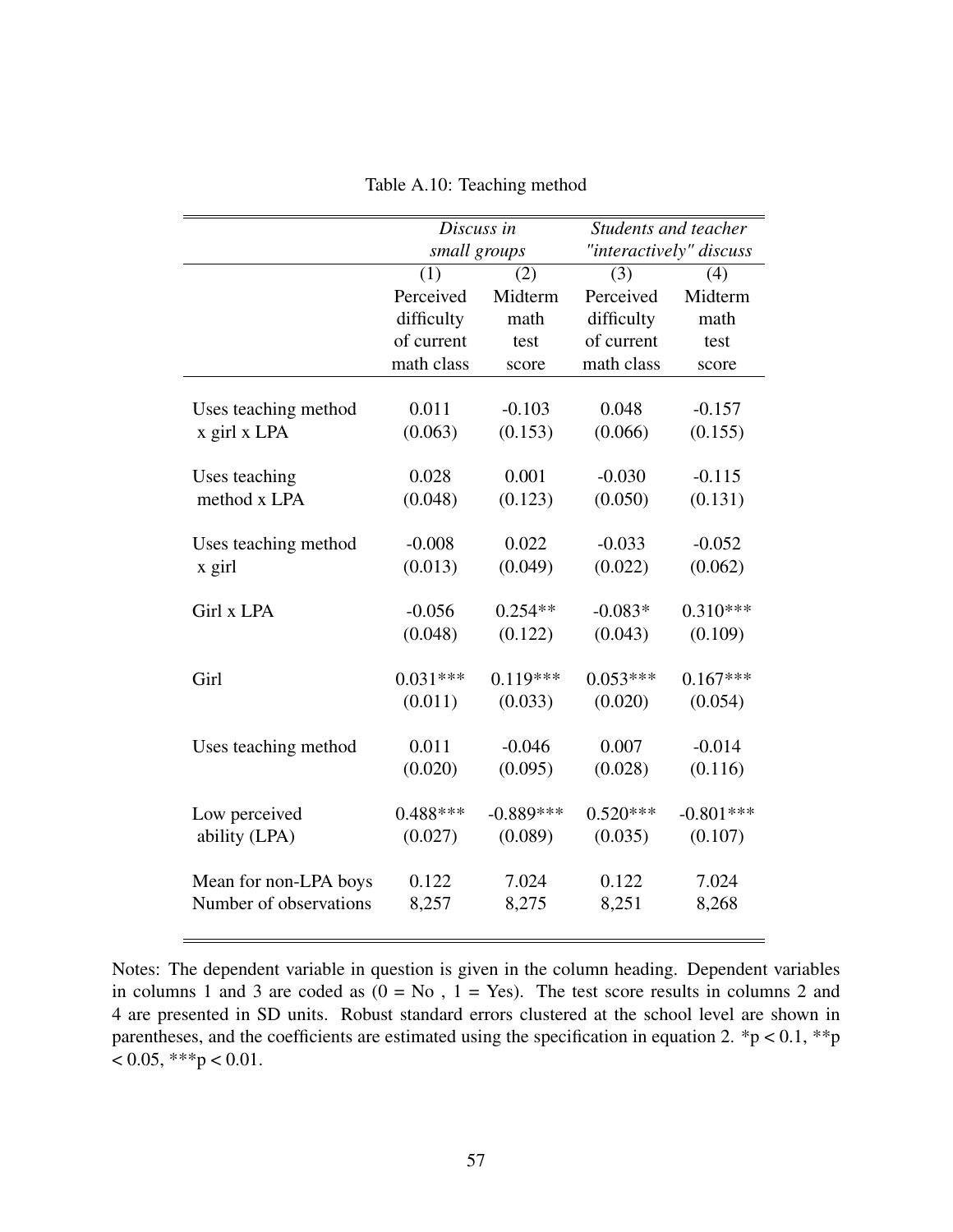Appendix B: Appendix figures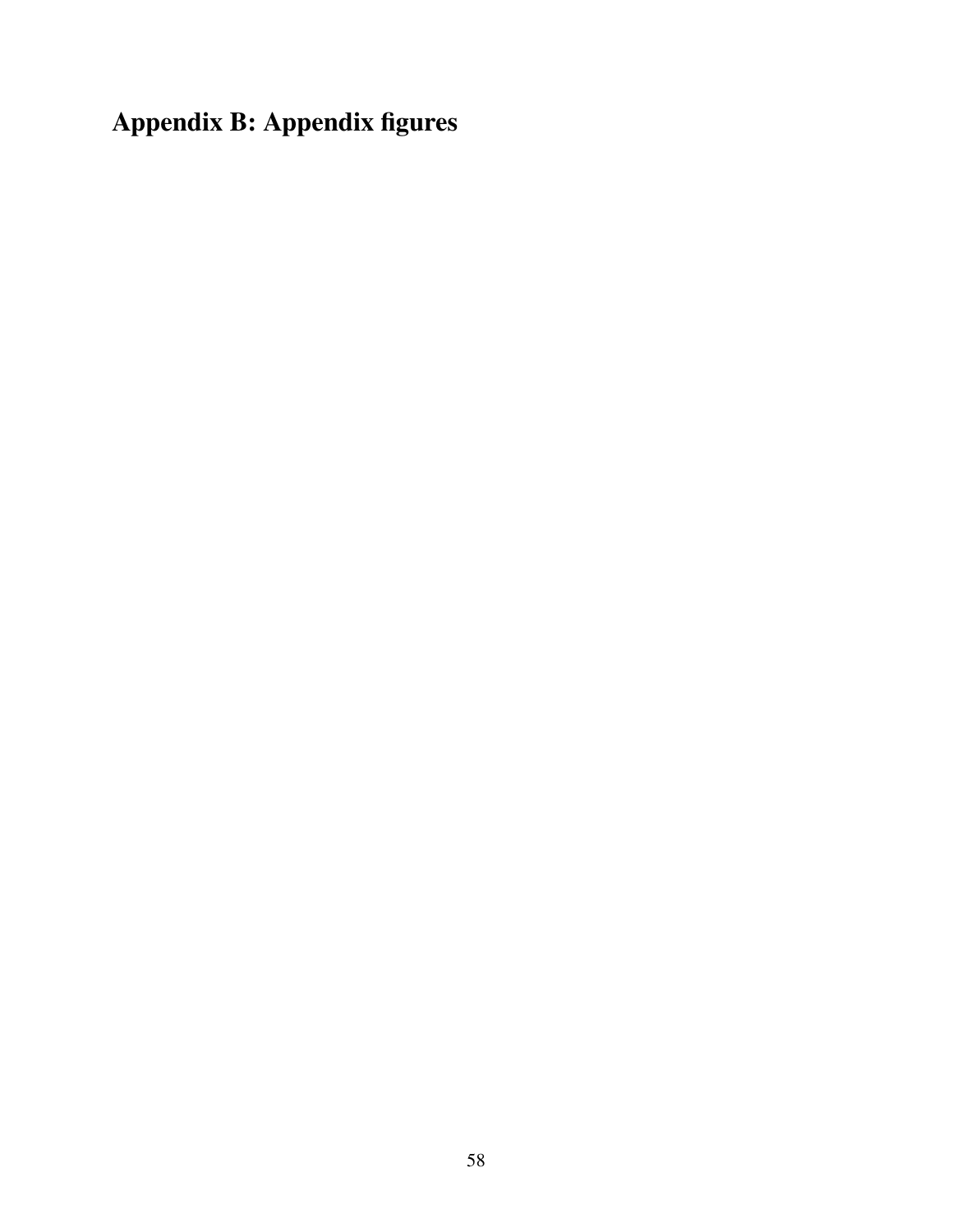Figure A.1: Predicted test score distributions, by perceived ability



*Panel A: Low perceived ability*



*Panel B: Not low perceived ability*

Notes: to generate these figures, we regress test scores on the vector of student-level predetermined characteristics and, using these coefficients, generate a predicted test score for each student. We then plot these using a gaussian kernel for each perceived ability-gender group.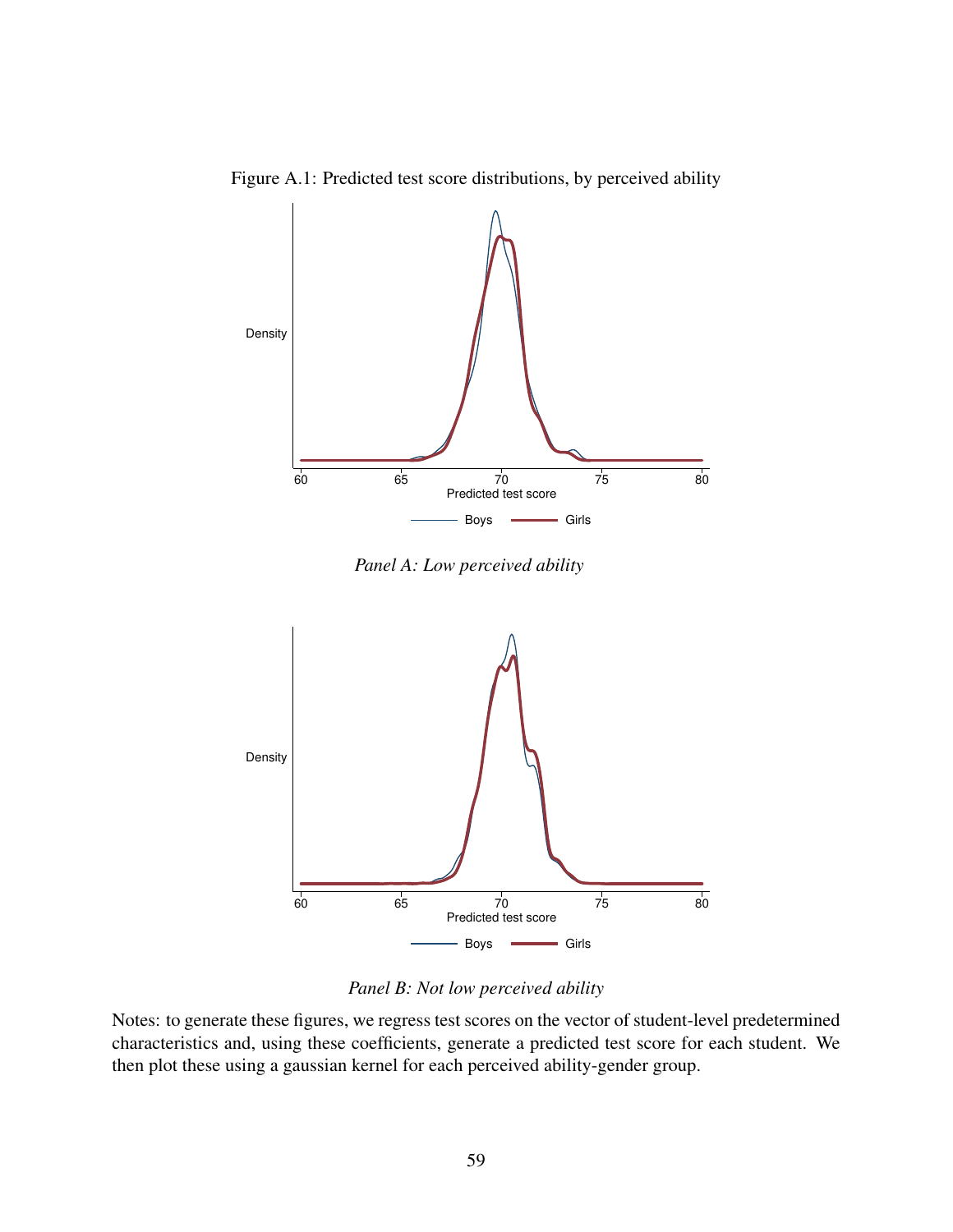Figure A.2: Effect of teacher-student gender match on student beliefs, for those below withingroup median test score



Notes: this figure shows the same analysis as reported in Figure 2, only limiting the sample instead to those below the within-group median math test score.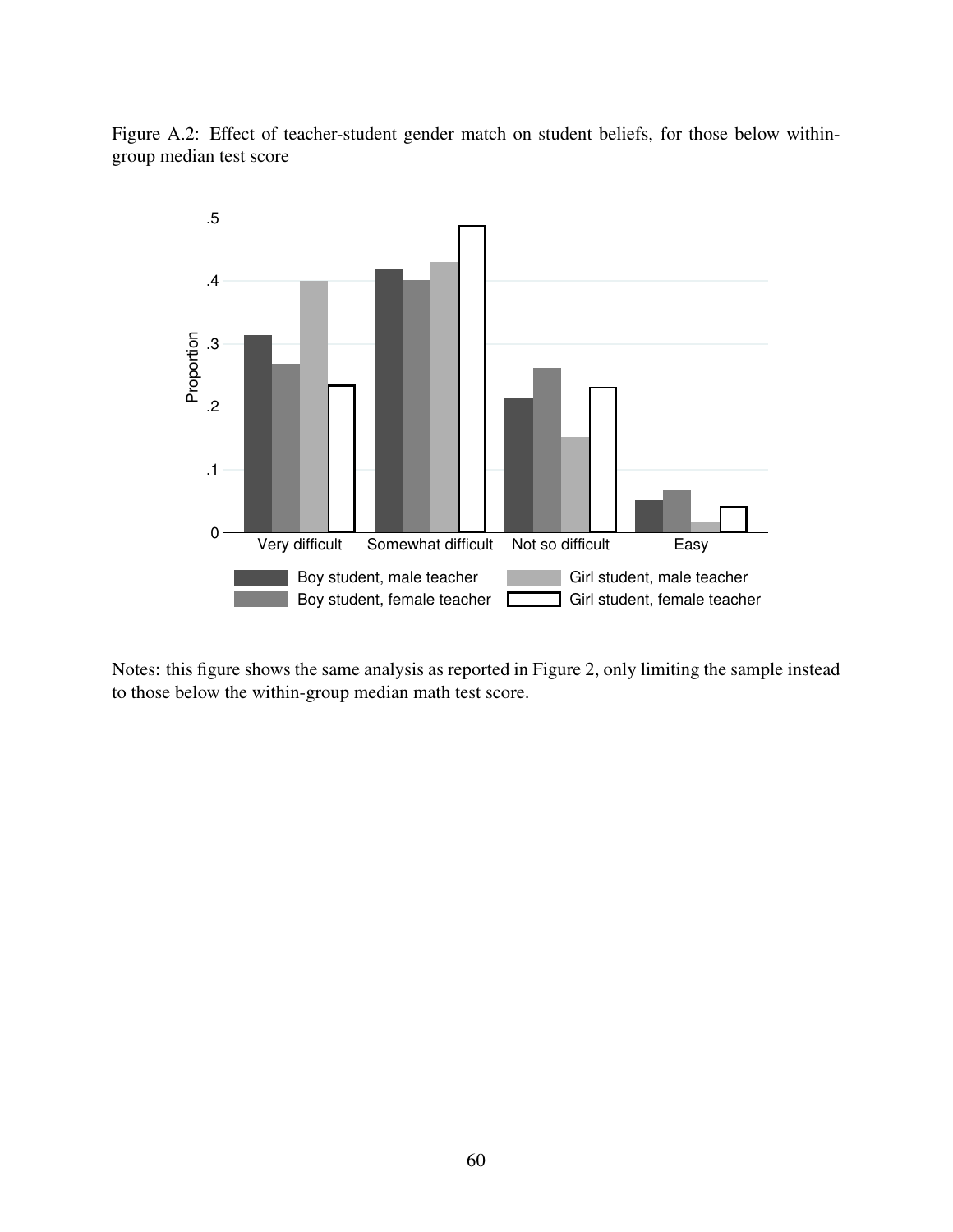



Notes: this figure shows the analogue to Figure 3 for English and Chinese scores. Note that the large difference between girls assigned to female teachers and all other pairings does not appear hear to the same extent that it does for math scores.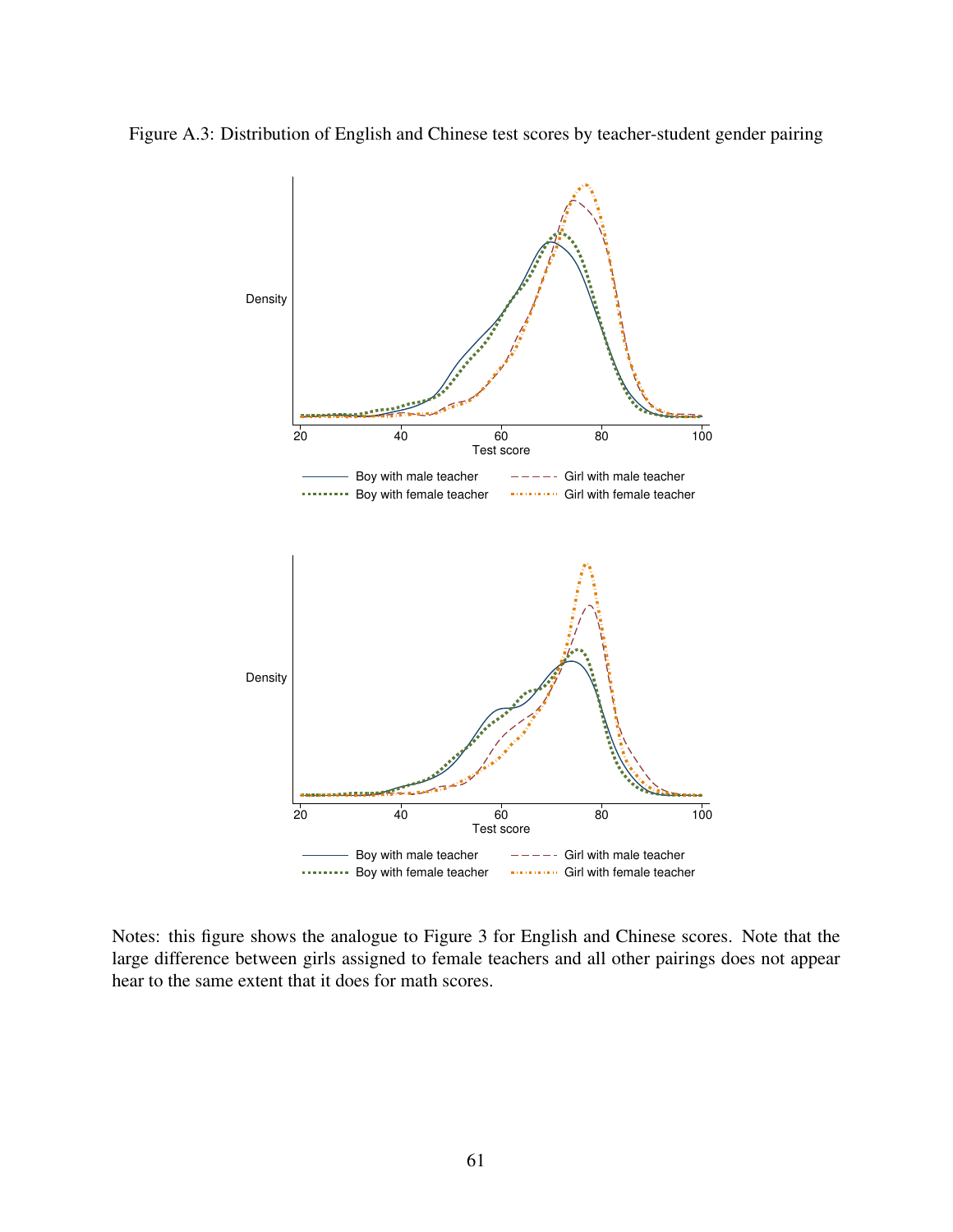# Appendix C: A more formal version of our conceptual framework

To capture the discrete nature of investment behavior below and above *r*, and for ease of exposition, we divide beliefs about  $r^i$  into a discrete variable  $A_i^t$ , the belief of individual *i* about her ability at time  $t \in \{1, 2\}$ :

$$
A_t^i = \begin{cases} L & \text{if } r^i < \underline{r} \\ H & \text{if } r^i \ge \underline{r} \end{cases} \tag{3}
$$

Our object of interest is a set of conditional probabilities  $P(A_2^i = H | G^i, A_1^i)$  $i<sub>1</sub>$ ,  $T<sup>i</sup>$ ), where the conditions relate to the gender of the student, her/his perceived ability in mathematics at time  $t = 1$ , and the gender of the middle school math teacher. We define student gender as  $G^i \in \{G^f, G^m\}$ , where *f* and *m* indicate the student is female or male, respectively. We define teacher's gender as  $T^i \in \{T^f, T^m\}$ , where the superscript again indicates gender. In the data we see that  $P(A_t^i = H | G^f) < P(A_t^i = H | G^m)$ , that is, girls have lower perceived ability in math than boys. Specifically, despite performing better on math tests than boys, girls are nearly 10 percentage points more likely to report that they find math at least somewhat difficult.<sup>20</sup> Furthermore, girls to the left of the median math test score are 15 percentage points more likely than girls to the right of the median to believe that boys are better at math than girls (54% vs. 39%).

Along with these data, we make four simple assumptions that allow us to generate the three predictions we test in our data.

*Assumption 1:* Given that girls have slightly better math test scores than boys, we assume that at least some of the gap in perceived math ability by gender is due to exposure to negative gender stereotypes.

*Assumption 2:* all teachers attempt to send the message that, with enough investment, a student can succeed in math, i.e., their goal is to convince students that  $P(A_t^i = H)$ . Note that in this

<sup>&</sup>lt;sup>20</sup>Girls outperform boys in all subjects in our data, but this gap is smallest in math. In a separate paper (Eble and Hu, 2018), we study the contributors to this pattern and the tension between gendered beliefs about ability and actual performance in mathematics by gender.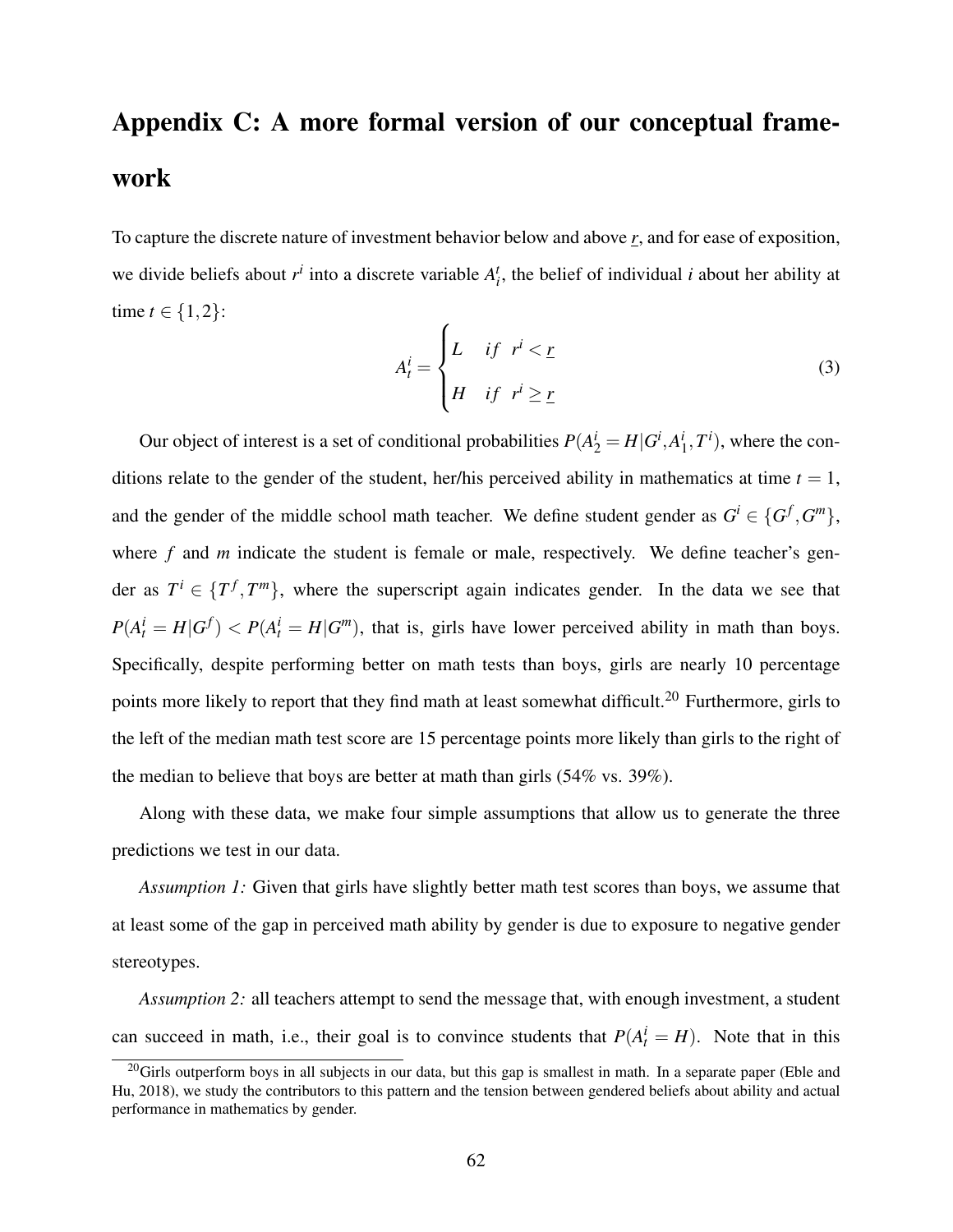framework,  $P(A_t^i = H)$  signifies only that it is in the student's best interest to invest in her human capital, not that she is exceptionally gifted.

Assumption 3:  $P(A_t^i = H | G^x, T^x) > P(A_t^i = H | G^x, T^{-x})$  for  $x \in \{f, m\}$ , that is, encountering a same-gendered math teacher delivers a more credible signal that the individual is likely to be *H* than a teacher of the other gender. We base this on the notion that a message sent by a teacher who shares an identity with the student provides a higher signal to noise ratio than that sent by a teacher with whom the student has no shared identity. $2<sup>1</sup>$ 

*Assumption* 4:  $P(A_t^i = H | G^f) > \zeta$ , where  $\zeta$  is some probability strictly greater than zero, ensuring that girls do not perceive themselves to be so unlikely to be of high ability that they will not update in response to a signal (that is, they are not in the leftmost portion of Figure A.4). From this, and the empirical fact that boys in our sample are on average more likely to perceive themselves as high ability in math, we get  $E(|r^i - \underline{r}| | A_1^i = L) < E(|r^i - \underline{r}| | A_1^i = H)$ . In prose: that those classified as low perceived ability are, in expectation, closer to the margin of deciding whether or not to invest in human capital than those not classified as low perceived ability.

**Prediction 1:**  $P(A_2^i = H | G^f, T^f) - P(A_1^i = H | G^f) > P(A_2^i = H | G^m, T^z) - P(A_1^i = H | G^m)$ , where  $z \in \{f, m\}$ . In prose, we predict that girls assigned to a female math teacher should update their prior on their ability to productively invest more than boys assigned to either a female or male math teacher. This is a direct consequent of the part of girls' lower perceived ability in math due to exposure to stereotypes, Assumption 4, and Bayes' rule.

#### Prediction 2:

$$
P(A_2^i = H | G^f, A_1^i = L, T^f) - P(A_2^i = H | G^f, A_1^i = L, T^m) >
$$
  

$$
P(A_2^i = H | G^f, A_1^i = H, T^f) - P(A_2^i = H | G^f, A_1^i = H, T^m)
$$

This prediction states that low-perceived ability girls will make larger (that is, more positive) updates to their prior than high perceived ability girls in response to encountering a female math teacher, as opposed to a male one. This prediction comes from Assumptions 3 and 4, and is de-

<sup>&</sup>lt;sup>21</sup>These predictions are also derived in work on the psychological concept of "Social Impact Theory" (Latane, 1981).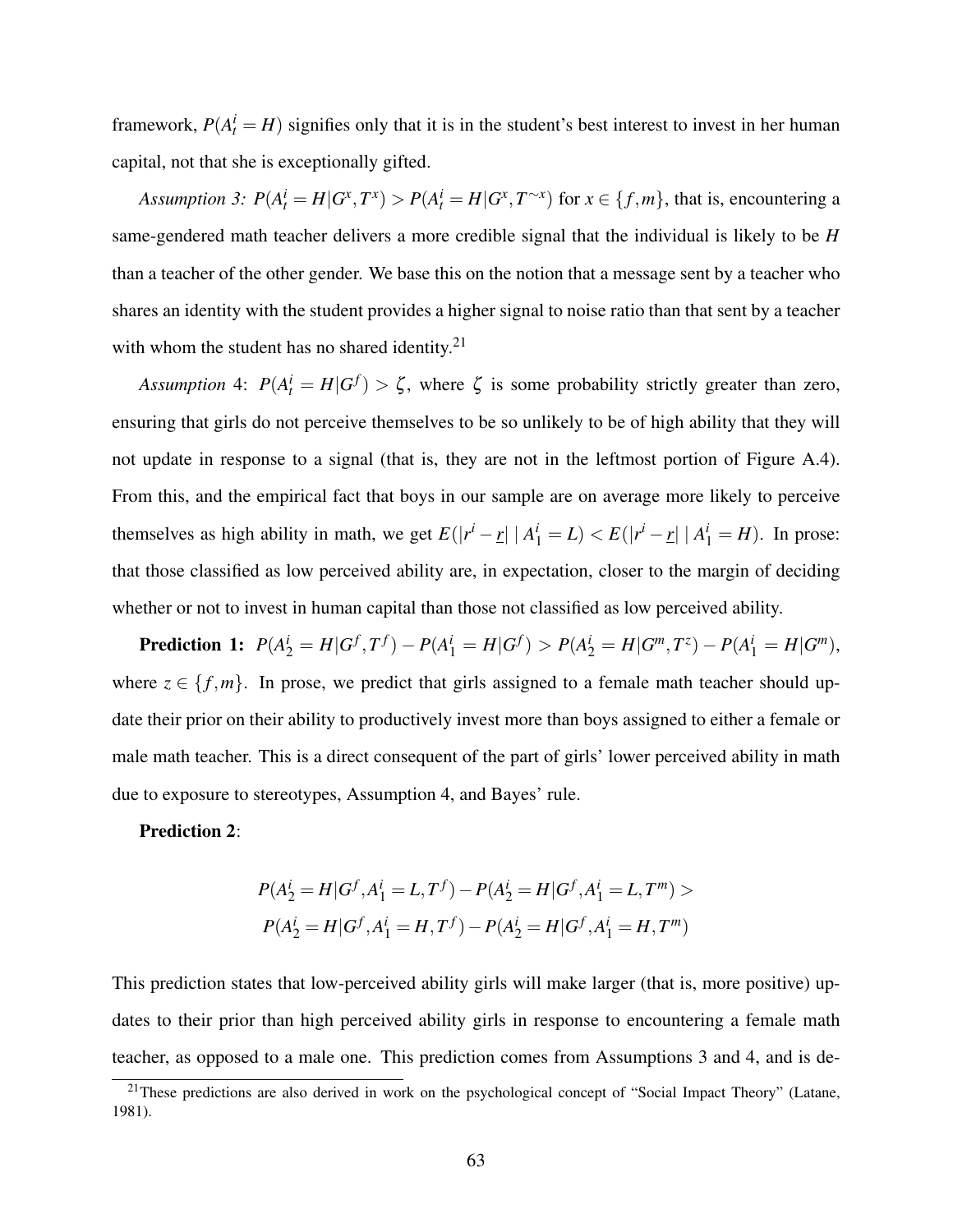rived from a basic tenet of information theory: information that is relatively new to the receiver generates a larger update to the prior than it would among receivers for whom the information is less novel.<sup>22</sup> Seen through the lens of Bayesian updating, high perceived ability girls have a much higher  $P(A_1^i = H)$  than low perceived ability girls. As a result, the same information causes much smaller updates for high perceived ability girls than for low perceived ability girls; Figure A.4 shows this result.

**Corollary:** depending on the proximity of  $r^i$  to  $r$ , we should also see increases in  $s^i$  and academic performance among the low perceived ability girls assigned to female math teachers.

**Prediction 3:**  $P(A_2^i = H | G^m, A_1^i = L, T^f) < P(A_2^i = H | G^m, A_1^i = L, T^m)$ , that is, being assigned a female math teacher, as opposed to a male one, will reduce low perceived ability boys' belief in their ability to productively invest in themselves. This is derived from Assumption 1, that some of boys' greater confidence comes from exposure to gender stereotypes and so evidence in contradiction of those stereotypes will cause them to revise their beliefs downward. It can also be derived from the psychological concept of identity threat, which refers to the negative response (low performance, reduced effort) that occurs when members of a privileged group see a threat to the status quo (Scheepers and Ellemers, 2005). In our context, the existing stereotype posits that boys are better at learning math than girls. Low perceived ability boys, confronted with the dual threats of an increase in the difficulty of math when they enter middle school (described in the next section) and the appearance of a female math teacher, may interpret these as signals that threaten their perception of the status quo that, as boys, they are better than girls in learning math.

 $22$ That is, low perceived ability girls exposed to an example of success see it as more novel than do high perceived ability girls, who in themselves already have an example of success.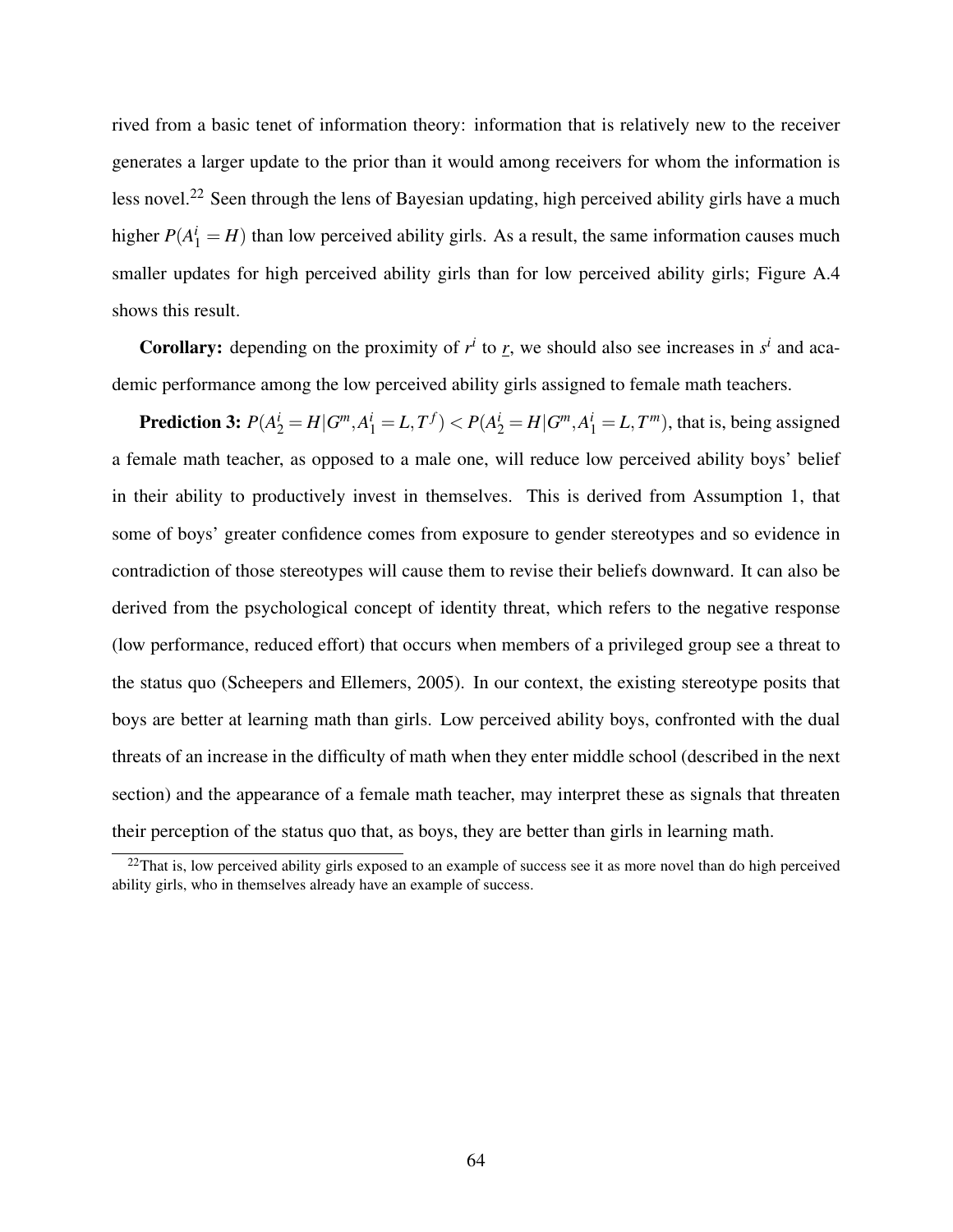

Figure A.4: Mapping of prior to size of update

Notes: this figure shows the mapping from a girl's prior that she is of high ability,  $P(A_t^i = H | G^f)$ , to the update of that prior in response to encountering a female math teacher. The assumptions used to generate this figure are  $P(G^f, T^f | A^i_t = H) = 0.6$  and  $P(G^f, T^f | A^i_t = L) = 0.2$ , but the rightskewness of the mapping holds more generally under  $P(G^f, T^f | A_t^i = H) > P(G^f, T^f | A_t^i = L)$ .